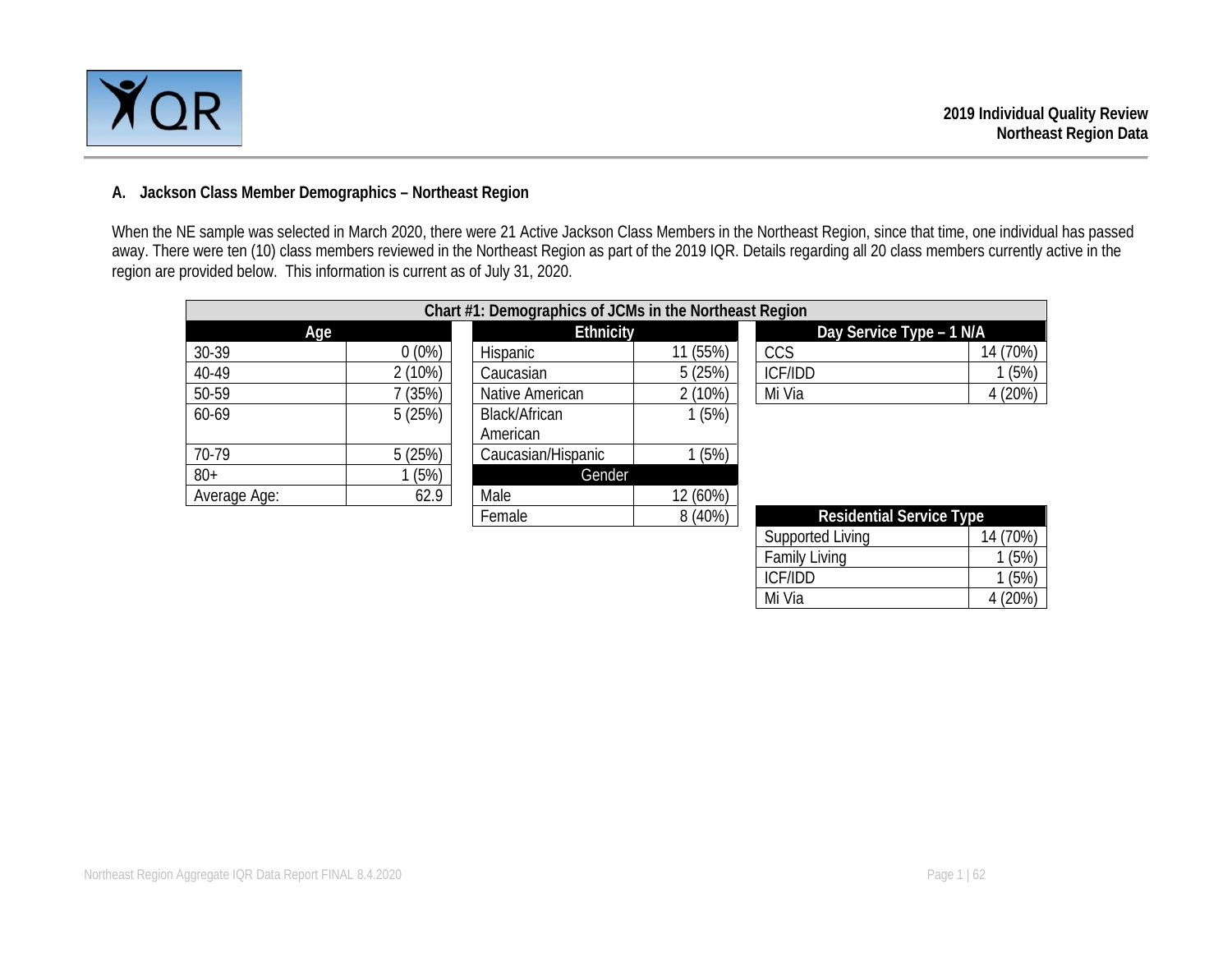## **Chart #2: Agencies and the Number of Jackson Class Members They Serve in the Northeast Region**

| Case<br>Management | <b>DDSD NE</b><br>Regional Office<br><b>Easter Seals</b><br>El Mirador<br>$(1$ ICF) | <b>Unidas Case</b><br>Management (2)              | <b>Visions Case</b><br>Management<br>$(13$ DDW)<br>$(2$ Mi Via) | Self-Directed<br>Choices<br>$(1$ Mi Via)       | Los Amigos<br>$(1$ Mi Via)         |                    |                      |                                    |                          |              |
|--------------------|-------------------------------------------------------------------------------------|---------------------------------------------------|-----------------------------------------------------------------|------------------------------------------------|------------------------------------|--------------------|----------------------|------------------------------------|--------------------------|--------------|
| <b>Residential</b> | Benchmark (4)                                                                       | Citizens for<br>Developmental<br>Disabilities (2) | Community<br>Options (3)                                        | <b>Easter Seals</b><br>El Mirador<br>(1 ICF)   | Ensuenos y<br>Los Angelitos<br>(2) | $R-Way(1)$         | Santa<br>Lucia (1)   | <b>NNMQC</b><br>DDW)<br>(2 Mi Via) | Family<br>Options<br>(1) | Mi Via $(2)$ |
| Day<br>(1 N/A)     | Benchmark (3)                                                                       | Citizens for<br>Developmental<br>Disabilities (2) | Community<br>Options (2)                                        | <b>Easter Seals</b><br>El Mirador<br>$(1$ ICF) | Ensuenos y<br>Los Angelitos<br>(2) | Phame, Inc.<br>(3) | Santa<br>Lucia $(1)$ | <b>NNMQC</b><br>$(2$ Mi Via)       | Family<br>Options<br>(1) | Mi Via $(2)$ |

# **B. Most Frequently Identified Findings by Category**

For the 10 people in the review, there were a total of 173 numbered Findings. The table below shows into what categories those findings fall.

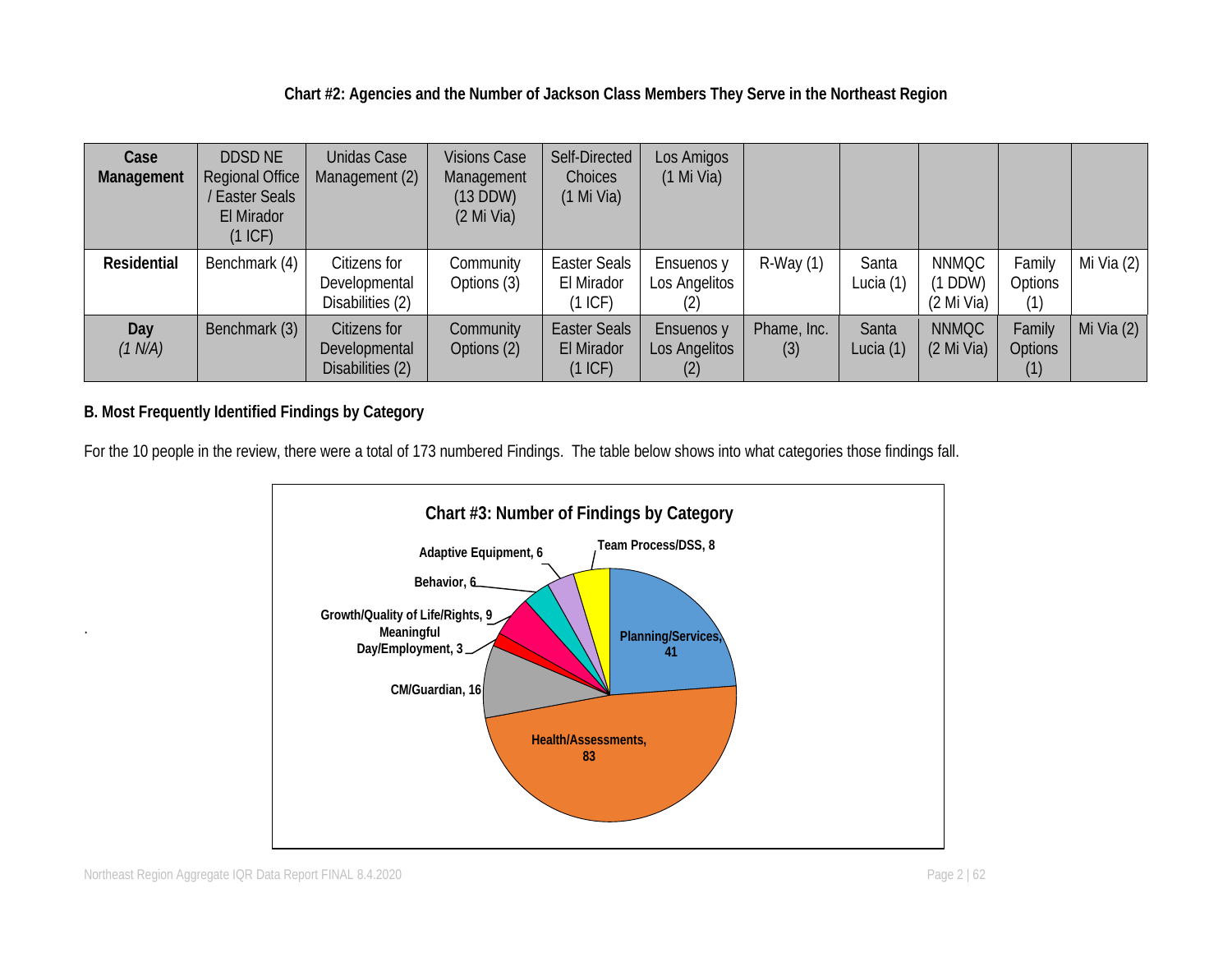## **C. Most Frequently Repeated Findings by Category**

IQR Findings include the identification of good and exemplary as well as deficient practice. Findings are developed by the Surveyor, reviewed by a Case Judge, the, DDSD Regional Office, State DDSD and DHI Management Staff before they become final. The expectation is that the identified issue will be resolved not only for the individual but, if applicable, for everyone in that agency to whom the finding is relevant and resolved in a way that is sustainable so that the identified issue remains "fixed".

Of the 173 Numbered Findings in the Northeast Review, there were 62 (36%) identified as "repeat findings". Repeat findings are those which have been identified by the IQR during previous reviews (within the last ten years). The category where 'repeat findings' are most frequently identified is in the area of Health/Assessments (30 repeat findings - 48% of the Repeats) followed by Planning/ISP and Services (16 repeat findings - 26% of the Repeats). The charts below summarize, by agency, the number of repeat findings which were identified by topic area.

| Chart #4: Repeat Findings by Area and Residential Provider |            |                 |          |                        |           |                |                 |            |       |  |  |  |
|------------------------------------------------------------|------------|-----------------|----------|------------------------|-----------|----------------|-----------------|------------|-------|--|--|--|
| Area                                                       | AE/AC      | <b>Behavior</b> | CM/      | <b>Growth/ Quality</b> | Health/   | Meaningful Day | ISP and         | Team/      | Total |  |  |  |
|                                                            |            |                 | Guardian | of Life / Rights       | Assmnts.  | / Supp. Empl   | <b>Services</b> | <b>DSS</b> |       |  |  |  |
| Provider                                                   |            |                 |          |                        |           |                |                 |            |       |  |  |  |
| Benchmark (2)                                              |            |                 | ◠        |                        | 12        |                | 8               |            | 23    |  |  |  |
| CDD(1)                                                     |            |                 |          |                        | $\bigcap$ |                | ∩               |            |       |  |  |  |
| ComOp (1)                                                  |            |                 |          |                        |           |                |                 |            |       |  |  |  |
| EnSuenos (1)                                               |            |                 |          |                        |           |                |                 |            |       |  |  |  |
| ESEM(1)                                                    | $\sqrt{ }$ |                 |          |                        | $\Omega$  |                |                 |            |       |  |  |  |
| Mi Via (1 Independent                                      | $\Omega$   |                 |          |                        |           |                | $\Omega$        |            |       |  |  |  |
| Contractor)                                                |            |                 |          |                        |           |                |                 |            |       |  |  |  |
| NNMQC (Mi Via - 2)                                         | $\Omega$   |                 |          |                        |           |                | $\Omega$        |            |       |  |  |  |
| $R-Way(1)$                                                 |            |                 |          |                        |           |                | ◠               |            | 8     |  |  |  |
| <b>TOTAL</b>                                               |            |                 | 8        |                        | 30        |                | 16              |            | 62    |  |  |  |

|                                         | Chart #5: Repeat Findings by Area and Case Management Agency |          |          |                        |          |                |                 |            |       |  |  |  |  |
|-----------------------------------------|--------------------------------------------------------------|----------|----------|------------------------|----------|----------------|-----------------|------------|-------|--|--|--|--|
| <b>Behavior</b><br>Area<br>AE/AC<br>CM/ |                                                              |          |          | <b>Growth/ Quality</b> | Health/  | Meaningful Day | ISP and         | Team/      | Total |  |  |  |  |
|                                         |                                                              |          | Guardian | of Life / Rights       | Assmnts. | / Supp. Empl   | <b>Services</b> | <b>DSS</b> |       |  |  |  |  |
| Agency                                  |                                                              |          |          |                        |          |                |                 |            |       |  |  |  |  |
| NERO/Easter Seals                       |                                                              |          |          |                        |          |                |                 | 0          |       |  |  |  |  |
| $(CF/IDD - 1)$                          |                                                              |          |          |                        |          |                |                 |            |       |  |  |  |  |
| Mi Via (2, Los Amigos                   |                                                              |          |          |                        |          |                |                 |            |       |  |  |  |  |
| and Visions)                            |                                                              |          |          |                        |          |                |                 |            |       |  |  |  |  |
| <b>Self-Directed Choices</b>            |                                                              | $\Omega$ |          |                        |          |                | $\Omega$        | 0          |       |  |  |  |  |
| (Mi Via - 1)                            |                                                              |          |          |                        |          |                |                 |            |       |  |  |  |  |
| Unidas (1)                              |                                                              |          |          |                        |          |                |                 |            |       |  |  |  |  |
| Visions (5)                             |                                                              |          |          |                        | 24       |                | 14              | 0          | 49    |  |  |  |  |
| <b>TOTAL</b>                            | າ                                                            |          | 8        |                        | 30       |                | 16              | 0          | 62    |  |  |  |  |

Northeast Region Aggregate IQR Data Report FINAL 8.4.2020 **Page 3** | 62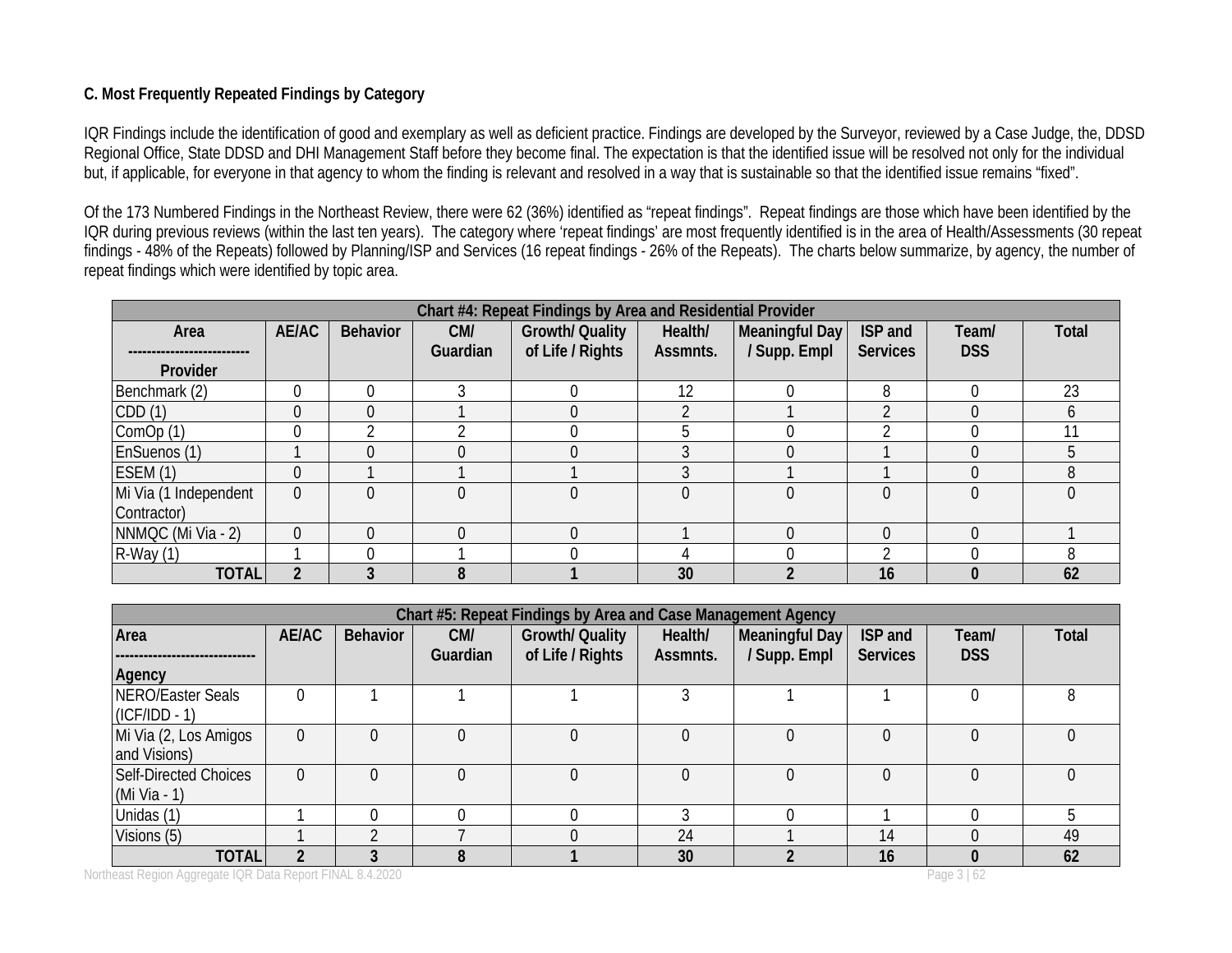#### **D. Immediate and Special Findings**

There were 10 Class Members reviewed in Northeast Region as part of the 2019 IQR eight (8) individuals (80%) were found to have immediate and/or special findings. Five (5) individuals (50%) were found to have Immediate Needs and also had Special Findings. Three (3) additional individuals were found to have Special Needs. There were twelve (12) Immediate findings and twelve (12) Special findings. Details of the issues of these findings are identified in the table below.

Class Members identified as **"***needing immediate attention***"** are persons for whom urgent health, safety, environment and/or abuse/neglect/exploitation issues were identified which the team is not successfully and actively in the process of addressing in a timely fashion.

Class Members identified as **"***needing special attention***"** are individuals for whom issues have been identified that, if not addressed, are likely to become an urgent health and safety concern.

As the following summary highlights, the number of Immediate and/or Special Findings are in the following topic areas:

- 20 Health Oversight/Tracking/Assessments findings
- 3 Team Process findings
- 1 Services finding

It is worth noting that Visions Case Management 66.7% of the total Immediate & Special Findings with five (5) people (50%) in the sample. Benchmark had 37.5% of the total Immediate & Special Findings with two (2) people (20%) in the sample.

| <b>Residential Provider</b>   | # JCM in      | # Immediate     | # Special<br><b>Findings</b> | <b>Total both</b> |
|-------------------------------|---------------|-----------------|------------------------------|-------------------|
|                               | <b>Sample</b> | <b>Findings</b> |                              | <b>Categories</b> |
| Benchmark (2)                 |               |                 |                              |                   |
| CDD(1)                        |               |                 |                              | $\Omega$          |
| ComOp(1)                      |               | 3               |                              | 4                 |
| EnSuenos (1)                  |               |                 | 3                            | 4                 |
| ESEM (1 ICF)                  |               | 2               |                              | 3                 |
| Mi Via (1)                    |               |                 | 0                            | $\Omega$          |
| NNMQC (2 Mi Via)              |               |                 |                              | 3                 |
| $R-Way(1)$                    |               |                 |                              |                   |
|                               | # JCM in      | # Immediate     | # Special                    | <b>Total both</b> |
| <b>Case Management Agency</b> | <b>Sample</b> | <b>Findings</b> | <b>Findings</b>              | <b>Categories</b> |
| NERO/ESEM (1 ICF/IDD)         |               |                 |                              |                   |
| Los Amigos (1 Mi Via)         |               |                 |                              |                   |
| Self-Directed (1 Mi Via)      |               |                 |                              | 0                 |
| Unidas (1)                    |               |                 | 3                            | 4                 |
| Visions (5 DDW) (1 Mi Via)    | 5(6)          | 9               |                              | 16                |

# **Chart #6a: Immediate/Special Findings in the Northeast Region by Agency/Provider**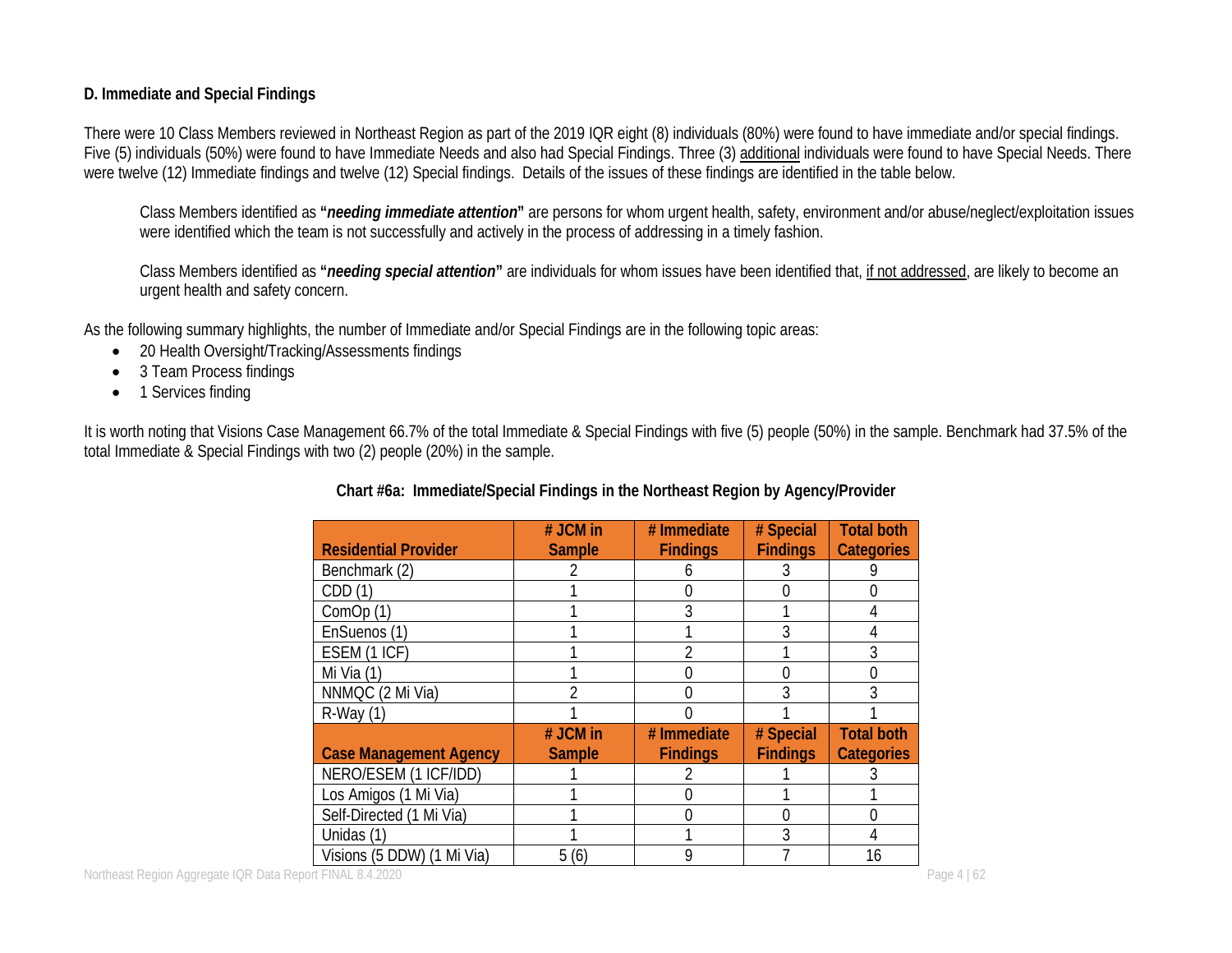The following summarizes the details of the specific findings.

|           |                                 |             |             |             |             |    | Immediate/Special Identified Findings - 2019 Northeast IQR                                                                                                                                                                                                                                                                                                                                                                                                                                                                                                                                                                                                                                                                                                                                                                                                                                                                                                                                                                                                                                                                                                                                                                                                                                                                    |
|-----------|---------------------------------|-------------|-------------|-------------|-------------|----|-------------------------------------------------------------------------------------------------------------------------------------------------------------------------------------------------------------------------------------------------------------------------------------------------------------------------------------------------------------------------------------------------------------------------------------------------------------------------------------------------------------------------------------------------------------------------------------------------------------------------------------------------------------------------------------------------------------------------------------------------------------------------------------------------------------------------------------------------------------------------------------------------------------------------------------------------------------------------------------------------------------------------------------------------------------------------------------------------------------------------------------------------------------------------------------------------------------------------------------------------------------------------------------------------------------------------------|
| Req       | CM                              | <b>Res</b>  | Day         | <b>Immd</b> | <b>Spec</b> | IR | <b>Issue</b>                                                                                                                                                                                                                                                                                                                                                                                                                                                                                                                                                                                                                                                                                                                                                                                                                                                                                                                                                                                                                                                                                                                                                                                                                                                                                                                  |
|           | <b>Health/Assessment Issues</b> |             |             |             |             |    |                                                                                                                                                                                                                                                                                                                                                                                                                                                                                                                                                                                                                                                                                                                                                                                                                                                                                                                                                                                                                                                                                                                                                                                                                                                                                                                               |
| <b>NE</b> | <b>NERO</b>                     | <b>ESEM</b> | <b>ESEM</b> | X           |             |    | Based on document review and interviews, the following nursing concerns were noted: a. No evidence of monthly<br>nursing oversight happening. Requested on DRF and not received. b. No evidence of BM tracking for July 2019-<br>September 2019. c. No evidence provided of fluid tracking for June 2019-November 2019 & January 2020-May<br>2020. d. No nursing assessments were provided that covered the period from 7/2019-5/2020. These were<br>requested via DRF but not received. Missing and timeliness of nursing assessments is a partial Repeat Finding from<br>the 2016 CPR (#11)ICF/IID Standard CMS Tag #W336: §483.460(c)(3)(iii)                                                                                                                                                                                                                                                                                                                                                                                                                                                                                                                                                                                                                                                                              |
| <b>NE</b> | <b>NERO</b>                     | <b>ESEM</b> | <b>ESEM</b> | X           |             |    | Based on document review, the following<br>concerns were noted regarding JCM's medical<br>appointments and<br>follow-up needed:<br>a. No evidence of f/u with general surgery about hernia per PCP recommendation at 6/10/2019 appt.<br>b. Nephrology ordered labs at 7/11/2019 and 11/6/2019 appt. and there is no evidence they were done. Requested on<br>DRF. Not received.<br>c. No evidence labs ordered at 9/04/2019 and 1/30/2020 PCP appointments were completed; requested via DRF, but<br>not received.<br>d. Last documented Tdap was 9/1/2009. It was recommended at 9/4/19 and 1/30/20 appointments with PCP. Nurse<br>indicated vaccine was still outstanding during interview. (Per https://health.gov/myhealthfinder Tdap vaccine should<br>be completed every 10 years).<br>Labs not completed as required is a Repeat Findings from the 2014 CPR (#1)<br>Lack of follow-up regarding JCM's hernia is a repeat finding from 2014 CPR (unnumbered)                                                                                                                                                                                                                                                                                                                                                           |
| <b>NE</b> | <b>NERO</b>                     | <b>ESEM</b> | <b>ESEM</b> |             | X           |    | Based on document review, the following was noted about annual and semi-annual assessments/reports:<br>a. No OT annual assessments or Semi-Annual report provided for review. Requested on DRF but not received.<br>b. No BSC annual assessments or Semi-Annual Review provided for review. Requested on DRF but not received.<br>c. No SLP assessments or Semi-Annual Review provided for review. Requested on DRF but not received.<br>d. No PT semi-annual assessment provided for review.<br>e. No annual or semi-annual assessments from residential agency ESEM provided for review.<br>f. No evidence of 3-month f/us by nutrition per 3/08/19 Nutrition Annual Assessment recommendation. Requested on<br>DRF. Not received.<br>g. No current Medication Administration Assessment Tool (or equivalent) provided for review. MAAT last updated in<br>2014. Requested on DRF but not received.<br>h. No current electronic Comprehensive health assessment tool (or equivalent) provided for review. eChat last<br>updated in 2014. Requested on DRF but not received<br>Missing behavior assessments is a partial Repeat Finding from the 2010 CPR (#9) and the 2016 CPR (#9, #11)<br>Missing/untimely SLP semi-annual assessment is a Repeat Finding from the 2016 CPR (#8)<br>ICF/IID Standard CMS Tag #W214: (iii) |

# **Chart #6b: Immediate/Special Identified Findings – 2019 IQR Northeast Region**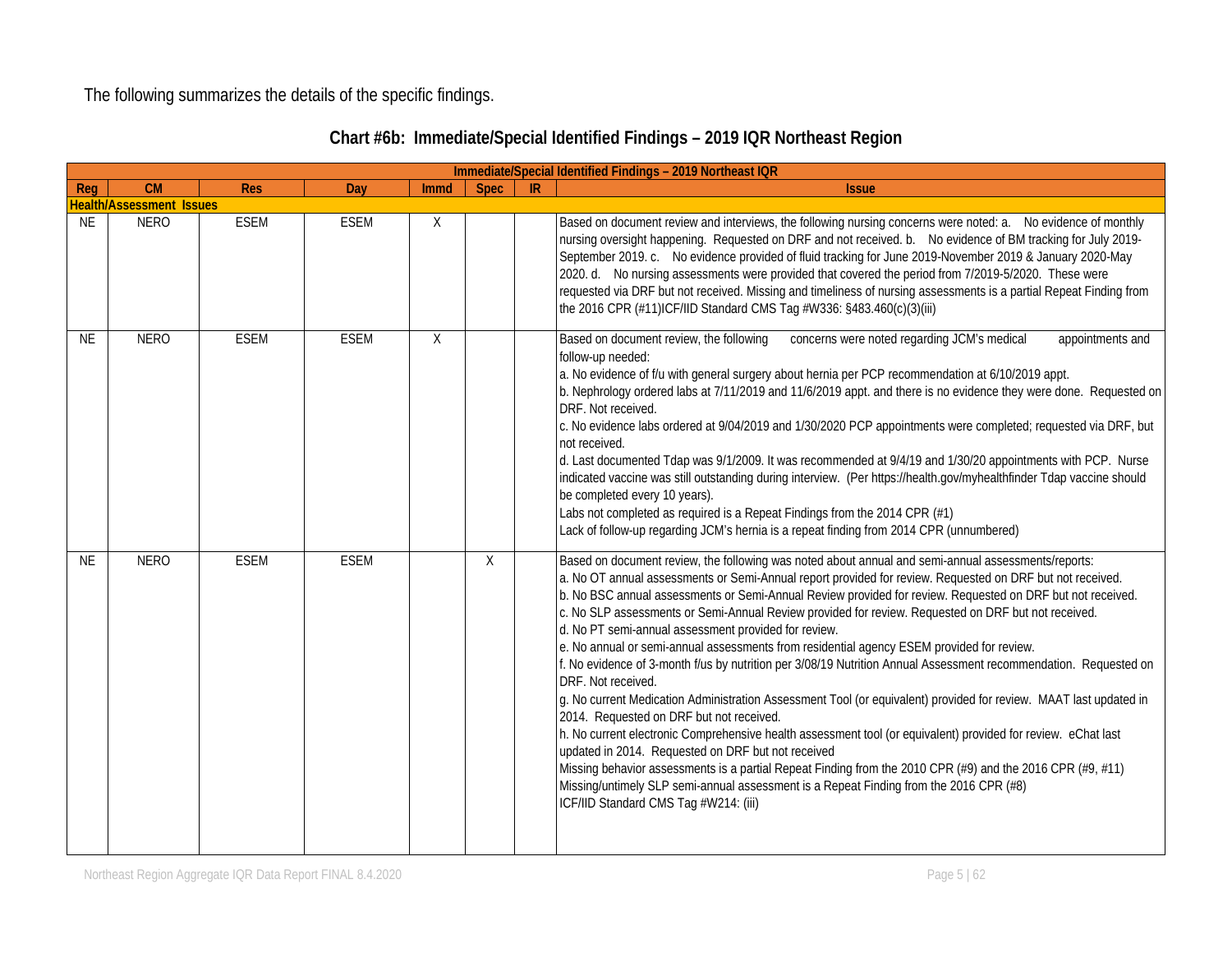|           |                |                      |                      |             |             |    | Immediate/Special Identified Findings - 2019 Northeast IQR                                                                                                                                                                                                                                                                                                                                                                                                                                                                                                                                                                                                                                                                                                                                                                                                                                                                                                                                                                                                                                  |
|-----------|----------------|----------------------|----------------------|-------------|-------------|----|---------------------------------------------------------------------------------------------------------------------------------------------------------------------------------------------------------------------------------------------------------------------------------------------------------------------------------------------------------------------------------------------------------------------------------------------------------------------------------------------------------------------------------------------------------------------------------------------------------------------------------------------------------------------------------------------------------------------------------------------------------------------------------------------------------------------------------------------------------------------------------------------------------------------------------------------------------------------------------------------------------------------------------------------------------------------------------------------|
| Req       | CM             | <b>Res</b>           | Day                  | <b>Immd</b> | <b>Spec</b> | IR | <b>Issue</b>                                                                                                                                                                                                                                                                                                                                                                                                                                                                                                                                                                                                                                                                                                                                                                                                                                                                                                                                                                                                                                                                                |
| <b>NE</b> | Los Amigos     | <b>NNMQC</b>         | <b>NNMQC</b>         |             | X           |    | Based on the interview with the In-Home Living Provider, information gathered indicates that JCM has needs related to<br>SLP services that are not currently being addressed. JCM is described as being at risk for aspiration due to over-<br>stuffing her mouth with food and not chewing properly.<br>An SLP could assess aspiration risk and ensure dining procedures are safe and adequate to prevent aspiration, as<br>well as offer support and recommendations to JCM Mi Via staff and family.                                                                                                                                                                                                                                                                                                                                                                                                                                                                                                                                                                                      |
| NE        | <b>Visions</b> | Community<br>Options | Community<br>Options | X           |             |    | JCM has a history of hospitalizations for pneumonia (2015 2 x and 2016 1 x per OOH Placement Reports).<br>Based on interview and record review, JCM's level of aspiration risk is unclear. According to the 10/8/2019 eChat,<br>JCM is at moderate risk for aspiration.<br>a) During interview with day DSP, JCM was identified as having high risk for aspiration;<br>b) The Nutrition assessment of 6.17.19 indicates that D is at low risk for aspiration.                                                                                                                                                                                                                                                                                                                                                                                                                                                                                                                                                                                                                               |
| NE        | <b>Visions</b> | Benchmark            | <b>Benchmark</b>     | X           |             |    | Based on document review, nursing oversight regarding BM tracking is not adequate.<br>a. Nursing Health Care Reports indicate nursing is not tracking BMs; BM are not consistently logged and/or do not<br>indicate AO is having a BM once at least every 2 days as required in HCP for Constipation 2/11/20.<br>b. Annual Nursing Report 2/17/20 Intake/Elimination: range 5/31/19-2/17/20 indicates 11 instances where AO did not<br>have a BM 3+ days in the Intake/Elimination table.<br>c. Annual Nursing Report 2/17/20 Intake/Elimination: range 5/31/19-2/17/20 No BMs noted 6/2-6/6 (5 days), 6/8/19-<br>6/11/19 (4 days) ,6/14-6/19/19 (6 days), 6/27-7/4/19 (7 days), 7/8-7/11 (4 days) 7/15-7/19 (5 days), 7/21-7/25 (4 days),<br>8/21-8/27 (7 days), 9/2-9/5 (4 days), 11/13-11/15 (3 days), 2/2-2/4 (3 days) 2/14-2/16 (3 days).<br>Lack of consistent bowel tracking and nurse oversight is a Repeat Finding from the 2017 IQR (#3, Special)                                                                                                                                 |
| NE        | <b>Visions</b> | <b>Benchmark</b>     | <b>Benchmark</b>     | X           |             | X  | During Facetime observation on 6/3/2020, Surveyor observed JCM drinking from an average household glass. Per<br>CARMP April 2020, JCM is to drink from a small glass. Additionally, Surveyor observed JCM lay down in bed minutes<br>after eating his lunch. Per CARMP April 2020, JCM should remain upright for 30 minutes after eating.                                                                                                                                                                                                                                                                                                                                                                                                                                                                                                                                                                                                                                                                                                                                                   |
| <b>NE</b> | <b>Visions</b> | Benchmark            | <b>Benchmark</b>     | X           |             |    | Based on document review, the following is noted regarding nurse monitoring and oversight.<br>a. Fluid Intake tracking from 4/1/19-4/1/20 indicates JCM is not receiving adequate hydration consistently. There are<br>only 29 documented instances where JCM received 50oz (1479ml) or greater as required. There are more than 200<br>days (209) in which 50% or less of the required 50oz of fluid intake is recorded. There are 123 days with 12oz or less<br>of fluid intake recorded<br>b. There are 64 instances where JCM Elimination tracking shows she had 1 void in a 24-hour period. HCP B&B<br>7/12/19 indicates the nurse should be notified if JCM does not have a void in 12 hours.<br>c. Physician orders indicate for Tegretol level to be checked every 6mos; requested and received evidence of once in<br>the last year.<br>d. Per document review, 7 GERs related to med errors were filed in the past year.<br>Lack of appropriate tracking and monitoring of chronic constipation tracking and medication is a Repeat Finding from<br>the 2017 IQR (#5, Immediate). |
| <b>NE</b> | <b>Visions</b> | <b>Benchmark</b>     | <b>Benchmark</b>     | X           |             |    | Based on document review, nursing reporting is not adequate.<br>a. Annual Nursing Assessment due 4/15/20 was requested and not received.<br>b. 6 Month Nursing Report 2/18/20 does not analyze or comment on changes in health including weight loss (dropped<br>from 112 on 10/2/19 to 106.4 on 1/15/20).<br>c. 6 Month Nursing Report 2/18/20 does not comment on or indicate action taken to address the fact that no weights                                                                                                                                                                                                                                                                                                                                                                                                                                                                                                                                                                                                                                                            |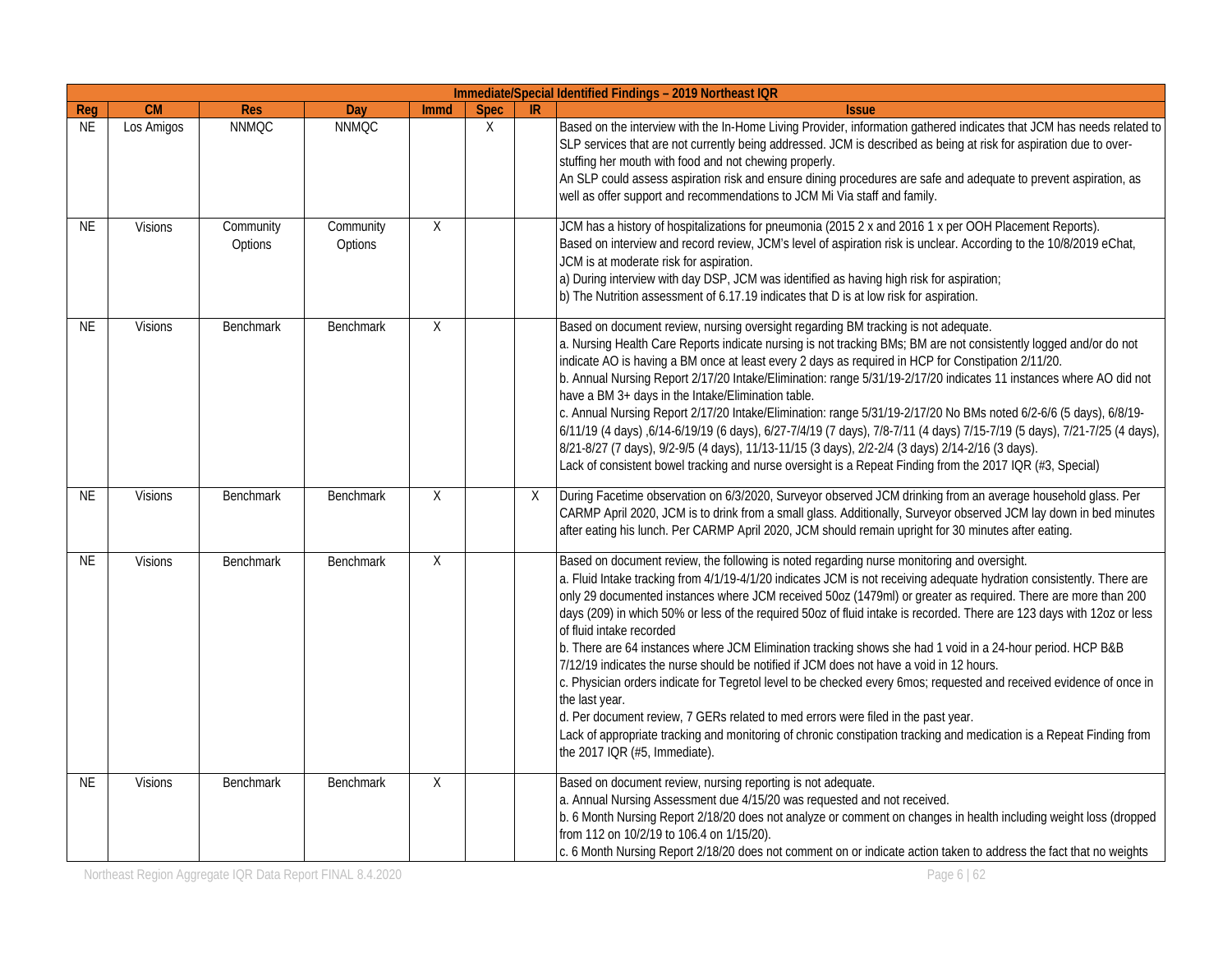|           |                |                  |                  |      |             |           | Immediate/Special Identified Findings - 2019 Northeast IQR                                                                                                                                                                                                                                                                                                                                                                                                                                                                                                                                                                                                                                                                                                                                                                                                                                                                                                                                                                                                                                                                                                                                                                                                                                                                                                                                                                                                                                                                                                               |
|-----------|----------------|------------------|------------------|------|-------------|-----------|--------------------------------------------------------------------------------------------------------------------------------------------------------------------------------------------------------------------------------------------------------------------------------------------------------------------------------------------------------------------------------------------------------------------------------------------------------------------------------------------------------------------------------------------------------------------------------------------------------------------------------------------------------------------------------------------------------------------------------------------------------------------------------------------------------------------------------------------------------------------------------------------------------------------------------------------------------------------------------------------------------------------------------------------------------------------------------------------------------------------------------------------------------------------------------------------------------------------------------------------------------------------------------------------------------------------------------------------------------------------------------------------------------------------------------------------------------------------------------------------------------------------------------------------------------------------------|
| Reg       | CM             | <b>Res</b>       | Day              | Immd | <b>Spec</b> | <b>IR</b> | <b>Issue</b>                                                                                                                                                                                                                                                                                                                                                                                                                                                                                                                                                                                                                                                                                                                                                                                                                                                                                                                                                                                                                                                                                                                                                                                                                                                                                                                                                                                                                                                                                                                                                             |
|           |                |                  |                  |      |             |           | were reported for Sept, Nov or Dec of 2019 despite HCP BMI/Nutrition recommendations both indicating weights to be<br>done monthly.<br>d. 6 Month Nursing Report 2/18/20 does not include intake/output tracking or comment on consistency of intake or<br>output despite HCP Constipation/Hydration indicating intake, bowel movements and bladder output to be tracked daily.<br>e. 6 Month Nursing Report 2/18/20 does not include progress/efficacy of current Care Plan and Goals.<br>f. Requested evidence of nursing face-to-face monthly visits based on eChat acuity and Aspiration Risk level, not<br>received                                                                                                                                                                                                                                                                                                                                                                                                                                                                                                                                                                                                                                                                                                                                                                                                                                                                                                                                                 |
| NE        | <b>Visions</b> | <b>Benchmark</b> | <b>Benchmark</b> | X    |             |           | Based on documents and interviews, there is inconsistent understanding of requirements necessary for JCM to avoid<br>skin breakdown.<br>a. During interviews DSP staff did not demonstrate that they have been adequately trained and are consistently<br>implementing required positioning per HCP and use of hand roll per OT recommendation.<br>b. OT Annual of 4/15/20 states: "Due to decubiti in the past, her Depends are changed during the night and she is<br>moved every four hours during the day". HCP for skin breakdown states "JCM will be repositioned a minimum of<br>every 2 hours in bed and not more than 45-60 minutes in her WC. If she needs to be in her WC more than 45-60min<br>she will be repositioned every hour while in wheelchair unless instructed otherwise."<br>c. When describing daily routine (Q4), HCPs (q 28), WDSI (q8), and mobility procedures (q37), SL DSP made no<br>mention of repositioning (as required by skin breakdown HCP), use of rolled wash cloth in hand to minimize<br>contracture as recommended by OT.<br>d. CCS DSP, when describing positioning stated (q 34) JCM could be "4 hrs in the wheelchair" and did not state that<br>she was repositioned during that time. HCP for Skin breakdown states JCM is to be "repositioned every 2hrs in bed<br>and 1hr in w/c (should not be in w/c longer than 45-60min)."                                                                                                                                                                                          |
| <b>NE</b> | <b>Visions</b> | Benchmark        | Benchmark        | X    |             |           | Based on review of HCP and MERPs in record, the following was noted.<br>a. Requested current HCPs; current HCP Seizure not received (provided HCP Seizure 4/26/19 with no evidence of<br>quarterly review).<br>b. HCP B&B/Constipation/Hydration 2/21/20 provides contradictory information regarding fluid intake. In one column<br>states she is to receive 1730 ml (58.5 oz) of fluid daily, in next column states "JCM. should drink 50 oz of fluids daily. "<br>c. HCPs provided consistently lack the signature of the author and state: "This plan will be monitored and reviewed<br>quarterly and PRN". All review dates and initial spaces are blank.<br>d. Requested current MERPs, MERP General not received (MERP General 5/17/18 provided).<br>e. MERP Seizure 2/21/20 states: "Health Services Staff Review Quarterly" and includes a grid for signature and date<br>of review; all are blank.<br>f. MERP Falls/Paralysis 1/28/20 states: "Health Services Staff Review Quarterly" and includes a grid for signature and<br>date of review; last documented review on MERP form is 1/28/20.<br>g. MERP General 5/17/18 states: "Health Services Staff Review Quarterly" and includes a grid for signature and date<br>of review; last documented review on MERP form is date MERP initiated 5/17/18.<br>h. All MERPs provided for review lack emergency contacts with phone numbers.<br>i. All MERPs provided for review lack reference to advanced directives/DNR.<br>Lack of adequate nursing oversight/monitoring is a repeat finding from 2017 CPR #20 |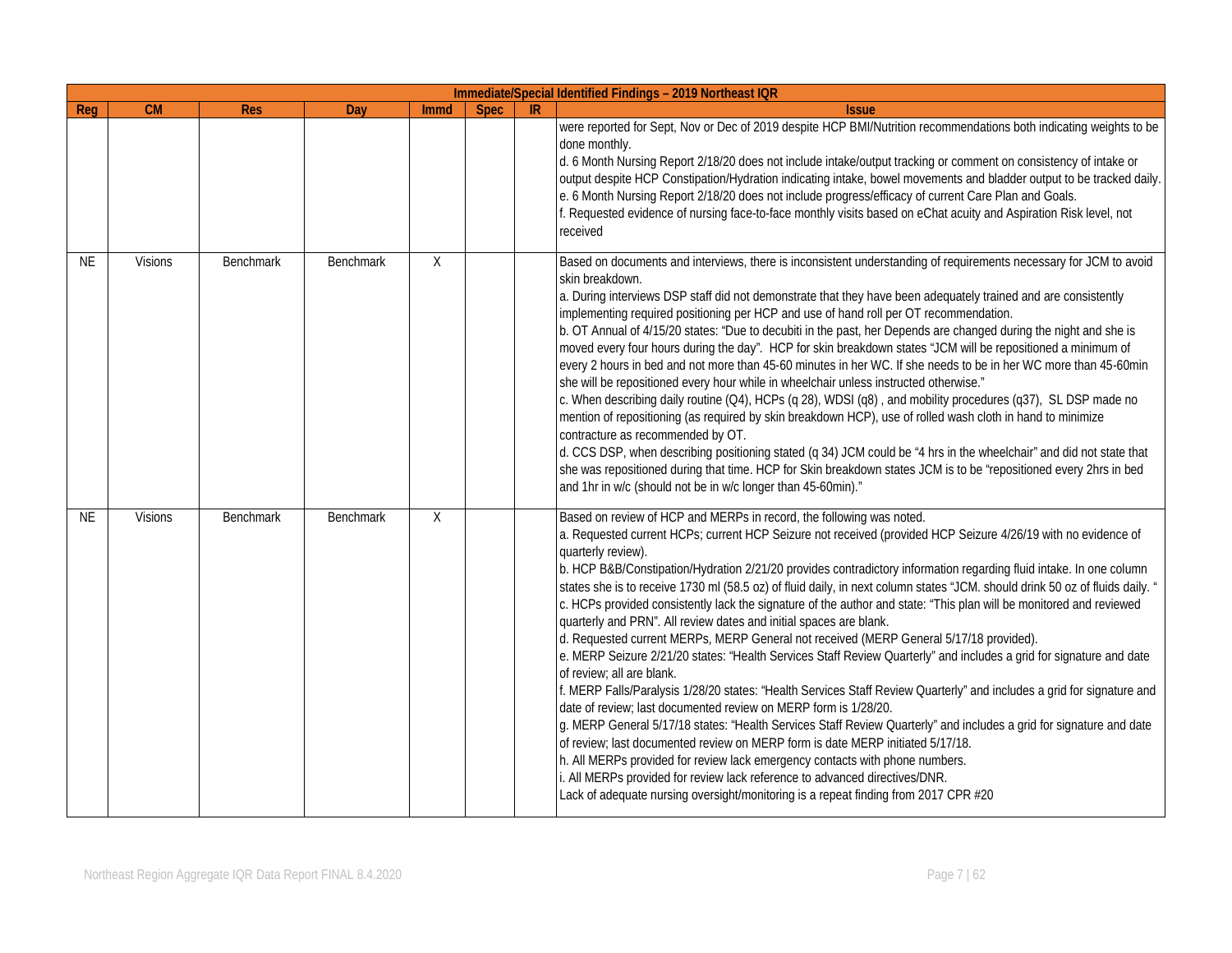|           | Immediate/Special Identified Findings - 2019 Northeast IQR |              |                  |      |             |    |                                                                                                                                                                                                                                                                                                                                                                                                                                                                                                                                                                                                                                                                                                                                                                                                                                                                                                                                                                                                                                                                                                                                                                                                                                                                                                                                                                                                                                                                                          |  |  |  |  |  |
|-----------|------------------------------------------------------------|--------------|------------------|------|-------------|----|------------------------------------------------------------------------------------------------------------------------------------------------------------------------------------------------------------------------------------------------------------------------------------------------------------------------------------------------------------------------------------------------------------------------------------------------------------------------------------------------------------------------------------------------------------------------------------------------------------------------------------------------------------------------------------------------------------------------------------------------------------------------------------------------------------------------------------------------------------------------------------------------------------------------------------------------------------------------------------------------------------------------------------------------------------------------------------------------------------------------------------------------------------------------------------------------------------------------------------------------------------------------------------------------------------------------------------------------------------------------------------------------------------------------------------------------------------------------------------------|--|--|--|--|--|
| Reg       | <b>CM</b>                                                  | <b>Res</b>   | Day              | Immd | <b>Spec</b> | IR | <b>Issue</b>                                                                                                                                                                                                                                                                                                                                                                                                                                                                                                                                                                                                                                                                                                                                                                                                                                                                                                                                                                                                                                                                                                                                                                                                                                                                                                                                                                                                                                                                             |  |  |  |  |  |
| <b>NE</b> | Visions                                                    | Benchmark    | Benchmark        |      | X           |    | Based on document review nurse reporting is not adequate. Quarterly face to face nursing visits as required by acuity<br>(Moderate) and aspiration risk level (Moderate) for the past year were requested and not received.<br>Lack of required quarterly nursing visit/summary is a Repeat Finding from the 2017 CPR (#16, bullet 3)                                                                                                                                                                                                                                                                                                                                                                                                                                                                                                                                                                                                                                                                                                                                                                                                                                                                                                                                                                                                                                                                                                                                                    |  |  |  |  |  |
| NE        | Visions                                                    | Benchmark    | Benchmark        |      | X           |    | Documents provided for this review provide conflicting information on fluid consistency JCM should be receiving in<br>order to prevent aspiration and maximize nutrition.<br>a. SLP assessment of 4/8/19 indicates fluid consistency has been upgraded from pudding thickened to honey<br>thickened.<br>b. During the interview with the SL DSP JCM receives honey consistency liquid with her meal. The DSP also showed<br>the consistency of the meal to the Surveyor via Zoom.<br>c. CARMP 4/8/20 indicates "honey thickened".<br>d. eChat 4/15/20 indicates pudding thickened liquids,<br>e. EDF and IDF of 4/25/20 provide contradictory information re liquid texture. In "Dietary Guidelines" states<br>"Thickened liquids, pudding consistency." Later states "Liquid consistency: Honey".<br>f. Doctor's orders indicate pudding thickened liquids.<br>g. Quarterly Nutritional assessments indicate diet is "Pudding thick liquids".<br>h. PCA 4/15/20 indicates JCM fluid consistency as "pudding texture".<br>Inconsistencies regarding fluid consistency is a Repeat Finding from the 2017 IQR (#3, Immediate)                                                                                                                                                                                                                                                                                                                                                              |  |  |  |  |  |
| <b>NE</b> | <b>Visions</b>                                             | Benchmark    | <b>Benchmark</b> |      | X           |    | ARST and eChat of 4/15/20 indicate moderate risk of aspiration pneumonia, OT annual of 4/15/20 and SLP annual of<br>4/8/19 indicate high risk.                                                                                                                                                                                                                                                                                                                                                                                                                                                                                                                                                                                                                                                                                                                                                                                                                                                                                                                                                                                                                                                                                                                                                                                                                                                                                                                                           |  |  |  |  |  |
| <b>NE</b> | Visions                                                    | <b>NNMQC</b> | <b>NNMQC</b>     |      | X           |    | The Document Request Form was not responded to timely, therefore inhibiting the surveyor from completing a<br>thorough review of AR's services and supports.<br>a. The SLP Annual Assessment was requested four times and was not received until 6/24/2020. Due to the<br>untimeliness of the submission of the report, it could not be considered for review.<br>b. The SLP Annual Assessment was initially requested to be submitted to DHI by 4/22/2020 as part of #16 on the IQR<br>Document Production List. The Consultant responded to the request stating, "Requested. These documents are not<br>part of our required file matrix as per Mi Via Service Standards and providers are not required to provide them. At this<br>time, we have not received anything from providers."<br>c. The most current SLP annual assessment/progress report was requested via a Document Request Form sent to the<br>NE Regional Lead on 6/12/20 and was due on 12:00 pm 6/16/20. It was not received.<br>d. During the SLP interview on 6/16/20, the document was requested by the surveyor. The SLP agreed to send the<br>most recent Annual Assessment via Therap. On 6/18/20, the surveyor sent a follow up request via Therap explaining<br>she needed the assessment on 6/18/20 in order to conclude the document review portion of the survey. The SLP<br>responded on 6/24/20 with the assessment.<br>The submission of late SLP Assessments is a Repeat Findings from the 2016 CPR. |  |  |  |  |  |
| <b>NE</b> | <b>Visions</b>                                             | R-Way        | Phame            |      | $\times$    |    | Per FLP interview Surveyor asked if JCM takes Levothyroxine alone and FLP stated, "No he takes it in the morning<br>with all his other medications when he eats breakfast." FDA guidelines for administration of Levothyroxine state:<br>"Administer LEVO-T as a single daily dose, on an empty stomach, one-half to one hour before breakfast. Administer<br>LEVO-T at least 4 hours before or after drugs known to interfere with LEVO-T absorption [see Drug Interactions                                                                                                                                                                                                                                                                                                                                                                                                                                                                                                                                                                                                                                                                                                                                                                                                                                                                                                                                                                                                             |  |  |  |  |  |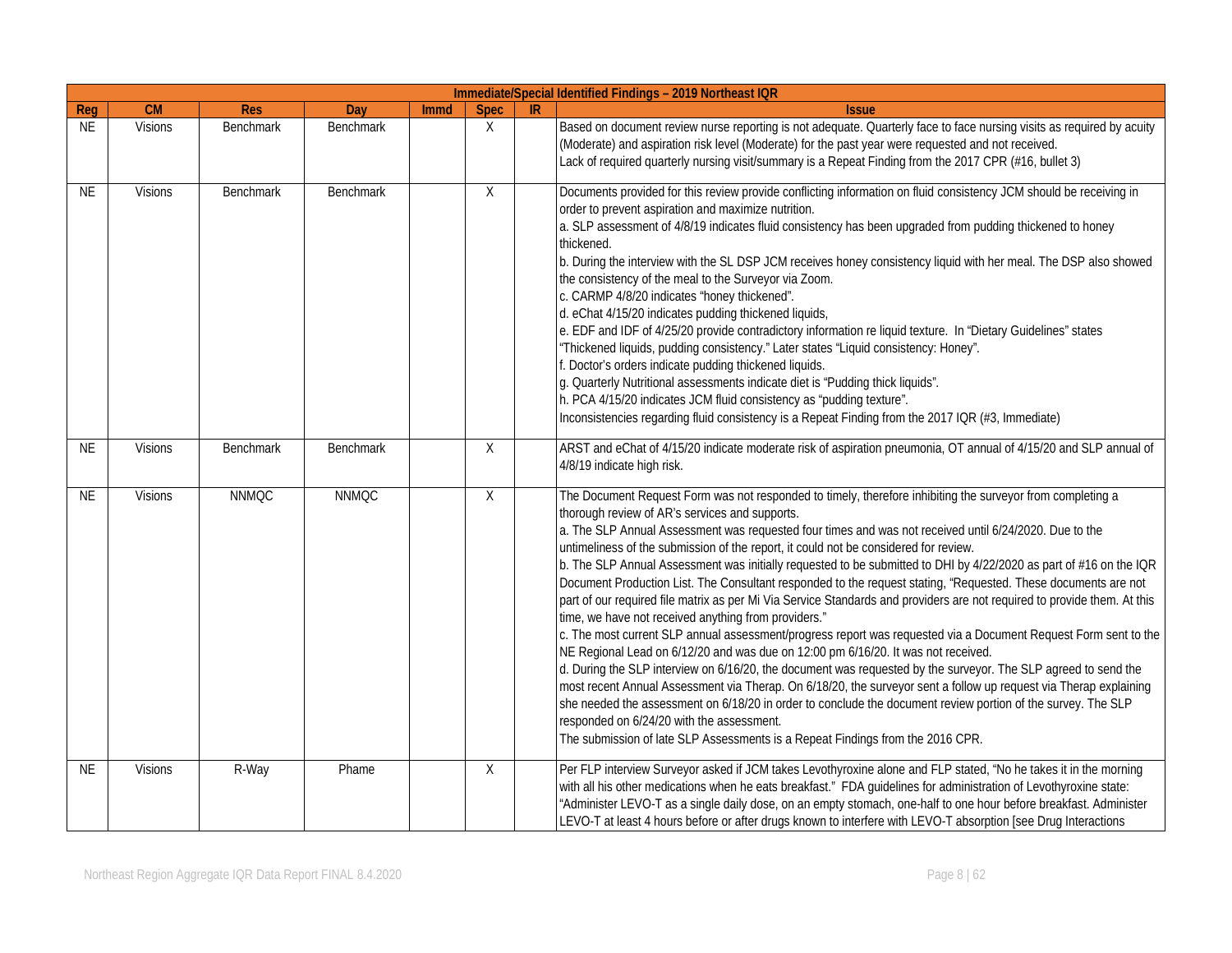|           |        |            | Immediate/Special Identified Findings - 2019 Northeast IQR |      |             |    |                                                                                                                                                                                                                                                                                                                                                                                                                                                                                                                                                                                                                                                                                                                                                                                                                                                                                                                                                                                                                                                                                                                                                                                                                                                                                                                                                                                                                                    |
|-----------|--------|------------|------------------------------------------------------------|------|-------------|----|------------------------------------------------------------------------------------------------------------------------------------------------------------------------------------------------------------------------------------------------------------------------------------------------------------------------------------------------------------------------------------------------------------------------------------------------------------------------------------------------------------------------------------------------------------------------------------------------------------------------------------------------------------------------------------------------------------------------------------------------------------------------------------------------------------------------------------------------------------------------------------------------------------------------------------------------------------------------------------------------------------------------------------------------------------------------------------------------------------------------------------------------------------------------------------------------------------------------------------------------------------------------------------------------------------------------------------------------------------------------------------------------------------------------------------|
| Req       | CM     | <b>Res</b> | Dav                                                        | Immd | <b>Spec</b> | IR | <b>Issue</b>                                                                                                                                                                                                                                                                                                                                                                                                                                                                                                                                                                                                                                                                                                                                                                                                                                                                                                                                                                                                                                                                                                                                                                                                                                                                                                                                                                                                                       |
|           |        |            |                                                            |      |             |    | (7.1)]." Listed drugs include proton pump inhibitors and salicylates. JCM takes omeprazole and aspirin per MAR at<br>7am, the same time as his Levothyroxine.                                                                                                                                                                                                                                                                                                                                                                                                                                                                                                                                                                                                                                                                                                                                                                                                                                                                                                                                                                                                                                                                                                                                                                                                                                                                      |
| <b>NE</b> | Unidas | EnSuenos   | EnSuenos                                                   | X    |             |    | Based on interviews and onsite per Zoom, there is an issue regarding the knowledge of a Do Not Resuscitate (DNR)<br>order for JCM, or if it exists.<br>a. The guardian, in interview stated there is a DNR in record and the family does not want any lifesaving machines, or<br>want JCM to suffer. Per the interview, the Guardian believes the DNR is posted both at home and the community<br>inclusion site.<br>b. The ISP for 19/20 states there is no DNR. (20/21 ISP was not received.)<br>c. The Emergency Data Form, updated 5/11/19, does not indicate there is a DNR.<br>d. The RN, CM and DSP CI staff interviews stated JCM does not have a DNR.<br>e. The MERPS in record do not state there is a DNR.<br>f. Per interview, Residential DSP stated the DNR is posted in the kitchen, on a bulletin board.<br>g. Per Zoom interview, there was not a DNR posted in the home that was seen.                                                                                                                                                                                                                                                                                                                                                                                                                                                                                                                           |
| <b>NE</b> | Unidas | EnSuenos   | EnSuenos                                                   |      | $\sf X$     |    | Based on document review and Zoom onsite interview and observations the following discrepancies were noted.<br>a. MAR 6/2020 and Medication orders provided by EnSuenos for PCP, orders reviewed 5/2020, do not all match.<br>Please see the Medication table for more information.<br>b. There are 2 medications not on the MAR which have orders. (CASCARA SAGRADA S/F, P/F 450 mg daily<br>medication, and Milk of Magnesia 400mg/5ml PRN) See the medication table above.<br>c. There is one medication on the June 2020 MAR for which there is not an order. (LOPERAMIDE / IMODIUM 2 MG. -<br>Oral. PRN) See the medication table above.<br>This is a partial repeat Finding regarding receiving medication as prescribed, in IQR 2017 #17.                                                                                                                                                                                                                                                                                                                                                                                                                                                                                                                                                                                                                                                                                   |
| <b>NE</b> | Unidas | EnSuenos   | EnSuenos                                                   |      | X           |    | Based on document review, onsite observation and interviews, tracking of fluid intake is not adequately documented<br>as per the recommended amount.<br>Note: JCM has had a history of Bowel Impaction, Gastritis (due to virus and dehydration) and UTI. Ensuring adequate<br>hydration is essential for him.<br>a. CARMPs dated 5/15/19 and 5/27/20, and Nutritional annuals of 4/30/20 and 4/30/19, all state fluid requirements of<br>1500ml/day.<br>b. Tracking received via Therap shows fluids are not given/tracked as recommended. Per onsite observation and<br>interview, fluids are measured by staff, and are recorded in Therap. JCM has a HCP for Chronic Constipation and a<br>MERP for Constipation Risk, Bowel Obstruction. (Bowel Tracking in record from 4/1/2019- 4/27/20 there was 1<br>instance of 3 days w/out a BM 10/14/19-10/16/19.)<br>c. Intake Tracking obtained from Therap, 6/2019-6/2020, shows instances where 1500ml/day was not documented:<br>· June 2020 6/3 1237ml,<br>• May 5/12, 1298<br>· April 4/21, 1362ml, 4/15 1388, 4/14 1333, 4/13 1416, 4/7 1426,<br>· March 3/18 1208, 3/17 1131, 3/10 1132ml, 3/3 1308,<br>• Feb 2/27 1442ml, 2/25 1426, 2/21 1360, 2/20 1385, 2/18 1560, 2/17 1480<br>• Jan 1/26 1464, 1/23 1194, 1/21 1076, 1/20 1492, 1/18 1080 1/15 1076, 1/14 1194, 1/12 750, 1/1 1080<br>Dec 2019 19 days tracked under 1500ml<br>· Nov 2019 23 days tracked under 1500ml |

Northeast Region Aggregate IQR Data Report FINAL 8.4.2020 **Page 9 | 62** Page 9 | 62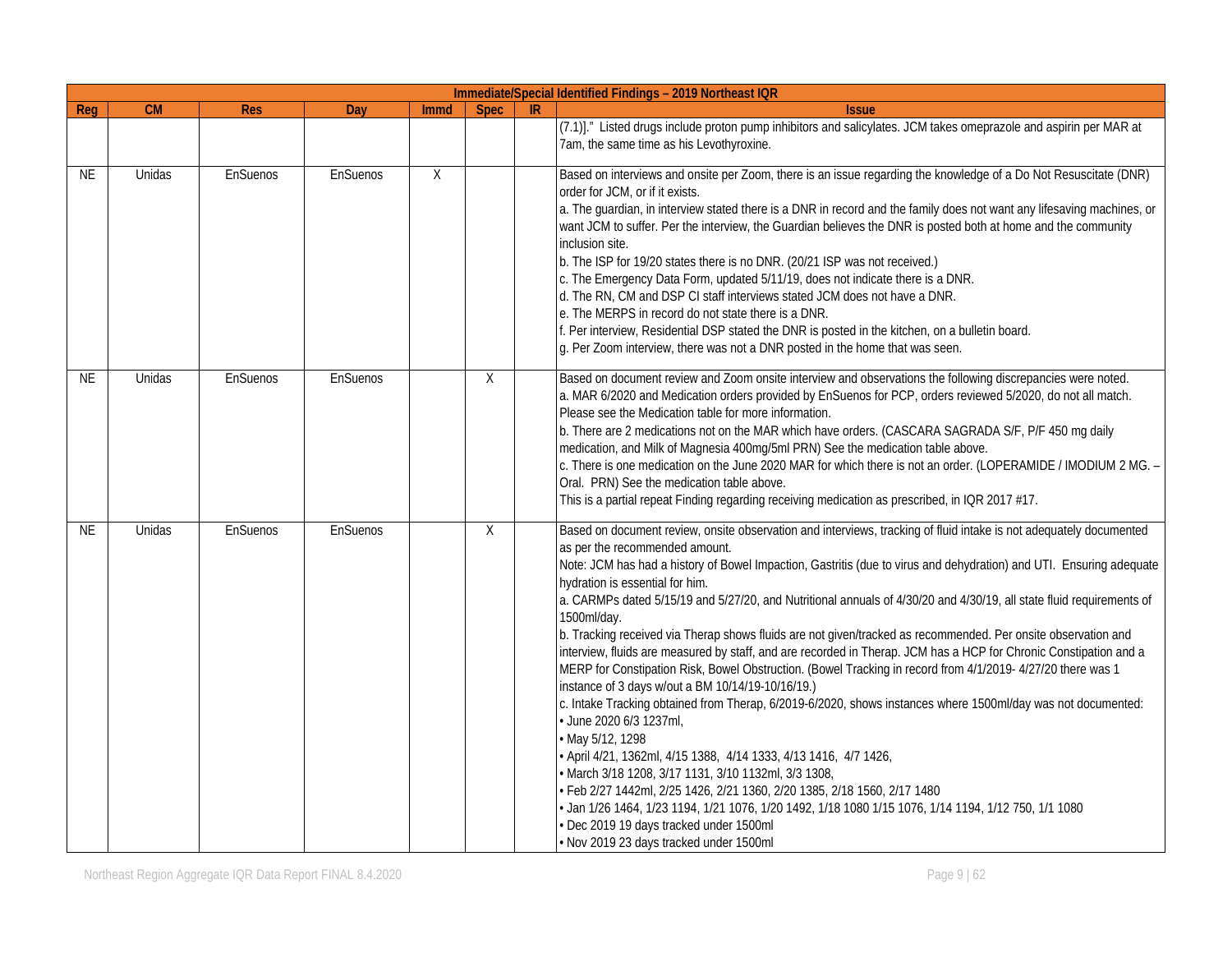|           |                                     |                      |                      |      |             |    | Immediate/Special Identified Findings - 2019 Northeast IQR                                                                                                                                                                                                                                                                                                                                                                                                                                                                                                                                                                                                                                                                                                           |
|-----------|-------------------------------------|----------------------|----------------------|------|-------------|----|----------------------------------------------------------------------------------------------------------------------------------------------------------------------------------------------------------------------------------------------------------------------------------------------------------------------------------------------------------------------------------------------------------------------------------------------------------------------------------------------------------------------------------------------------------------------------------------------------------------------------------------------------------------------------------------------------------------------------------------------------------------------|
| Reg       | CM                                  | <b>Res</b>           | Day                  | Immd | <b>Spec</b> | IR | <b>Issue</b>                                                                                                                                                                                                                                                                                                                                                                                                                                                                                                                                                                                                                                                                                                                                                         |
|           |                                     |                      |                      |      |             |    | Oct 2019 23 days tracked under 1500ml<br>Sept 2019 24 days tracked under 1500ml<br>Aug 2019 27 days tracked under 1500ml<br>July 2019 25 days tracked under 1500ml<br>June 2019 23 days tracked under 1500 ml                                                                                                                                                                                                                                                                                                                                                                                                                                                                                                                                                        |
| <b>NE</b> | Unidas                              | EnSuenos             | EnSuenos             |      | $\sf X$     |    | Based on review of the PCP standing orders and medical records received, urine cultures to "order every 2 weeks,<br>from 3/12/19-3/12/20" was not followed. Results were requested and not received.                                                                                                                                                                                                                                                                                                                                                                                                                                                                                                                                                                 |
|           | <b>ISP/Planning/Services Issues</b> |                      |                      |      |             |    |                                                                                                                                                                                                                                                                                                                                                                                                                                                                                                                                                                                                                                                                                                                                                                      |
| <b>NE</b> | <b>Visions</b>                      | <b>NNMQC</b>         | <b>NNMQC</b>         |      | X           |    | Based on record review and interviews, it is not clear how often JCM sees his SLP.<br>a. 19-20 and 20-21 SSPs state that JCM will utilize 2 hours a month and 2 hours a week. (See page 16 in the<br>"Projected Amount, Frequency, and Duration" column and the "How does this support meet your clinical, medical,<br>functional or habilitative needs related to your qualifying condition?" column as one example in the 20-21 SSP.)<br>b. The Participant Approved Plan approved on 6/8/20 states JCM will utilize an average of 2 hours a month.<br>c. SLP reported during interview she sees JCM weekly.<br>d. Quarterly In-Person Update 4/9/19 indicate JCM sees the SLP twice a month. Quarterly In-Person Update 2/13/20<br>states he has SLP on Tuesdays. |
|           | <b>Team Process Issues</b>          |                      |                      |      |             |    |                                                                                                                                                                                                                                                                                                                                                                                                                                                                                                                                                                                                                                                                                                                                                                      |
| <b>NE</b> | <b>Visions</b>                      | Community<br>Options | Community<br>Options | X    |             |    | JCM's OT of 20 years indicated in her Discharge Assessment, that JCM has experienced regression in skills,<br>decreased fine motor skills and adaptation of fine motor activities. The team has not met to address these and the<br>following areas of identified regression:<br>a) Decreased passive and active range of motion in both upper extremities due to lack of variation in movements.<br>b) Decreased bilateral upper extremity strength and coordination.<br>c) Fluctuating tone in both upper extremities throughout.<br>d) Decreased visual focus and attention.                                                                                                                                                                                      |
| <b>NE</b> | <b>Visions</b>                      | Community<br>Options | Community<br>Options | X    |             |    | The 1.17.20 Annual OT Discontinuation Report contains a recommendation for SLP services. Per CM interview, these<br>recommendations have not been discussed by the team.                                                                                                                                                                                                                                                                                                                                                                                                                                                                                                                                                                                             |
| <b>NE</b> | <b>Visions</b>                      | Community<br>Options | Community<br>Options |      | $\chi$      |    | Based on multiple interviews, there has been significant conflict between JCM's nurse, OT and CM. Conflicts include<br>disagreements regarding services directly provided/not to JCM. (e.g., SLP recommendation, discontinuation of OT<br>services, nurse removing aromatherapy kit because it "didn't work", level of aspiration risk, diagnosis of pyromania).<br>There is evidence of regression (see #1). There is no evidence in the record that RORA's have been filed for<br>assistance to resolve these conflicts.                                                                                                                                                                                                                                           |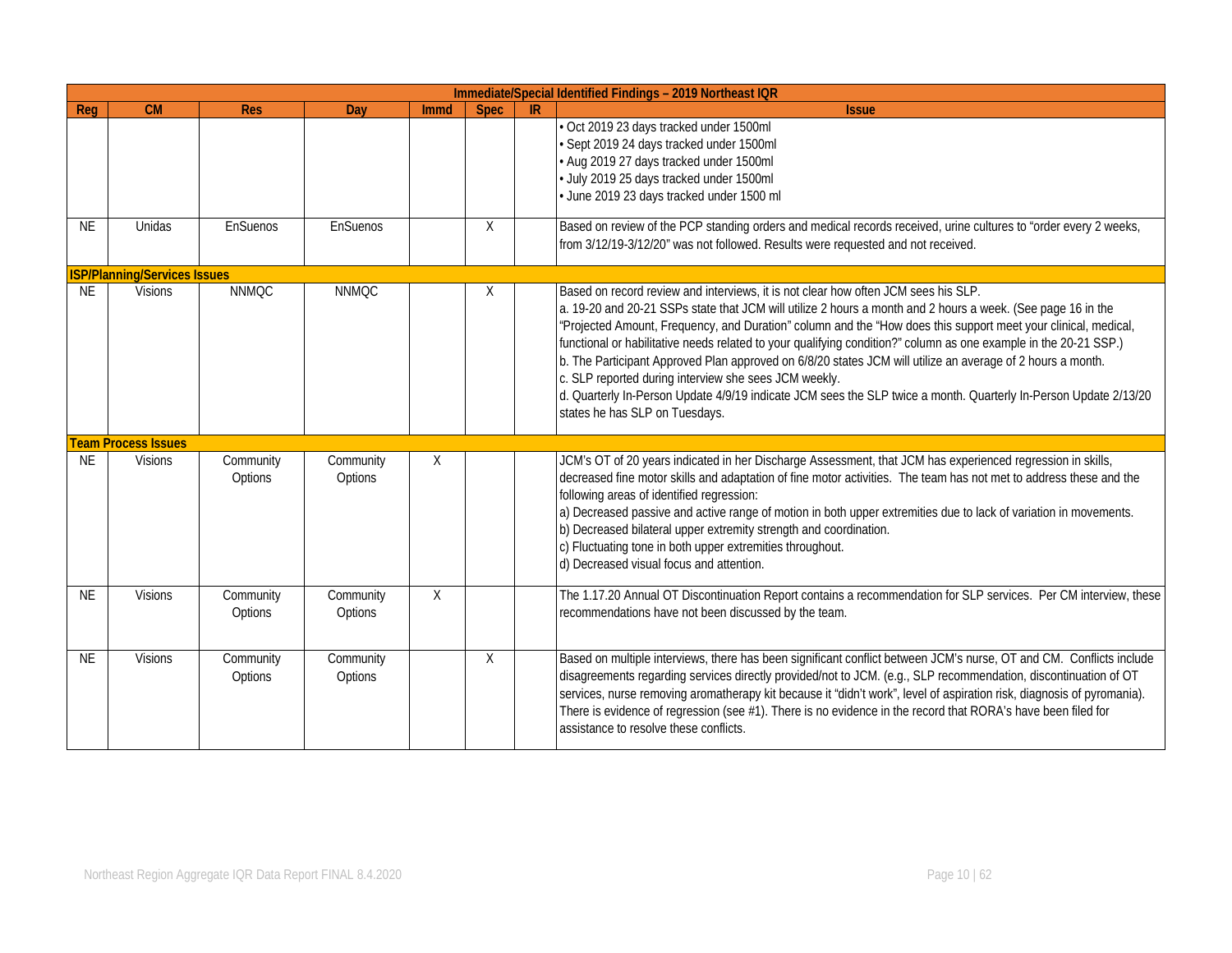#### **E. Health, Assessments and Overall Wellness**

There is a series of scored questions in the IQR protocol that specifically relate to the medical attention received by the class members. The charts which follow detail the findings based on the specific questions asked, those questions are listed prior to each chart.

Question #51. Are all of the individual's needed medical treatments, including routine, scheduled and chronic needs, timely received? Question #52. Has the individual received … appropriate health screening/immunizations in accordance with national best practice and/or as recommended? Question #53: Does the individual receive medication as prescribed?

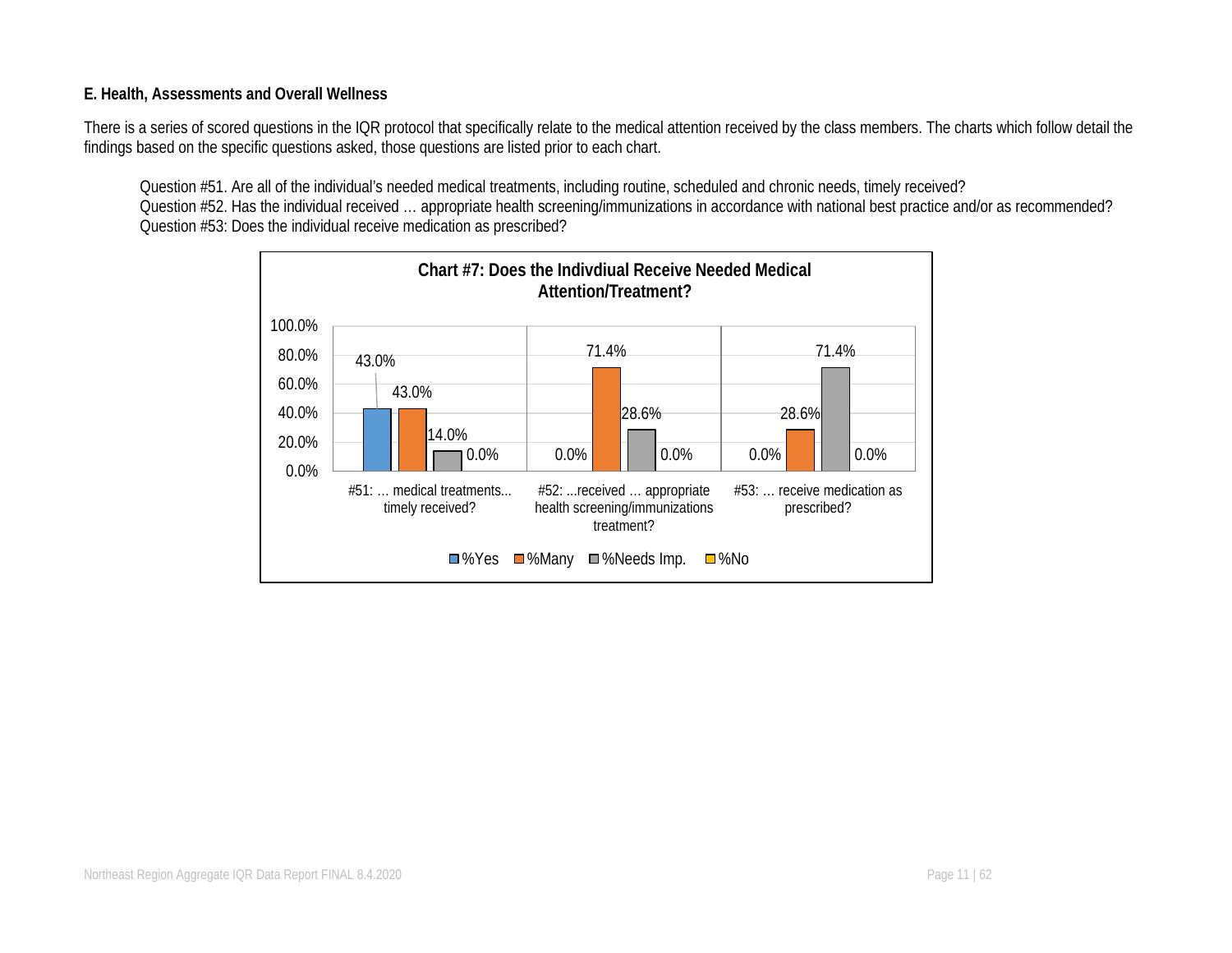Ensuring individuals have the medical treatment they require includes scheduling and obtaining needed assessments and using information from those assessments to influence treatment and inform future planning. The IQR also evaluates the assessments needed by the individual and whether or not those assessments are obtained by the teams as summarized below.

Question #58: Did the team arrange for and obtain the needed, relevant assessments?

Question #59: Are the assessments adequate for planning?

Question #60: Were the recommendation from assessments used in planning?

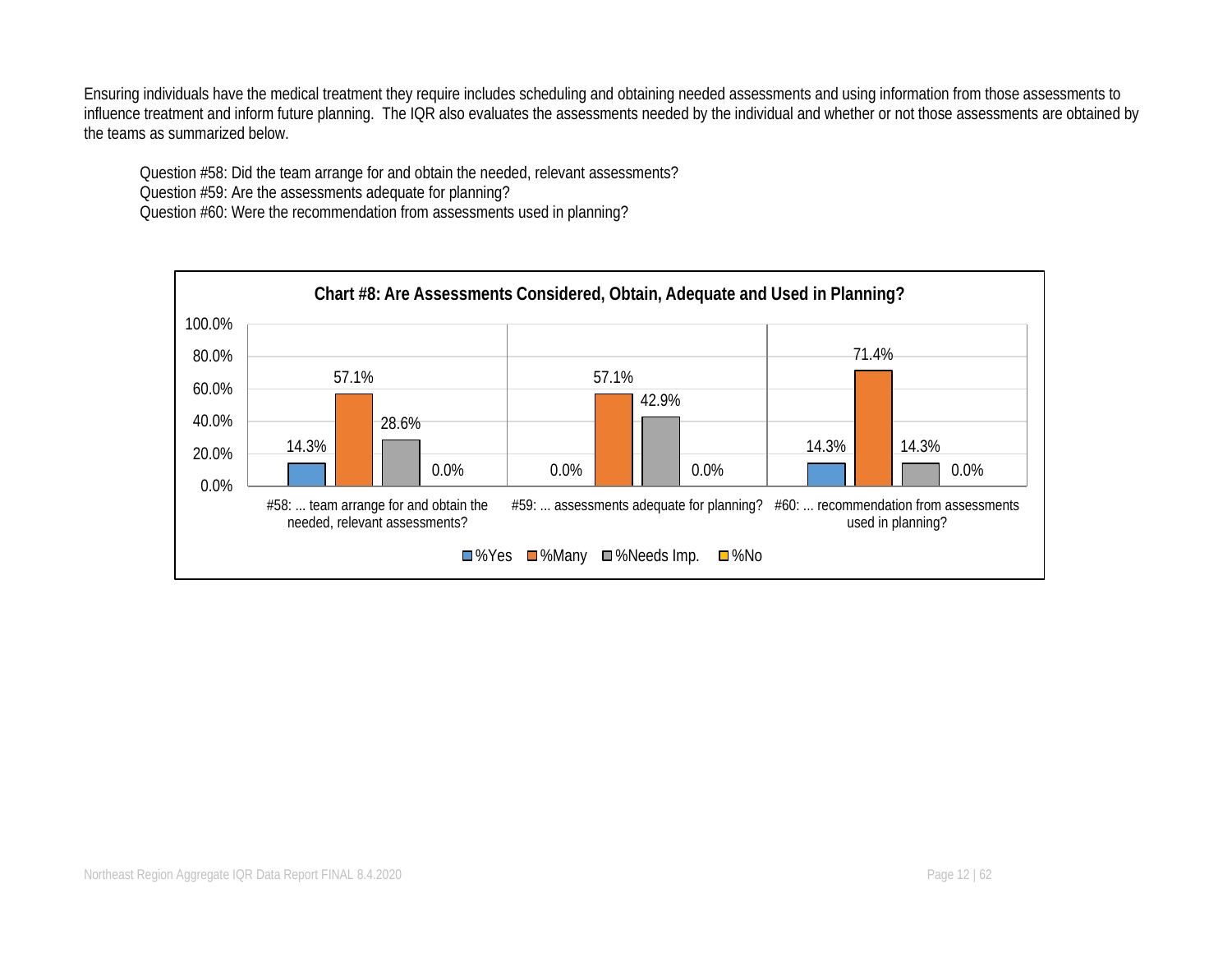To further illustrate the ways in which assessments were not adequate the next chart includes the responses to the following questions:

Question #59a: Were assessments provided timely? Question #59b: Did assessments contain accurate information? Question #59c: Did assessments contain information accurate to guide planning? Question #59d.: Did assessments contain recommendations?

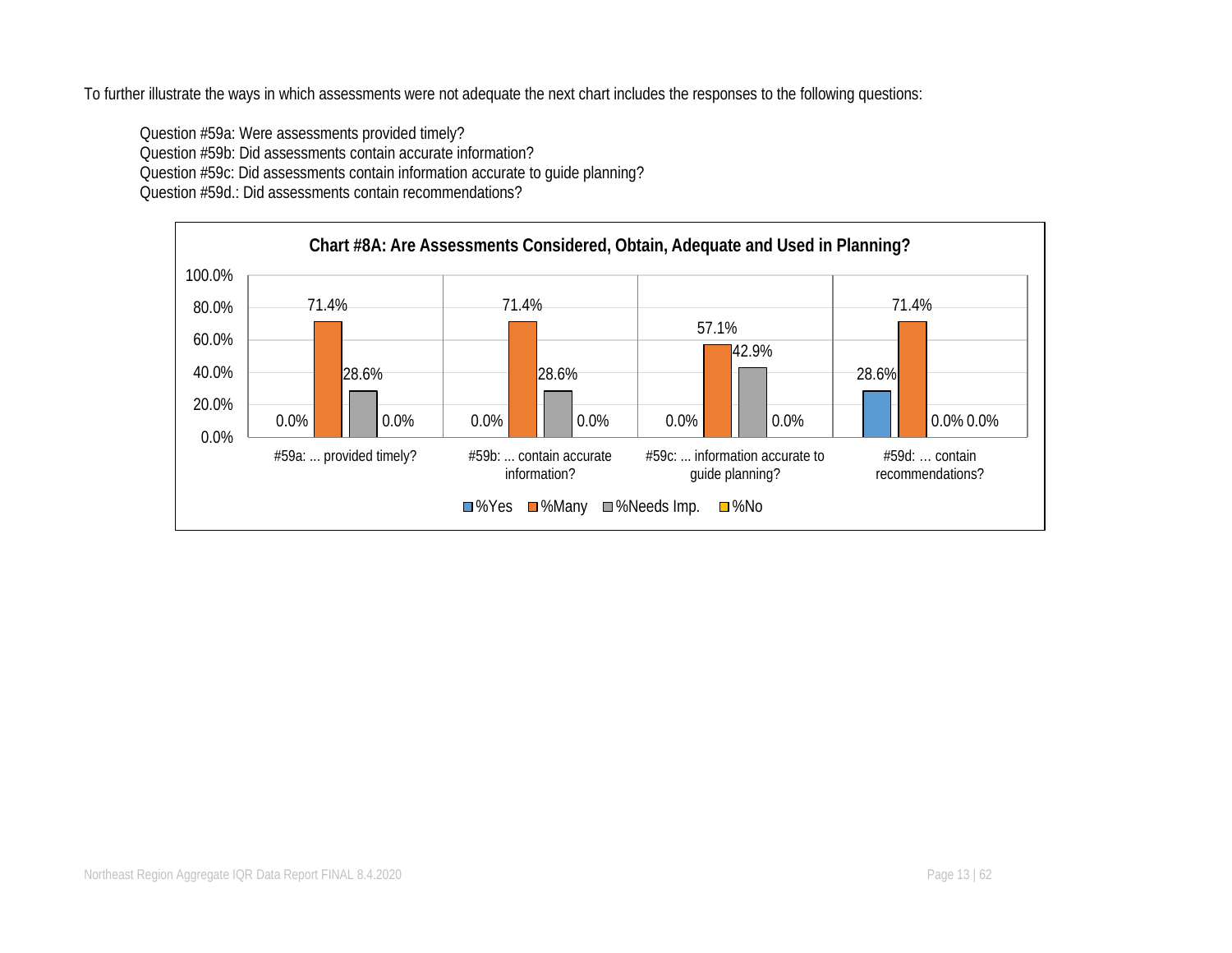Beyond the protocol questions, a letter of Findings is issued for each class member. This letter is developed by the Surveyor, reviewed by the Case Judge, Regional and State DDSD and DHI Management staff prior to becoming final. The table below summarizes some of the issues which were identified. It is important to note that the information below identifies the number of issues found; not the number of findings. For example, if one individual was found to have a Medication Administration Record (MAR) which called for the administration of a medication for which a doctor's order was not found AND was also found to have been given a medication twice a day when the doctor's order called for one time a day, that might be ONE finding regarding medication but TWO different issues.

As the numbers in the following chart show, the following issues were identified most frequently:

- 1. No evidence of test / lab screening or alternative option discussed. (non-healthfinder) (36 issues)
- 2. Meds not administered as required/prescribed (26 issues)
- 3. Nationally recommended immunizations/screenings not discussed or completed (healthfinder) (24 issues)
- 4. Medication, MAR, Dr. orders inconsistencies (17 issues)

It is worth noting that Community Options and EnSuenos had 24% and 22%, respectively, of the total issues, but only one (1) person (10%) each in the sample. Benchmark had 32% of the total issues with two (2) people (20%) in the sample.

| Provider (# in Sample)<br><b>Issue</b>                                                       | <b>Benchmark</b><br>(2) | <b>CDD</b><br>(1) | ComOp<br>(1)   | <b>EnSuenos</b><br>(1) | <b>ESEM</b><br>(1) | Independent<br>Contractor<br>Mi Via<br>(1) | <b>NNMQC</b><br>Mi Vla<br>(2) | R-Way<br>(1) | Total (10)     |
|----------------------------------------------------------------------------------------------|-------------------------|-------------------|----------------|------------------------|--------------------|--------------------------------------------|-------------------------------|--------------|----------------|
|                                                                                              |                         |                   |                | Appointments           |                    |                                            |                               |              |                |
| Audiology not current / adequate                                                             |                         | $\mathbf 0$       | $\overline{2}$ | $\mathbf 0$            |                    | $\Omega$                                   | $\Omega$                      | $\mathbf 0$  | 4              |
| Dental: follow up not completed /<br>not timely                                              | $\theta$                | $\mathbf 0$       |                |                        | $\mathbf 0$        | $\mathbf 0$                                | $\mathbf 0$                   | $\mathbf 0$  | 2              |
| PCP: follow up not completed / not<br>timely                                                 | $\theta$                | $\overline{0}$    |                | $\Omega$               | $\mathbf{0}$       | $\overline{0}$                             | $\theta$                      |              | $\overline{2}$ |
| Psychiatric: follow up not<br>completed / not timely                                         | $\theta$                | $\Omega$          | 6              | $\Omega$               | $\mathbf 0$        | $\Omega$                                   | $\theta$                      | $\Omega$     | h              |
| Specialists: follow up not completed<br>/ not timely                                         | $\overline{0}$          | 0                 | $\overline{2}$ | $\Omega$               |                    | 0                                          | $\theta$                      | $\theta$     | 3              |
| Vision/Ophthalmology: Not current /<br>not adequate / missing                                | $\theta$                | $\mathbf 0$       | $\overline{2}$ | $\Omega$               | $\mathbf{0}$       | $\Omega$                                   | $\theta$                      | $\mathbf 0$  | 2              |
|                                                                                              |                         |                   |                | <b>MAR/Medications</b> |                    |                                            |                               |              |                |
| MAR/Medication/Dr. Orders do not<br>match (med strength, delivery<br>method, purpose of med) | 9                       |                   | $\theta$       | 3                      | 3                  | $\theta$                                   | $\theta$                      |              | 17             |
| Meds not administered / given as<br>required                                                 | 25                      | $\Omega$          | $\theta$       | $\Omega$               | $\mathbf{0}$       | $\Omega$                                   | $\theta$                      |              | 26             |
| Controlled meds not counted daily                                                            | $\overline{2}$          | $\theta$          | $\theta$       | $\Omega$               | $\theta$           | $\theta$                                   | $\theta$                      | $\theta$     | 2              |

# **Chart #9: Type of Issues identified by Residential Agency**

Northeast Region Aggregate IQR Data Report FINAL 8.4.2020 **Page 14** | 62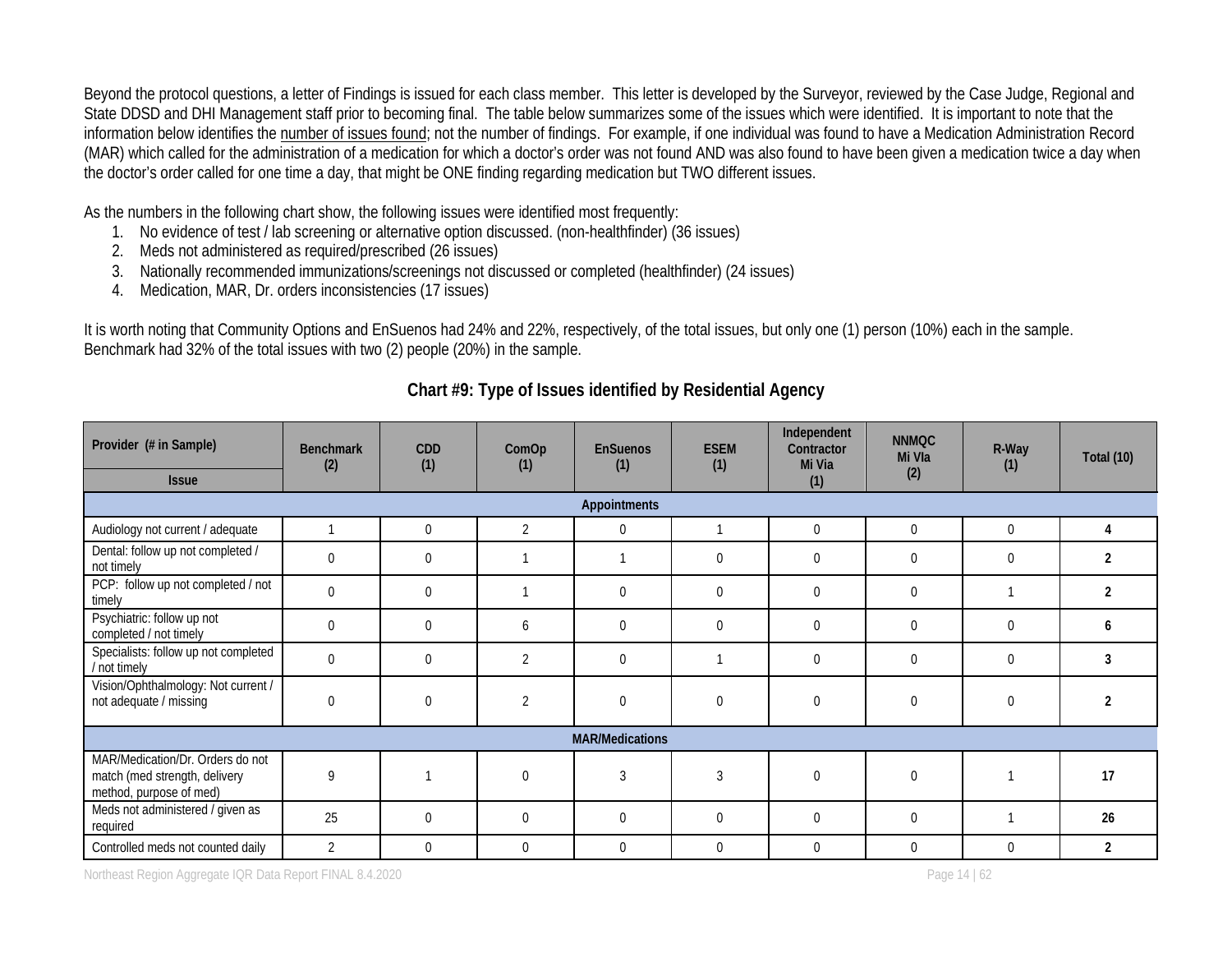| Provider (# in Sample)                                                                 | <b>Benchmark</b><br>(2) | CDD<br>(1)       | ComOp<br>(1)     | <b>EnSuenos</b><br>(1) | <b>ESEM</b><br>(1) | Independent<br>Contractor<br>Mi Via | <b>NNMQC</b><br>Mi Vla<br>(2) | R-Way<br>(1)     | Total (10)     |
|----------------------------------------------------------------------------------------|-------------------------|------------------|------------------|------------------------|--------------------|-------------------------------------|-------------------------------|------------------|----------------|
| <b>Issue</b>                                                                           |                         |                  |                  |                        |                    | (1)                                 |                               |                  |                |
|                                                                                        |                         |                  |                  | Screenings             |                    |                                     |                               |                  |                |
| Total number of myhealthfinder<br>issues by agency based on a-i<br>below:              | 9                       | 3                | $\mathbf{1}$     | $\overline{2}$         | $\bf{0}$           | 3                                   | 3                             | 3                | 24             |
| a. No evidence of Hep B/HepC<br>screening or team discussion<br>thereof                | $\overline{2}$          | $\mathbf{1}$     | $\overline{0}$   | $\mathbf 0$            | $\mathbf 0$        | $\mathbf{1}$                        | $\mathbf{1}$                  | $\mathbf{1}$     | 6              |
| b. No evidence of Pap or team<br>discussion thereof                                    | $\overline{0}$          | $\Omega$         | $\Omega$         | $\Omega$               | $\Omega$           | $\Omega$                            | $\overline{1}$                | $\mathbf{1}$     | $\overline{2}$ |
| c. No evidence of shingles vaccine<br>or team discussion thereof                       | $\boldsymbol{0}$        | $\mathbf{1}$     | $\pmb{0}$        | $\overline{1}$         | $\mathbf 0$        | $\overline{0}$                      | $\mathbf{1}$                  | $\boldsymbol{0}$ | $\mathbf{3}$   |
| d. No evidence of HIV screening or<br>team discussion thereof                          | $\overline{2}$          | $\mathbf{1}$     | $\pmb{0}$        | $\boldsymbol{0}$       | $\mathbf 0$        | $\boldsymbol{0}$                    | $\Omega$                      | $\boldsymbol{0}$ | 3              |
| e. No evidence of TD/Tdap<br>immunizations or team discussion<br>thereof               | $\boldsymbol{0}$        | $\overline{0}$   | $\overline{0}$   | $\mathbf 0$            | $\mathbf{0}$       | $\overline{2}$                      | $\overline{0}$                | $\overline{0}$   | $\overline{2}$ |
| f. No evidence of colorectal<br>screening or team discussion<br>thereof                | $\boldsymbol{0}$        | $\boldsymbol{0}$ | $\pmb{0}$        | $\boldsymbol{0}$       | $\boldsymbol{0}$   | $\boldsymbol{0}$                    | $\overline{0}$                | $\mathbf{1}$     | $\mathbf{1}$   |
| g. No evidence of flu or pneumonia<br>vaccine or team discussion thereof               | $\boldsymbol{0}$        | $\overline{0}$   | $\overline{1}$   | $\overline{1}$         | $\mathbf{0}$       | $\overline{0}$                      | $\Omega$                      | $\overline{0}$   | $\overline{2}$ |
| h. No evidence of bone density<br>screening or team discussion<br>thereof.             | $\mathbf{1}$            | $\overline{0}$   | $\mathbf 0$      | $\boldsymbol{0}$       | $\boldsymbol{0}$   | $\overline{0}$                      | $\overline{0}$                | $\boldsymbol{0}$ | $\mathbf{1}$   |
| i. No evidence of other screenings<br>based on family history or other risk<br>factors | $\overline{4}$          | $\mathbf 0$      | $\mathbf 0$      | $\boldsymbol{0}$       | $\mathbf 0$        | $\boldsymbol{0}$                    | $\Omega$                      | $\boldsymbol{0}$ | 4              |
| AIMS or other TD screening                                                             | $\Omega$                | $\Omega$         | $\mathbf{1}$     | $\Omega$               | $\Omega$           | $\Omega$                            | $\overline{2}$                | $\Omega$         | $\overline{3}$ |
| No immunization record<br>provided/not tracked in Therap                               | $\overline{1}$          | $\overline{0}$   | $\mathbf{1}$     | $\boldsymbol{0}$       | $\boldsymbol{0}$   | $\boldsymbol{0}$                    | $\boldsymbol{0}$              | $\overline{0}$   | $\overline{2}$ |
| No evidence of test / lab screening<br>or alt. option discussed.                       | 3                       | $\boldsymbol{0}$ | 20               | $\overline{2}$         | 6                  | $\boldsymbol{0}$                    | $\overline{2}$                | $\mathfrak{Z}$   | 36             |
| No evidence of PCP recommended<br>urine cultures for one year.                         | $\boldsymbol{0}$        | $\mathbf 0$      | $\boldsymbol{0}$ | 26                     | $\mathbf 0$        | $\mathbf 0$                         | $\Omega$                      | $\boldsymbol{0}$ | 26             |
| No evidence of recommended bone<br>density scan (not healthfinder).                    | $\mathbf{1}$            | $\overline{0}$   | $\overline{1}$   | $\Omega$               | $\overline{0}$     | $\overline{0}$                      | $\Omega$                      | $\Omega$         | $\overline{2}$ |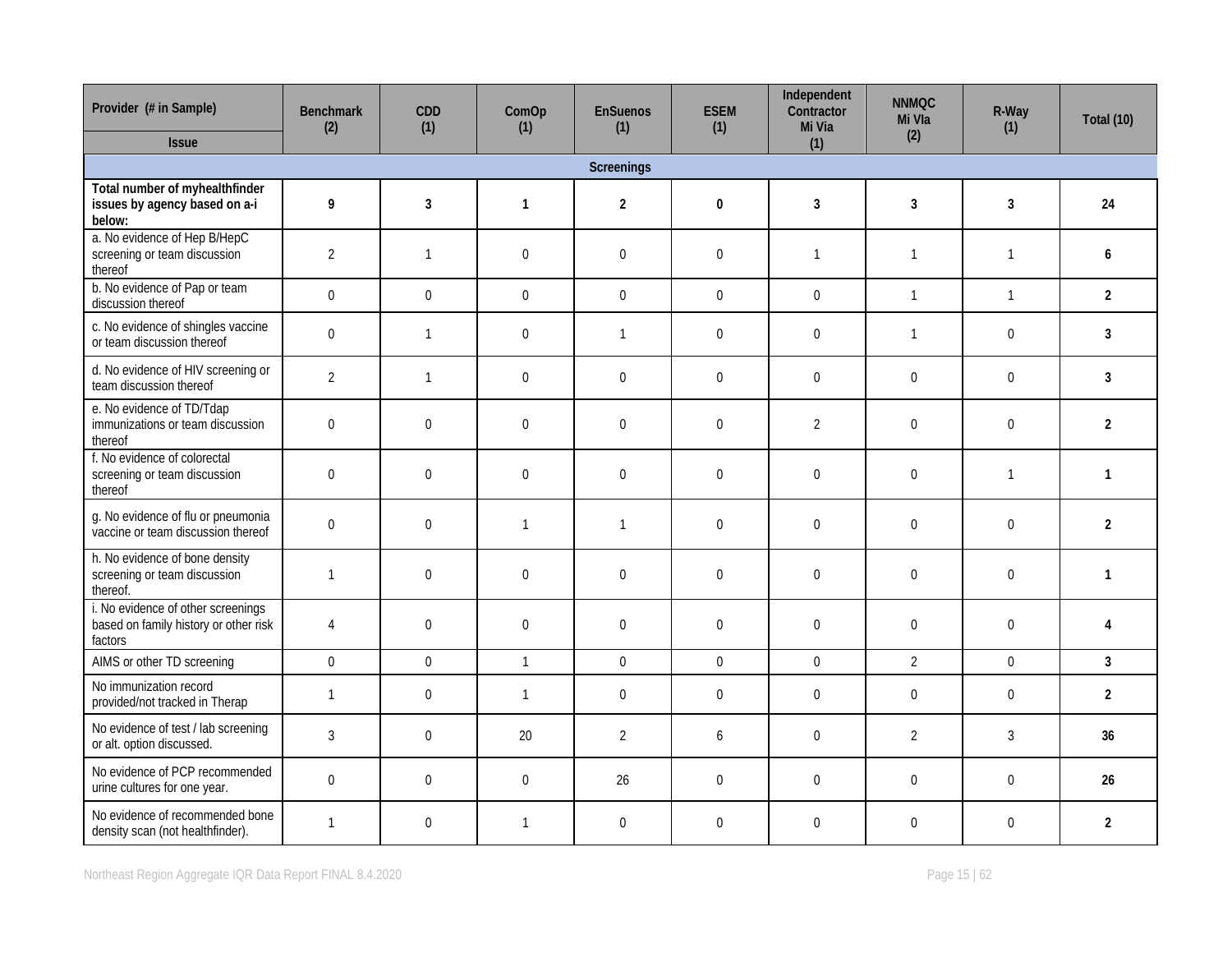| Provider (# in Sample)<br><b>Issue</b>            | <b>Benchmark</b><br>(2) | <b>CDD</b><br>(1) | ComOp<br>(1) | <b>EnSuenos</b><br>(1) | <b>ESEM</b><br>(1) | Independent<br>Contractor<br>Mi Via | <b>NNMQC</b><br>Mi Vla<br>(2) | R-Way<br>(1) | Total (10) |
|---------------------------------------------------|-------------------------|-------------------|--------------|------------------------|--------------------|-------------------------------------|-------------------------------|--------------|------------|
| Plans needed to monitor health-<br>related issues |                         |                   |              |                        |                    |                                     |                               |              |            |
| <b>Totals</b>                                     | 51<br>(32%)             | (2.5%)            | 38<br>(24%)  | 34<br>(22%)            | (7%)               | (2%)                                | (4.5%)                        | (5.7%)       | 157        |
| Average                                           | 25.5                    |                   | 38           | 34                     | 11                 |                                     | 3.5                           |              | 15.7       |

For health care coordination, oversight and monitoring, I/DD services rely heavily on nurses, primary care physicians and referrals to needed specialists. Nurses and the supports they can provide are essential for the protection and healthy living of class members. Relevant scored protocol questions related directly to nursing include:

Question #50: Was the eChat updated timely?

Question #50b: Is the eChat complete?

Question #50c: Is the eChat accurate?

Question #54: Are nursing services provided as needed by the individual?

Question #55: Is the CARMP consistent with recommendations in other healthcare documents?

Question #56: Is the CARMP consistently implemented as intended?

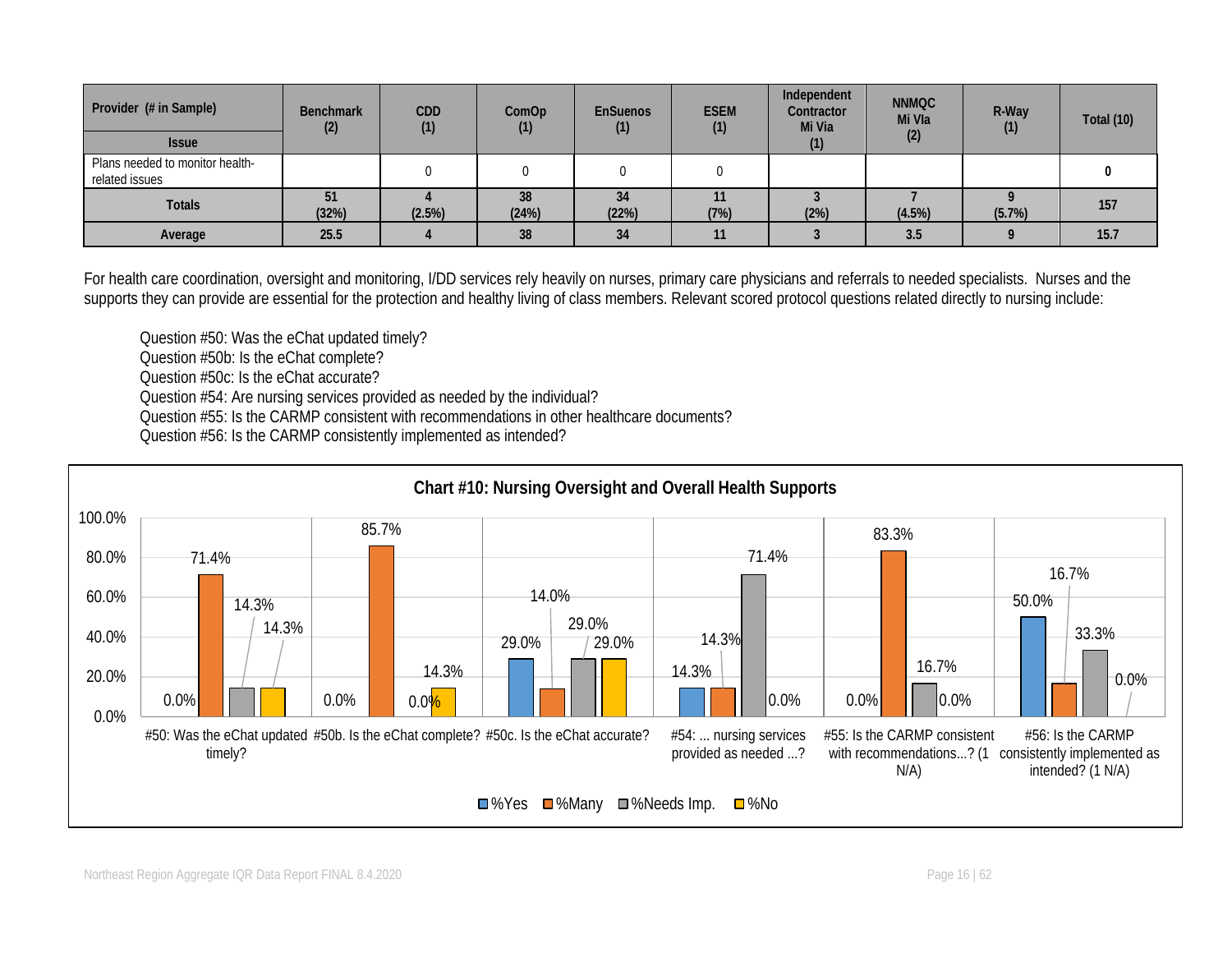Oversight provided by nurses is a critical safeguard for Jackson Class Members, direct support professionals and their supervisors. This includes the adequacy and incorporation of needed (health related) tracking. The table below provides specific details, by Residential provider, of nursing related issues identified during the 2019 Northeast Region IQR. Again, this represents the number of issues found; not the number of findings.

As the numbers in the following chart show, the following nursing activities were identified most frequently as having issues.

- 1. HCPs/MERPs need review/updating/more specific detail (40 issues)
- 2. Nurse report not accurate/missing information/inadequate (52 issues)
- 3. No evidence of nursing face-to-face visits as required (21 issues)

It is worth noting that Benchmark had 53.4% of the total issues, but only two (2) people (20%) in the sample. R-Way had 21% of the total issues with one (1) person (10%) in the sample.

| Provider (# in Sample)                                              | <b>Benchmark</b><br>(2)    | CDD<br>(1) | ComOp<br>(1)   | <b>EnSuenos</b><br>(1) | <b>ESEM</b><br>(1) | Independent<br>Contractor<br>Mi Via | <b>NNMQC</b><br>Mi Vla | R-Way<br>(1)   | Total (10)     |  |  |
|---------------------------------------------------------------------|----------------------------|------------|----------------|------------------------|--------------------|-------------------------------------|------------------------|----------------|----------------|--|--|
| <b>Issue</b>                                                        |                            |            |                |                        |                    | (1)                                 | (2)                    |                |                |  |  |
|                                                                     | <b>Nursing Assessments</b> |            |                |                        |                    |                                     |                        |                |                |  |  |
| e-CHAT incorrect/inconsistent /not<br>updated timely                | $\overline{2}$             |            | $\mathfrak{Z}$ |                        | 3                  | $\overline{0}$                      | $\mathbf 0$            | $\overline{0}$ | 10             |  |  |
| e-CHAT not provided for review (or<br>equivalent for ICF/IDD)       | $\overline{0}$             | 0          | $\mathbf 0$    | $\mathbf{0}$           |                    | $\overline{0}$                      | $\mathbf 0$            | $\overline{0}$ |                |  |  |
| CARMP inaccurate/ incomplete/not<br>current                         | $\overline{2}$             | $\Omega$   |                | $\overline{2}$         | $\mathbf{0}$       | $\Omega$                            | $\overline{0}$         | 2              | $\overline{7}$ |  |  |
| MERPs need review, updating,<br>more detail                         | 14                         | 0          |                | 2                      | $\mathbf 0$        | 0                                   | $\mathbf 0$            |                | 21             |  |  |
| HCPs need review/updating/more<br>detail                            | 9                          | 0          |                | $\overline{0}$         | $\mathbf{0}$       | 0                                   | $\overline{0}$         | 9              | 19             |  |  |
| HCPs inaccurate/incomplete                                          | $\overline{2}$             | $\Omega$   | $\Omega$       | $\overline{0}$         |                    | $\Omega$                            | $\theta$               | $\mathbf 0$    | 3              |  |  |
| Inconsistency between HCP/<br>CARMP/MERP/e-<br>CHAT/MARS/Plans      | $\Delta$                   | 0          | $\mathbf 0$    |                        | $\boldsymbol{0}$   | $\Omega$                            | $\mathbf 0$            | $\overline{0}$ | 5              |  |  |
| CARMP not implemented properly                                      | $\overline{2}$             | $\Omega$   | $\overline{3}$ | $\Omega$               | $\Omega$           | $\Omega$                            | $\Omega$               | $\Omega$       | 5              |  |  |
| <b>ARST</b> contains conflicting<br>information                     | $\Omega$                   | $\Omega$   | $\Omega$       | $\Omega$               | $\mathbf 0$        | $\Omega$                            | $\Omega$               |                |                |  |  |
| Aspiration: documents conflict on<br>risk level                     | $\overline{A}$             | 0          | $\Omega$       | $\Omega$               | $\mathbf{0}$       | $\Omega$                            | $\Omega$               | $\mathbf{0}$   |                |  |  |
| Aspiration: documents conflict on<br>fluid consistency/diet texture | 8                          | 0          | $\Omega$       | 0                      | $\mathbf{0}$       | $\Omega$                            | $\Omega$               | $\mathbf{0}$   | 8              |  |  |

# **Chart #11: Type of Nursing Related Issues Identified by Residential Provider**

Northeast Region Aggregate IQR Data Report FINAL 8.4.2020 **Page 17** | 62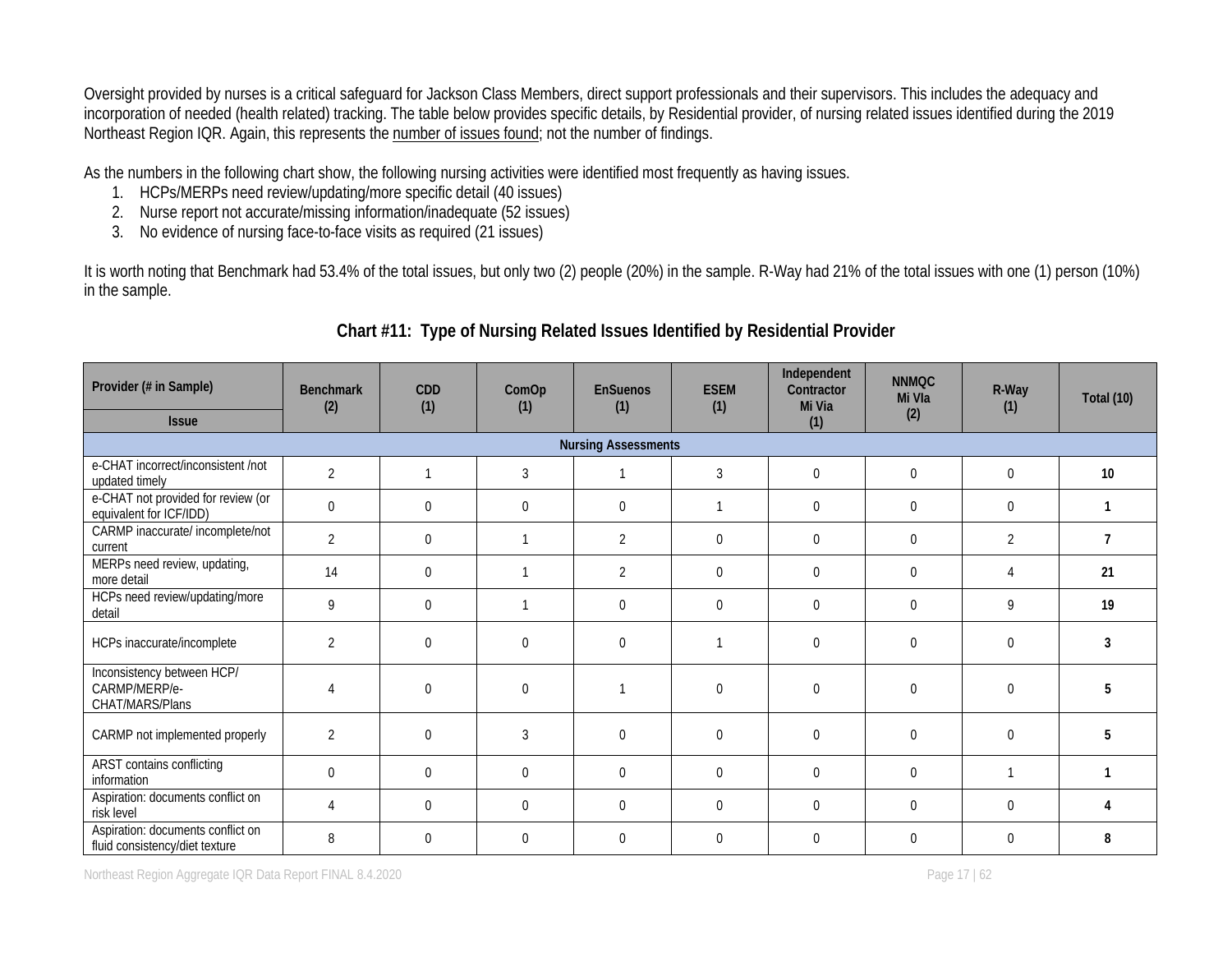| Provider (# in Sample)                                                            | <b>Benchmark</b><br>(2) | <b>CDD</b><br>(1) | ComOp<br>(1)   | <b>EnSuenos</b><br>(1) | <b>ESEM</b><br>(1) | Independent<br>Contractor<br>Mi Via | <b>NNMQC</b><br>Mi Vla | R-Way<br>(1)     | <b>Total (10)</b> |
|-----------------------------------------------------------------------------------|-------------------------|-------------------|----------------|------------------------|--------------------|-------------------------------------|------------------------|------------------|-------------------|
| <b>Issue</b>                                                                      |                         |                   |                |                        |                    | (1)                                 | (2)                    |                  |                   |
| <b>Nursing Documentation</b>                                                      |                         |                   |                |                        |                    |                                     |                        |                  |                   |
| Nursing reports not timely<br>completed                                           |                         | 0                 |                | 0                      | $\mathbf{0}$       | 0                                   | $\overline{0}$         | 3                | 8                 |
| Nursing reports not provided for<br>review                                        |                         | $\Omega$          | $\overline{0}$ | $\overline{0}$         | $\overline{2}$     | $\Omega$                            | $\Omega$               | $\overline{0}$   | 3                 |
| Nurse report not accurate/missing<br>information/inadequate                       | 21                      | 0                 | $\overline{7}$ |                        | 5                  | $\overline{0}$                      | $\overline{0}$         | 18               | 52                |
| No evidence of nursing face-to-face<br>visits as required                         | 16                      | $\Omega$          | $\overline{4}$ | $\pmb{0}$              |                    | $\Omega$                            | $\mathbf 0$            | $\boldsymbol{0}$ | 21                |
| Nurse not monitoring as required,<br>e.g., tracking, plans, appointments,<br>etc. | 5                       | $\Omega$          | $\Omega$       |                        | $\overline{2}$     | $\Omega$                            | $\Omega$               | $\mathbf 0$      | 8                 |
| <b>Totals</b>                                                                     | 94<br>$(53.4\%)$        | (.6%)             | 21<br>(12%)    | 8<br>(4.5%)            | 15<br>(8.5%)       | $\mathbf{0}$<br>(0%)                | $\Omega$<br>(0%)       | 37<br>(21%)      | 176               |
| Average                                                                           | 47                      |                   | 21             | 8                      | 15                 | O                                   | $\Omega$               | 37               | 17.6              |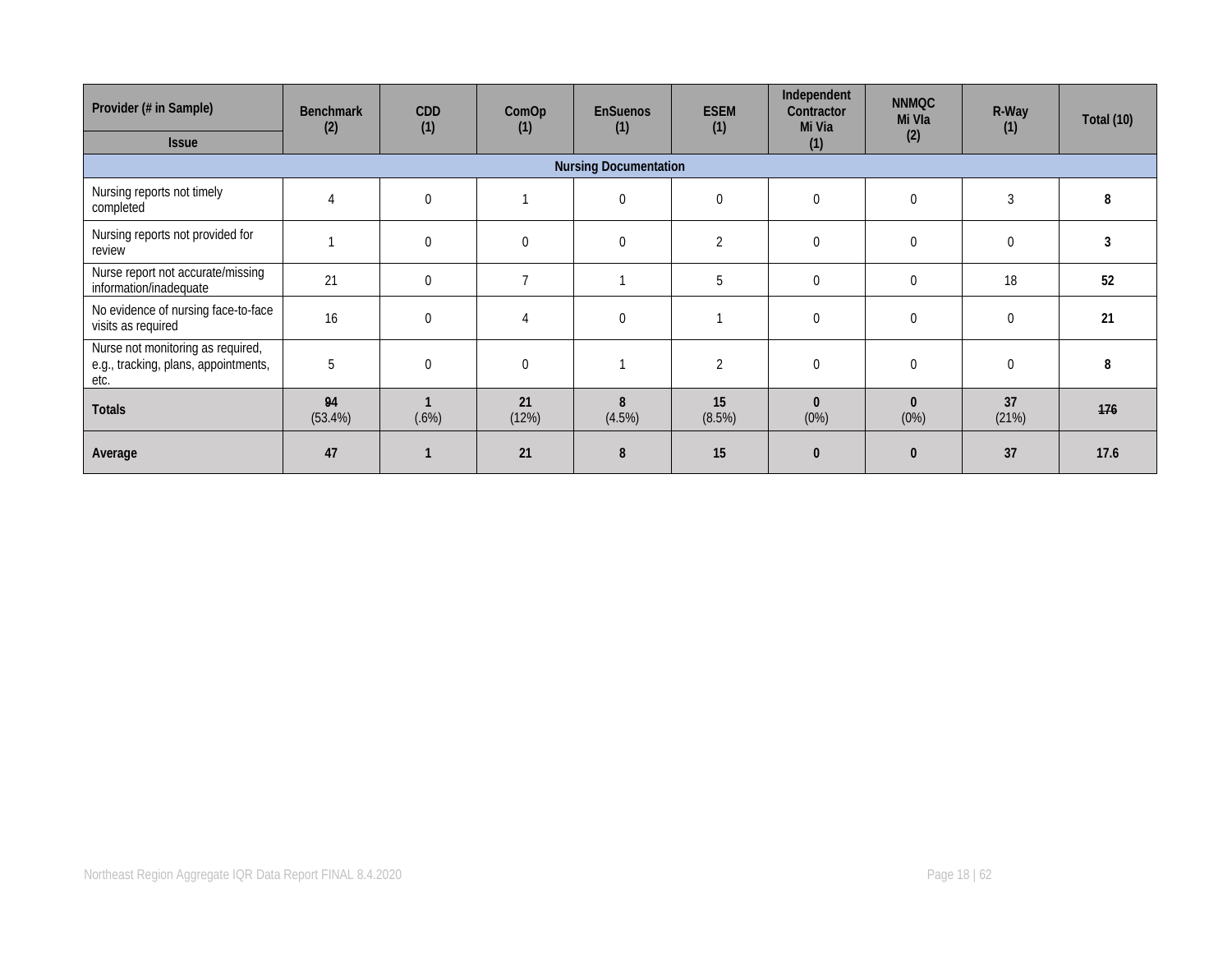In addition to the issues and questions noted above, the individual's nurse is responsible, with the assistance of the rest of the Team, to assure that the documents presented and created for planning, such as the ISP, are accurate and thorough and contain the needed plans and information required. The protocol questions related to ensuring this is done include:

Question #80: If needed, does the ISP contain a specific Medical Emergency Response Plan (MERP)? Question #81: Does the ISP contain information regarding primary health (medical) care? Question #81a: Does the ISP face sheet contain contact information listed in the ISP? Question #81b: Is the Health Care Coordinator's name and contact information listed in the ISP?

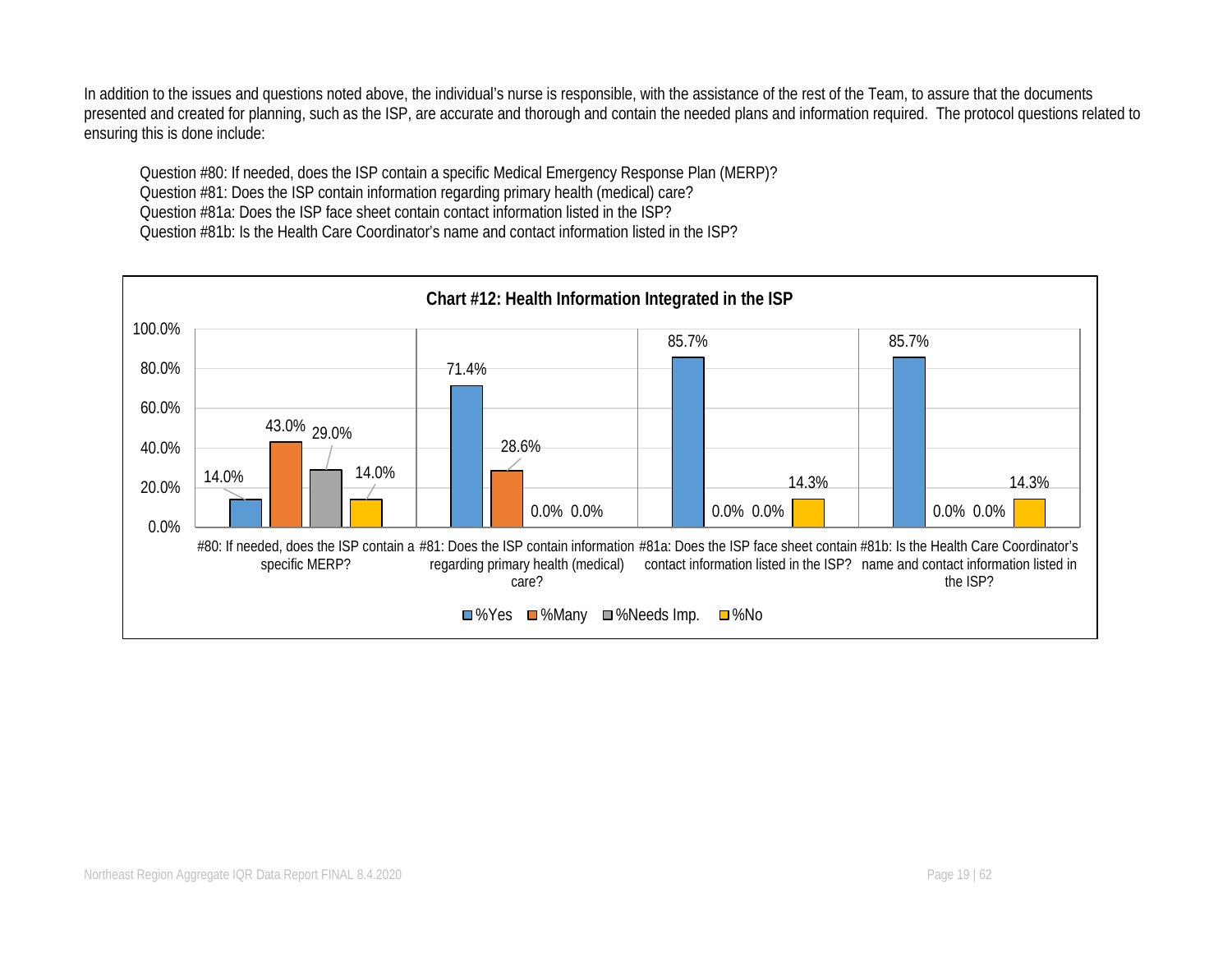There are many components to ensuring the health and safety of individuals with I/DD. These components vary and are unique to each individual. While the scored protocol cannot encompass each and every identified issue, it does allow for a general score that measures the adequacy of response to the individual's overall health needs. That question is:

#### **#57: Are the person's health supports/needs being adequately addressed?**

As noted in the chart below, for the ten (10) people reviewed in the Northeast Region, overall, one (1) individual had their health supports/needs adequately addressed (14.3% Yes). There were five (5) people who had many of their needs addressed (71.4%) and one (1) person health supports need improvement (14.3%). Please refer to questions #57a - #57e on page 50 at the end of this report for further detail.

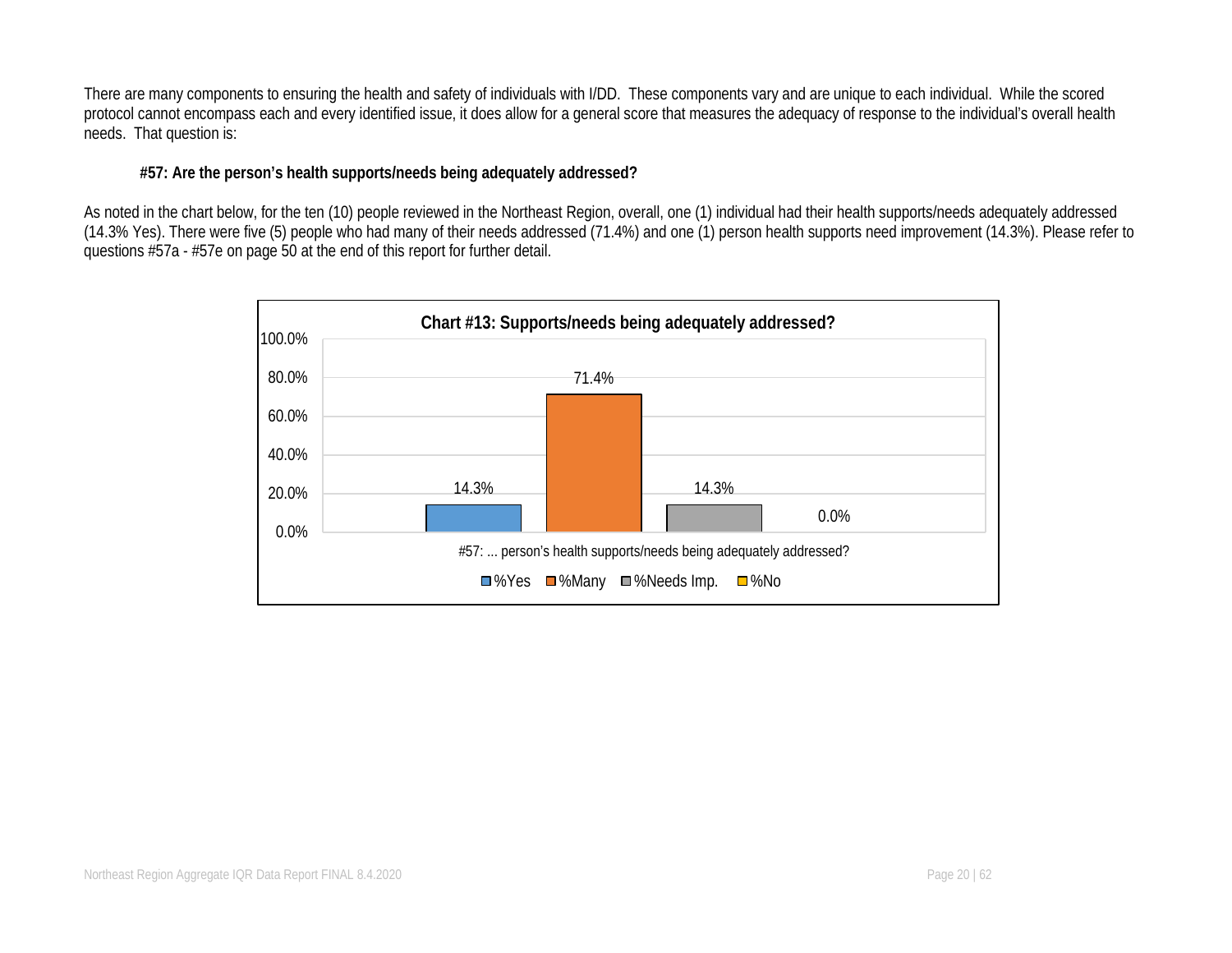As noted earlier, beyond the scored protocol questions, the Findings Letters issued for each class member in a review provide person-specific detail about the issues which impact the answer to protocol question #57. Again, it is important to note that the indications are number of issues found; not the number of findings in the Findings letters. For example, if one individual had a finding that noted four different inconsistencies in that person's seizure tracking, that would be counted as a "4", for the number of issues, not just a "1" for the individual to whom the findings apply.

The largest number of issues found for Residential providers clustered in the following areas:

- Healthcare tracking:
	- o Fluid input/output (29 issues)
	- o Bowel movements (18 issues)
- It is notable that two (2) people (20%) have been referred for ancillary services and not received them

It is worth noting that Benchmark had 42.6% of the total issues, but only two (2) people (20%) in the sample. ESEM had 22% of the total issues with one (1) person (10%) in the sample.

| Provider (# in Sample)                                  | <b>Benchmark</b><br>(2) | CDD<br>(1)       | ComOp<br>(1) | <b>EnSuenos</b><br>(1)     | <b>ESEM</b><br>(1) | Independent<br>Contractor<br>Mi Via | <b>NNMQC</b><br>Mi Via | R-Way<br>(1)   | <b>Total (10)</b> |  |
|---------------------------------------------------------|-------------------------|------------------|--------------|----------------------------|--------------------|-------------------------------------|------------------------|----------------|-------------------|--|
| <b>Issue</b>                                            |                         |                  |              |                            |                    | (1)                                 | (2)                    |                |                   |  |
|                                                         |                         |                  |              | <b>Healthcare Tracking</b> |                    |                                     |                        |                |                   |  |
| Fluid Input/Urine Output Tracking<br>issues             | 5                       | $\Omega$         | $\Omega$     | 13                         | 11                 | $\overline{0}$                      | $\Omega$               | $\theta$       | 29                |  |
| <b>Bowel Tracking issues</b>                            | 15                      | $\boldsymbol{0}$ | $\Omega$     | $\overline{0}$             | $\mathfrak{Z}$     | $\mathbf 0$                         | $\overline{0}$         | $\overline{0}$ | 18                |  |
| <b>Nutrition</b>                                        |                         |                  |              |                            |                    |                                     |                        |                |                   |  |
| Nutrition: Inadequate/inconsistent                      | $\Omega$                | 0                |              | $\mathbf 0$                | 3                  |                                     | $\Omega$               | $\Omega$       | 5                 |  |
| Nutrition: Not timely (5 not aligned<br>with ISP year)  | 6                       |                  |              | $\mathbf 0$                | $\mathbf 0$        | $\overline{0}$                      | $\Omega$               | $\mathbf 0$    | 8                 |  |
| Nutrition report not provided for<br>review             |                         | 0                | $\Omega$     | $\overline{0}$             | 5                  | $\Omega$                            | $\Omega$               | $\theta$       | <sub>b</sub>      |  |
| Nutritionist not present at ISP<br>meeting              |                         | 0                | $\mathbf{0}$ | $\mathbf 0$                | $\boldsymbol{0}$   | $\mathbf 0$                         | $\mathbf 0$            | $\mathbf 0$    |                   |  |
|                                                         |                         |                  |              | <b>Physical Therapy</b>    |                    |                                     |                        |                |                   |  |
| PT Report/Eval not available/timely<br>for planning/use | $\overline{2}$          | 1                | $\Omega$     | $\mathbf{0}$               | $\overline{0}$     |                                     |                        |                | <sub>6</sub>      |  |
| PT Report/Eval does not identify<br>baseline/ progress  | $\overline{2}$          |                  | $\Omega$     | $\mathbf 0$                | $\boldsymbol{0}$   | $\mathbf 0$                         | $\Omega$               | $\overline{0}$ |                   |  |
| PT Report/Eval not provided for<br>review               | $\Omega$                | $\Omega$         | $\Omega$     | $\theta$                   |                    | $\Omega$                            | $\Omega$               | $\theta$       |                   |  |

## **Chart #14: Issues Found Which Affect the Adequacy of Health Care Provision, by Residential Provider**

Northeast Region Aggregate IQR Data Report FINAL 8.4.2020 **Page 21 | 62** Page 21 | 62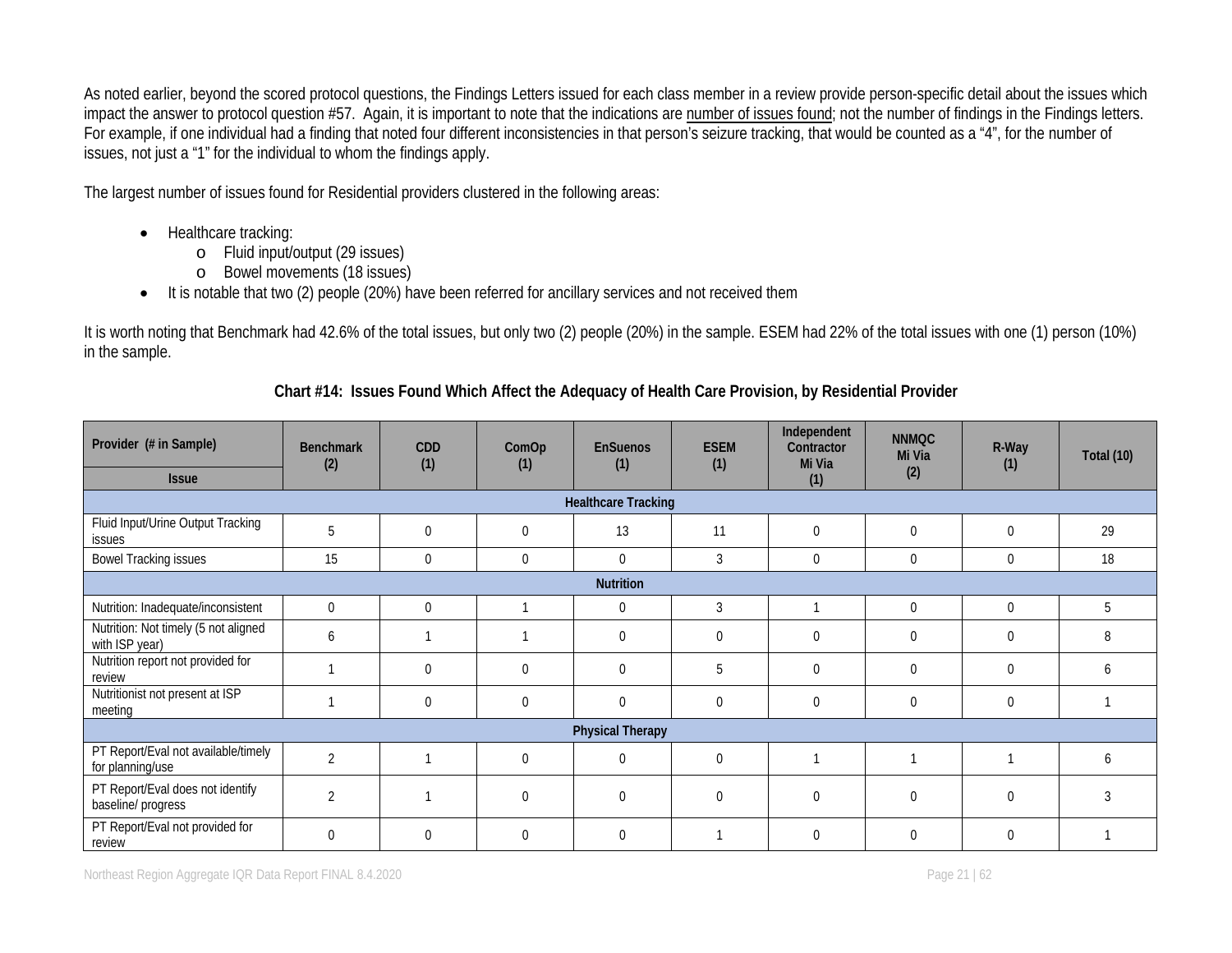| Provider (# in Sample)<br><b>Issue</b>                          | <b>Benchmark</b><br>(2) | CDD<br>(1)       | ComOp<br>(1)     | <b>EnSuenos</b><br>(1)               | <b>ESEM</b><br>(1) | Independent<br>Contractor<br>Mi Via | <b>NNMQC</b><br>Mi Via<br>(2) | R-Way<br>(1)     | Total (10)     |  |
|-----------------------------------------------------------------|-------------------------|------------------|------------------|--------------------------------------|--------------------|-------------------------------------|-------------------------------|------------------|----------------|--|
|                                                                 |                         |                  |                  | <b>Occupational Therapy</b>          |                    | (1)                                 |                               |                  |                |  |
| OT Report/Eval not available/timely<br>for planning/use         | $\mathbf{1}$            | $\boldsymbol{0}$ | $\boldsymbol{0}$ | $\boldsymbol{0}$                     | $\boldsymbol{0}$   | $\boldsymbol{0}$                    | $\boldsymbol{0}$              | $\boldsymbol{0}$ | $\mathbf{1}$   |  |
| OT Report/Eval does not ID<br>baseline/progress                 | 5                       | $\boldsymbol{0}$ | $\boldsymbol{0}$ | $\boldsymbol{0}$                     | $\boldsymbol{0}$   | $\boldsymbol{0}$                    | $\Omega$                      | $\boldsymbol{0}$ | 5              |  |
| OT WDSI not specific                                            | $\mathbf{1}$            | $\mathbf 0$      | $\boldsymbol{0}$ | $\mathbf 0$                          | $\boldsymbol{0}$   | $\boldsymbol{0}$                    | $\boldsymbol{0}$              | $\boldsymbol{0}$ | $\mathbf{1}$   |  |
| OT Report/Eval not provided for<br>review                       | $\boldsymbol{0}$        | $\boldsymbol{0}$ | $\boldsymbol{0}$ | $\boldsymbol{0}$                     | $\overline{2}$     | $\mathbf 0$                         | $\boldsymbol{0}$              | $\boldsymbol{0}$ | $\overline{2}$ |  |
| Speech Language Pathology                                       |                         |                  |                  |                                      |                    |                                     |                               |                  |                |  |
| SLP Report/Eval not<br>available/timely for planning/use        | $\mathbf{1}$            | $\mathbf 0$      | $\mathbf 0$      | $\boldsymbol{0}$                     | $\boldsymbol{0}$   | $\boldsymbol{0}$                    | $\boldsymbol{0}$              | $\boldsymbol{0}$ | $\mathbf{1}$   |  |
| SLP Evaluation/Report does not<br>identify baseline/progress    | $\overline{7}$          | $\boldsymbol{0}$ | $\boldsymbol{0}$ | $\pmb{0}$                            | $\pmb{0}$          | $\boldsymbol{0}$                    | $\overline{0}$                | $\overline{2}$   | 9              |  |
| SLP Report/Eval not provided for<br>review                      | $\mathbf{1}$            | $\boldsymbol{0}$ | $\pmb{0}$        | $\boldsymbol{0}$                     | $\overline{2}$     | $\boldsymbol{0}$                    | 4                             | $\boldsymbol{0}$ | $\overline{7}$ |  |
| SLP WDSI not provided for review                                | $\mathfrak{Z}$          | $\mathbf 0$      | $\boldsymbol{0}$ | $\mathbf 0$                          | $\boldsymbol{0}$   | $\boldsymbol{0}$                    | $\mathbf 0$                   | $\overline{0}$   | 3              |  |
| SLP WDSI not specific/timely                                    | $\mathbf{1}$            | $\mathbf 0$      | $\boldsymbol{0}$ | $\boldsymbol{0}$                     | $\boldsymbol{0}$   | $\mathbf 0$                         | $\boldsymbol{0}$              | $\boldsymbol{0}$ | $\overline{1}$ |  |
| SLP: unclear how often services<br>are provided                 | $\mathbf 0$             | $\boldsymbol{0}$ | $\boldsymbol{0}$ | $\boldsymbol{0}$                     | $\boldsymbol{0}$   | $\boldsymbol{0}$                    | 5                             | $\boldsymbol{0}$ | 5              |  |
|                                                                 |                         |                  |                  | <b>Behavior Support Consultation</b> |                    |                                     |                               |                  |                |  |
| Behavior issues but no BSC<br>Assessment                        | $\mathbf{1}$            | $\mathbf 0$      | $\mathbf{1}$     | $\boldsymbol{0}$                     | $\boldsymbol{0}$   | $\mathbf 0$                         | $\boldsymbol{0}$              | $\mathbf 0$      | $\overline{2}$ |  |
| <b>BSC Report/Eval not</b><br>available/timely for planning/use | $\overline{0}$          | $\overline{2}$   | $\mathbf{0}$     | $\overline{0}$                       | $\boldsymbol{0}$   | $\boldsymbol{0}$                    | $\Omega$                      | $\boldsymbol{0}$ | $\overline{2}$ |  |
| Behavior Report/Eval does not ID<br>baseline/progress           | 3                       | $\overline{2}$   | $\mathbf{1}$     | $\mathbf 0$                          | $\boldsymbol{0}$   | $\mathbf 0$                         | $\Omega$                      | $\overline{0}$   | 6              |  |
| <b>Behavior Report</b><br>inaccurate/inadequate                 | $\overline{2}$          | $\overline{2}$   | 4                | $\boldsymbol{0}$                     | $\boldsymbol{0}$   | $\boldsymbol{0}$                    | $\boldsymbol{0}$              | $\boldsymbol{0}$ | 8              |  |
| BSC Report/Eval not provided for<br>review                      | $\boldsymbol{0}$        | 0                | $\Omega$         | $\boldsymbol{0}$                     | $\mathfrak z$      | 0                                   | $\mathbf 0$                   | $\overline{0}$   | 3              |  |

Northeast Region Aggregate IQR Data Report FINAL 8.4.2020 **Page 22 | 62** Page 22 | 62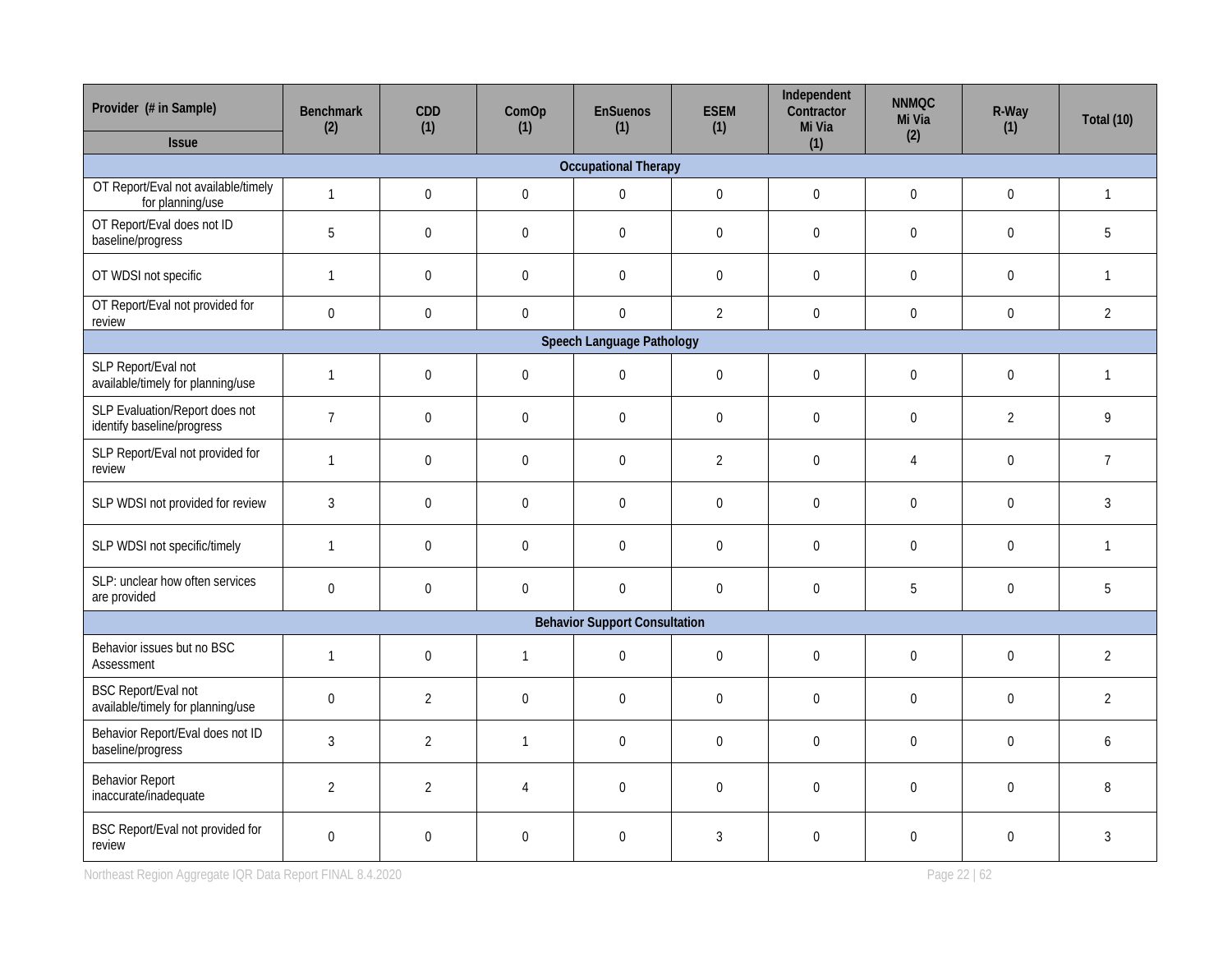| Provider (# in Sample)                  | <b>Benchmark</b><br>(2) | <b>CDD</b> | ComOp  | <b>EnSuenos</b><br>(1) | <b>ESEM</b><br>(1) | Independent<br>Contractor<br>Mi Via | <b>NNMQC</b><br>Mi Via | R-Way<br>(1) | Total (10) |
|-----------------------------------------|-------------------------|------------|--------|------------------------|--------------------|-------------------------------------|------------------------|--------------|------------|
| <b>Issue</b>                            |                         | (1)        | (1)    |                        |                    | (1)                                 | (2)                    |              |            |
| PBSP not adequate/ no skills/no<br>recs |                         |            |        | $\Omega$               | $\left( 0 \right)$ |                                     | $\Omega$               |              |            |
|                                         |                         |            |        | Other                  |                    |                                     |                        |              |            |
| Needs Eval by PT/OT/SLP                 |                         |            |        |                        | 0                  |                                     |                        |              |            |
| <b>Totals</b>                           | 58<br>(42.6%)           | $(6.6\%)$  | (6.6%) | 13<br>$(9.6\%)$        | 30<br>(22%)        | (2.2%)                              | 11<br>(8%)             | $(2.2\%)$    | 136        |
| Average                                 | 29                      |            |        | 13                     | 30                 |                                     | 5.5                    |              | 13.6       |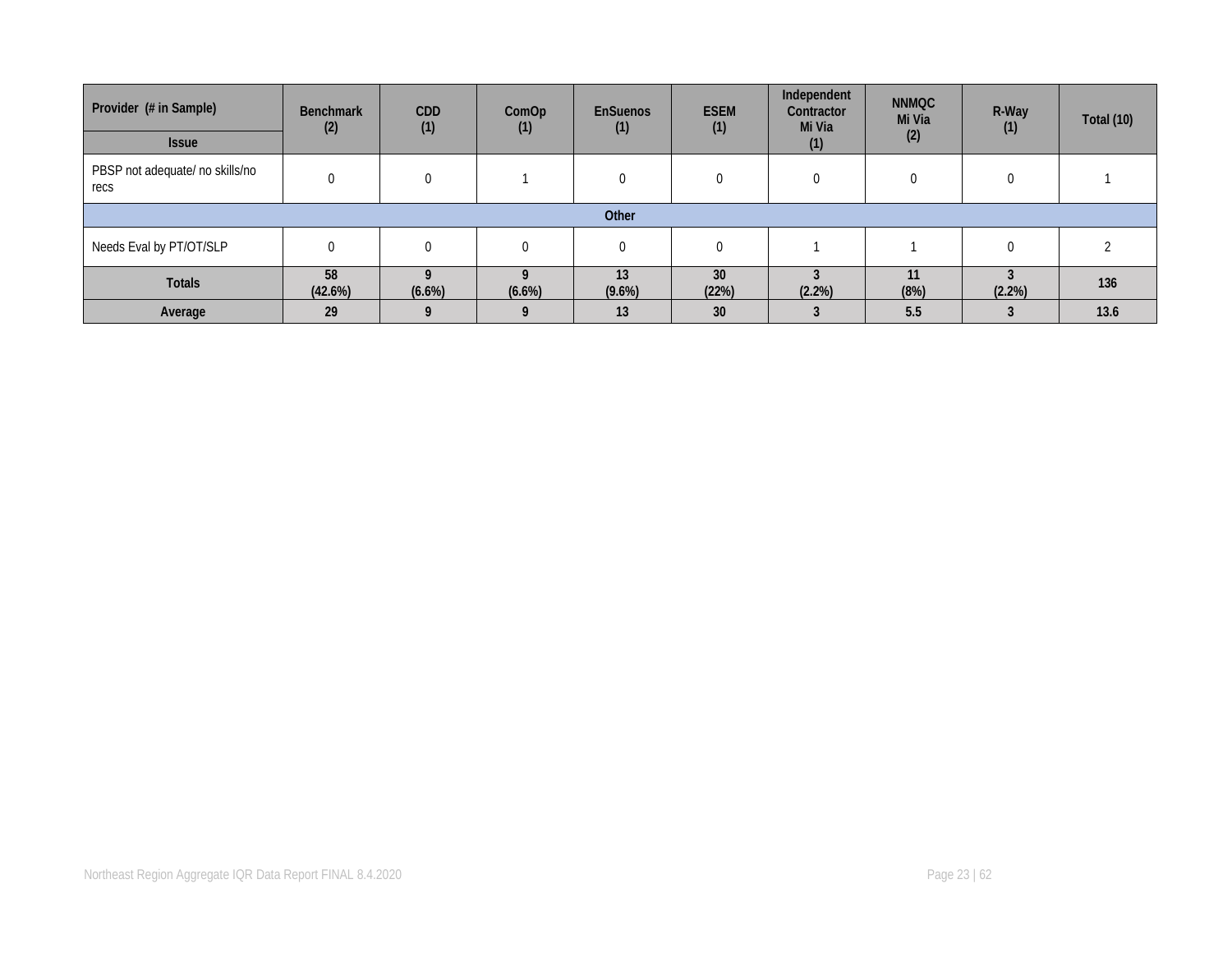## **F. Adequacy of Planning, Adequacy of Services, Individual Service Plan**

Before a plan can be implemented, it must first be created. The ISPs that provide details regarding the individuals' visions and outcomes are supposed to be developed by an Interdisciplinary Team that includes the Individual and those who know and provide supports to that person. This includes the Guardian, Case Manager, the Direct Support Staff, Therapists, Nurse, any additional people invited by the class member and persons who are needed to ensure the implementation of the Plan. The 2019 IQR protocol specifically probes many of the aspects of the planning process, including detail of who participates in plan creation. The chart below lists answers to related questions in the 2019 Northeast Region review.

Question #63: Was the ISP developed by an appropriately constituted IDT?

Question #64: For any team members not physically present at the IDT meeting, is there evidence of their participation in the development of the ISP?

Question #32: Did the [day/employment] direct service staff have input into the person's ISP?

Question #40: Did the [residential] staff have input into the person's ISP?

Question #92: Was the person provided the assistance and support needed to participate meaningfully in the planning process?

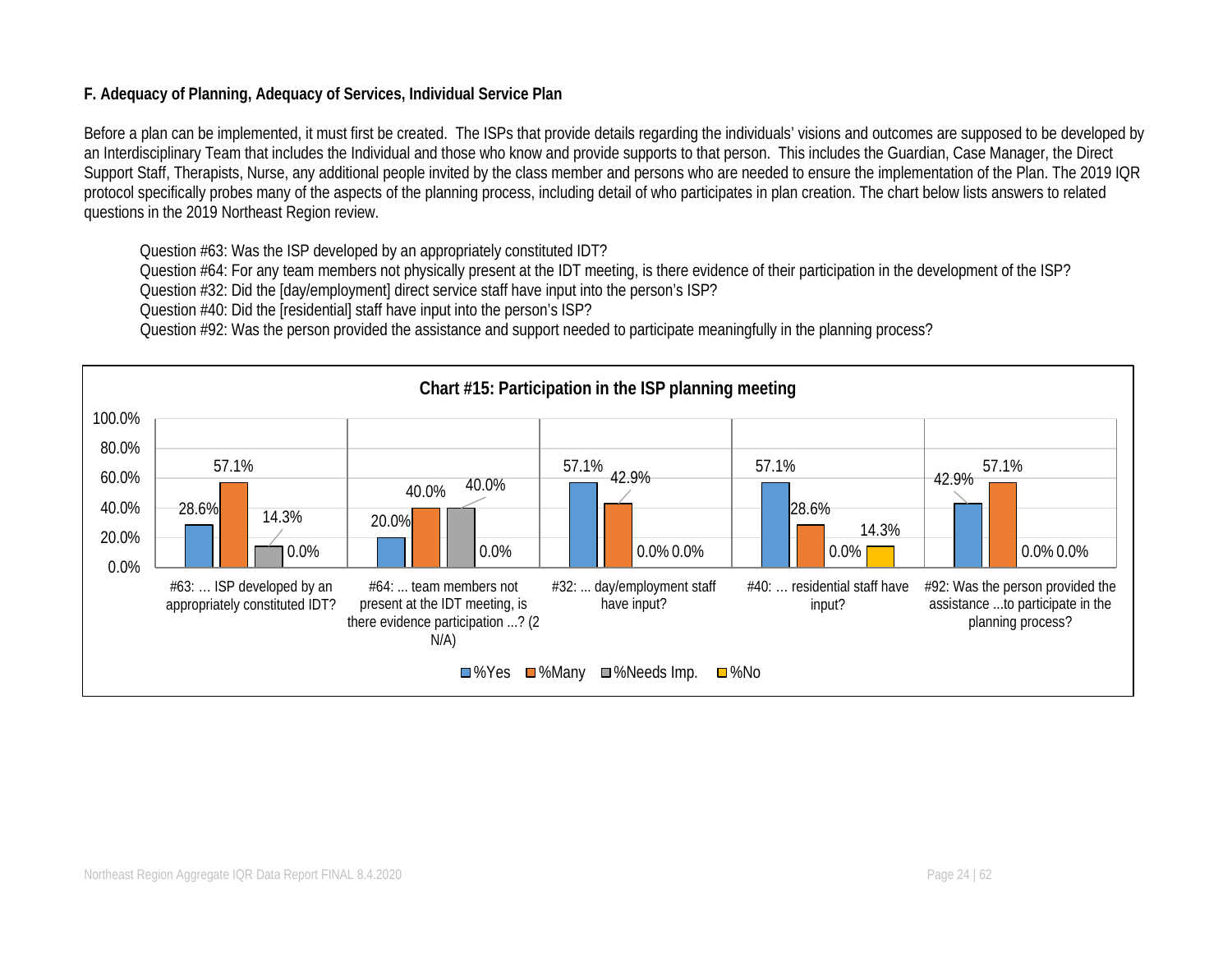|                         |                     |                     | <b>Question</b> |               |               |
|-------------------------|---------------------|---------------------|-----------------|---------------|---------------|
| Res. Agency             |                     |                     |                 |               |               |
| $#$ in sample)          | #63                 | #64                 | #32             | #40           | #92           |
| Benchmark (2)           | 0% Yes              | 0% Yes              | 50% Yes (1)     | 100% Yes (2)  | 0% Yes        |
|                         | 100% Many (2)       | 50% Many (1)        | 50% Many (1)    |               | 100% Many (2) |
|                         |                     | 50% Needs Impv (1)  |                 |               |               |
| Citizens for Dev.       | 0% Yes              | 0% Yes              | 0% Yes          | 100% Yes (1)  | 100% Yes (1)  |
| Disabilities (1)        | 100% Many (1)       | 100% Many (1)       | 100% Many (1)   |               |               |
| Community Options (1)   | 100% Yes (1)        | (1 N/A)             | 100% Yes (1)    | 0% Yes        | 100% Yes (1)  |
|                         |                     |                     |                 | 100% No (1)   |               |
| Easter Seals El Mirador | 0% Yes              | 0% Yes              | 100% Yes (1)    | 0% Yes        | 0% Yes        |
| $(ICF)$ $(1)$           | 100% Needs Impv (1) | 100% Needs Impv (1) |                 | 100% Many (1) | 100% Many (1) |
| Ensuenos y Los          | 0% Yes              | 100% Yes (1)        | 0% Yes          | 0% Yes        | 0% Yes        |
| Angelitos (1)           | 100% Many (1)       |                     | 100% Many (1)   | 100% Many (1) | 100% Many (1) |
| $R-Way(1)$              | 100% Yes (1)        | (1 N/A)             | 100% Yes (1)    | 100% Yes (1)  | 100% Yes (1)  |
|                         |                     |                     |                 |               |               |

# **Chart #16: ISP Development Participation, by Residential Provider**

**Chart #17: ISP Development Participation, by Case Management Agency**

|                                    |                     |                      | Question      |               |               |
|------------------------------------|---------------------|----------------------|---------------|---------------|---------------|
| <b>CM Agency</b><br>$#$ in sample) | #63                 | #64                  | #32           | #40           | #92           |
| <b>DDSD NE Regional</b>            | 0% Yes              | 0% Yes               | 100% Yes (1)  | 0% Yes        | 0% Yes        |
| Office for Easter Seals            | 100% Needs Impv (1) | 100% Needs Impv (1)  |               | 100% Many (1) | 100% Many (1) |
| El Mirador (ICF) (1)               |                     |                      |               |               |               |
| Unidas Case                        | 0% Yes              | 100% Yes (1)         | 0% Yes        | 0% Yes        | 0% Yes        |
| Management (1)                     | 100% Many (1)       |                      | 100% Many (1) | 100% Many (1) | 100% Many (1) |
| <b>Visions Case</b>                | 40% Yes (2)         | 0% Yes               | 60% Yes (3)   | 80% Yes (4)   | 60% Yes (3)   |
| Management (5)                     | 60% Many (3)        | 66.7% Many (2)       | 40% Many (2)  | 20% No (1)    | 40% Many (2)  |
|                                    |                     | 33.3% Needs Impv (1) |               |               |               |
|                                    |                     | (2 N/A)              |               |               |               |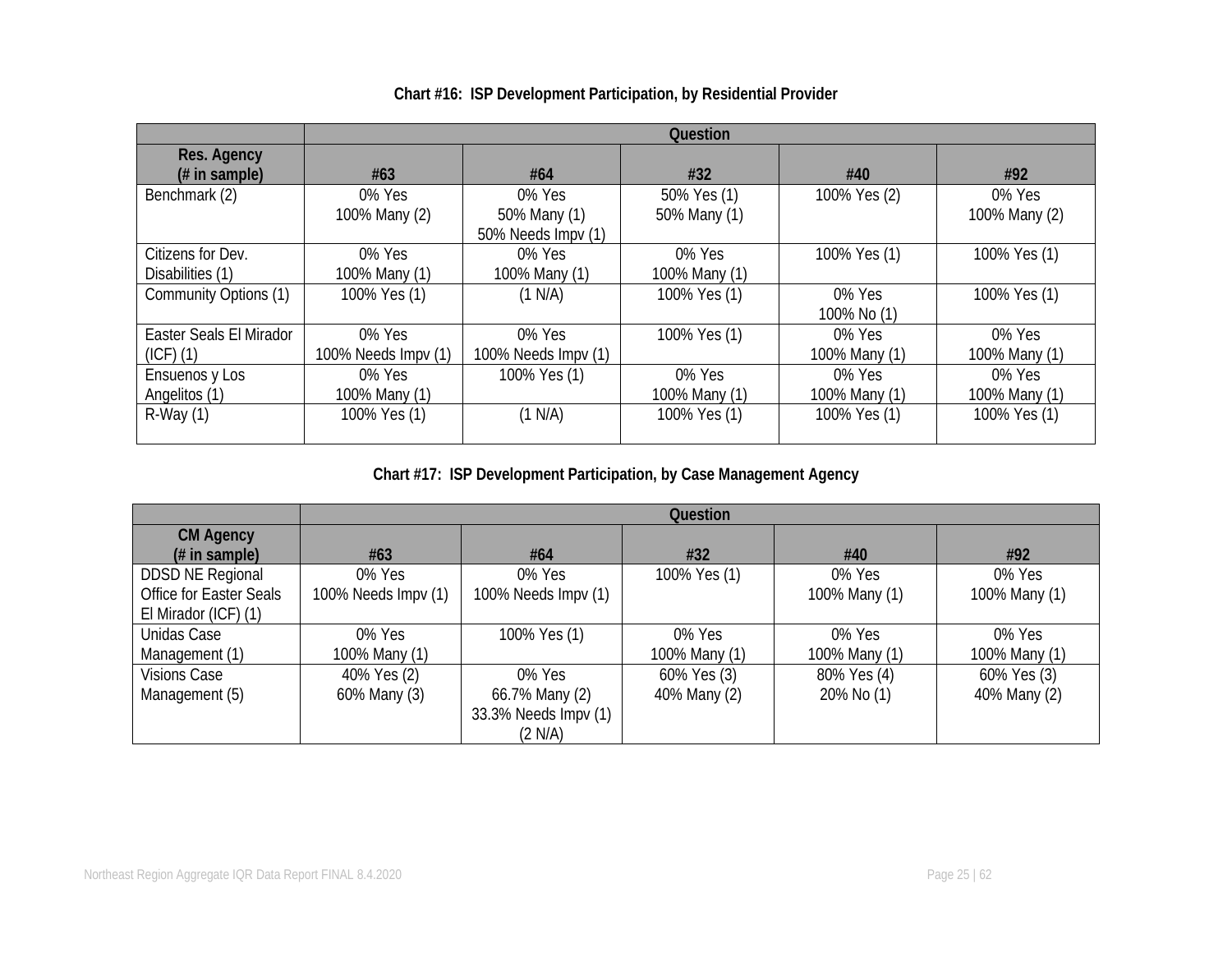One foundational component of an individual's ISP is the Long-Term Vision, which summarizes what the individual wants to accomplish in the near future (3 to 5 years) in each life area. To that end, Outcomes are to be developed by the Team in a way that results in an accomplishable path to the visions. The 2019 IQR protocol specifically probes the content of identified visions as well as the content and clarity of related outcomes. The chart below details the findings related to the following identified questions related to class members ISP in the 2019 Northeast Region review.

Question #66: Overall, does the long-term vision show expectations for growth and skill building?

Question #160: Does the person have an ISP that contains a complete Vision Section that is based on a long term view?

Question #67: Overall, does the ISP give adequate guidance to achieving the person's long-term vision?

Question #75: Overall, are the ISP outcomes related to achieving the person's long-term vision?

Question #76: Overall, do the ISP outcomes, action plans and T&SS address the person's major needs?

Question #74: Overall, do the outcomes in the ISP include criteria by which the team can determine when the outcomes have been achieved?

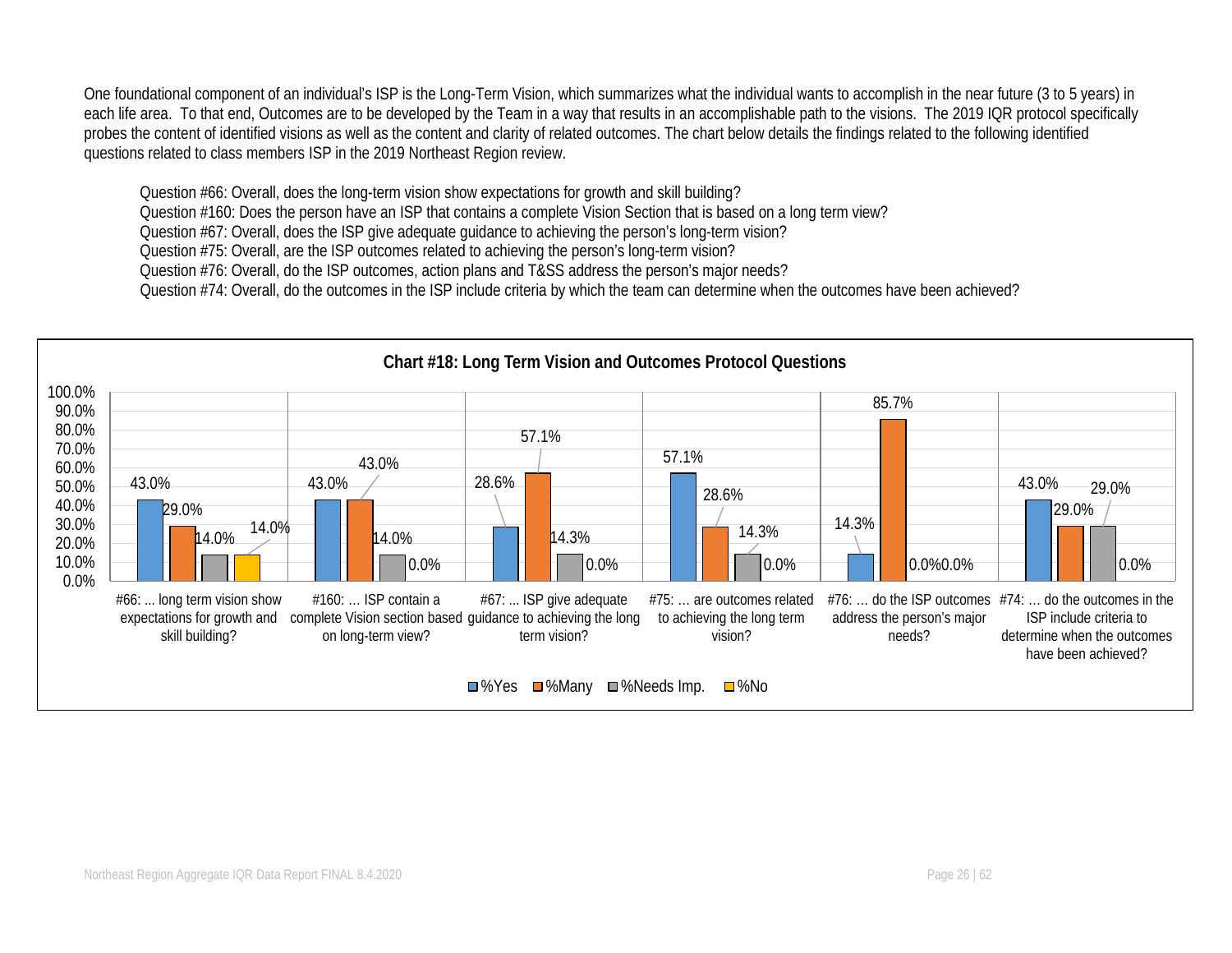#### **Question Res Agency (# in sample) #66 #160 #67 #75 #76 #74** Benchmark (2) 50% Yes (1) 50% Many (1) 50% Yes (1) 50% Many (1)<br>100% Yes (1) 0% Yes 100% Many (2) 100% Yes (2) 0% Yes 100% Many (2) 0% Yes 100% Many (2) Citizens for Dev. Disabilities (1) 0% Yes 100% No (1)<br>100% Yes (1) 100% Yes (1) 0% Yes 100% Many (1) 0% Yes 100% Many (1)<br>0% Yes 100% Yes (1) Community Options (1) 100% Yes (1) 0% Yes 100% Many (1) 0% Yes 100% Needs Impv (1) 100% Yes (1) 100% Many (1) 100% Yes (1) Easter Seals El Mirador (ICF) (1) 0% Yes 100% Needs Impv (1) 0% Yes 100% Many (1) 0% Yes 100% Many (1) 0% Yes 100% Many (1) 0% Yes 100% Many (1) 0% Yes 100% Needs Impv (1) Ensuenos y Los Angelitos (1) 100% Yes (1) 100% Yes (1) 100% Yes (1) 100% Yes (1) 0% Yes 100% Many (1) 100% Yes (1) R-Way (1) 0% Yes 100% Many (1) 0% Yes 100% Needs Impv (1) 0% Yes 100% Many (1) 0% Yes 100% Needs Impv (1) 100% Yes (1) 0% Yes 100% Needs Impv (1)

#### **Chart #19: Vision and Outcome Scores, by Residential Agency**

**Chart #20: Vision and Outcome Scores by Case Management Agency**

|                                                                                   |                                           |                                                   |                                                   | Question                                          |                             |                                                   |
|-----------------------------------------------------------------------------------|-------------------------------------------|---------------------------------------------------|---------------------------------------------------|---------------------------------------------------|-----------------------------|---------------------------------------------------|
| <b>CM Agency</b><br>$#$ in sample)                                                | #66                                       | #160                                              | #67                                               | #75                                               | #76                         | #74                                               |
| <b>DDSD NE Regional</b><br>Office for Easter<br>Seals El Mirador<br>$(ICF)$ $(1)$ | 0% Yes<br>100% Many (1)                   | 0% Yes<br>100% Many (1)                           | 0% Yes<br>100% Many (1)                           | 0% Yes<br>100% Many (1)                           | 0% Yes<br>100% Many (1)     | 0% Yes<br>100% Needs Impv (1)                     |
| Unidas Case<br>Management (1)                                                     | 100% Yes (1)                              | 100% Yes (1)                                      | 100% Yes (1)                                      | 100% Yes (1)                                      | 0% Yes<br>100% Many (1)     | 100% Yes (1)                                      |
| <b>Visions Case</b><br>Management (5)                                             | 40% Yes (2)<br>40% Many (2)<br>20% No (1) | 40% Yes (2)<br>40% Many (2)<br>20% Needs Impv (1) | 20% Yes (1)<br>60% Many (3)<br>20% Needs Impv (1) | 60% Yes (3)<br>20% Many (1)<br>20% Needs Impv (1) | 20% Yes (1)<br>80% Many (4) | 40% Yes (2)<br>40% Many (2)<br>20% Needs Impv (1) |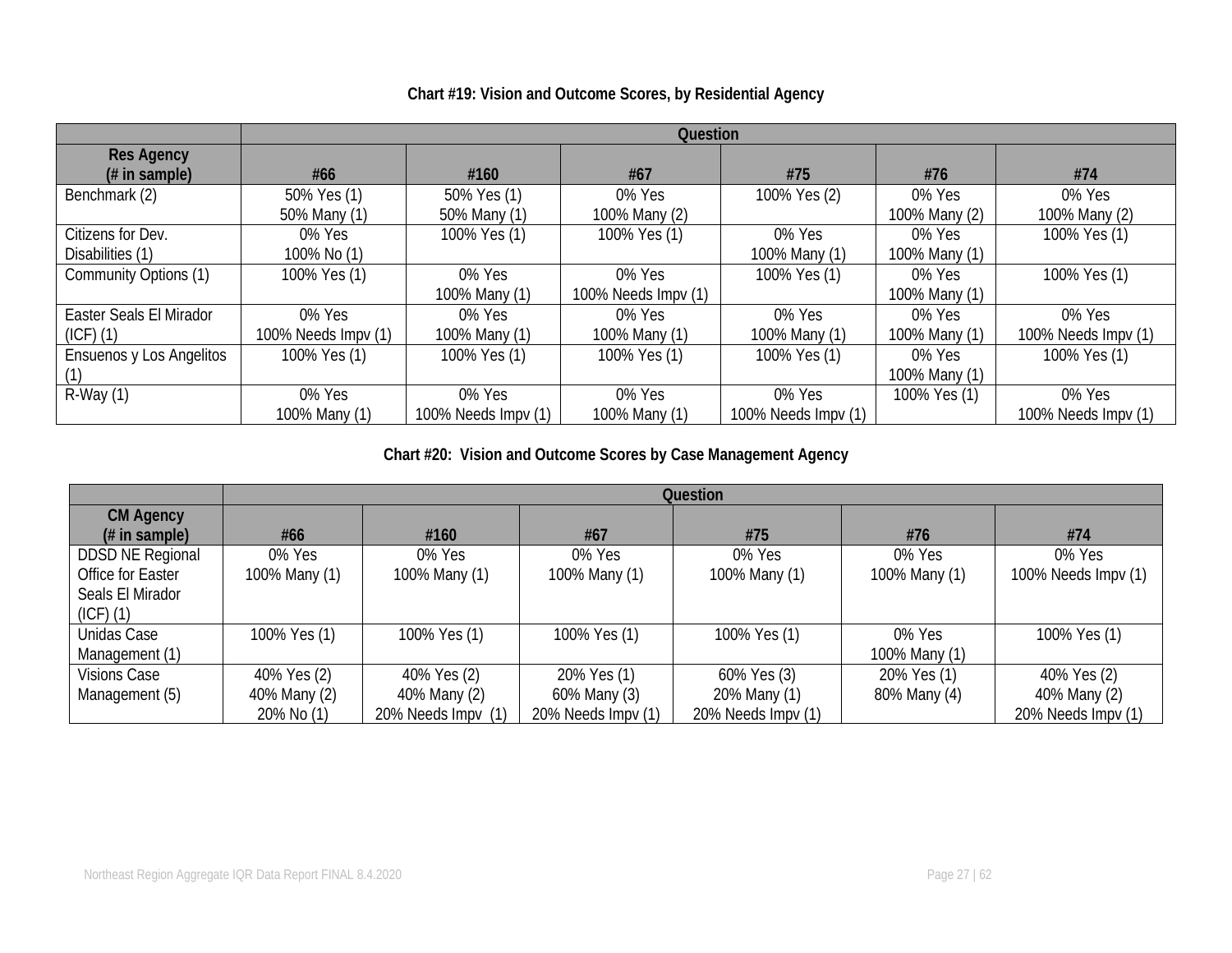Additional components of an individual's ISP include Action Steps, which should be written in measurable terms, in sequential order which logically leads to the achievement of the related outcome. The data gathered during the implementation of the Action Steps should also be written in measurable terms, so team members can review them and determine if measurable progress toward the outcome is being made. The chart below details the findings related to specific questions which probe the action steps and data collection intended to verify progress and opportunity for class members.

Question #68: Is measurable data kept which verifies the consistent implementation of each of the action steps? Question #69: Does the data kept identify what the person does so a determination can be made regarding the progress/lack of progress? Question #70: Is each action step in the ISP implemented at a frequency that enables the person to learn new skills? Question #71: If the person is not successful in achieving action steps, has the team tried to determine why, and change their approach as needed? Question #72: If the person achieves action steps, does the team move to the next in a progress of steps or develops a new one? Question #73: Has the person made measurable progress on action steps during the past year?

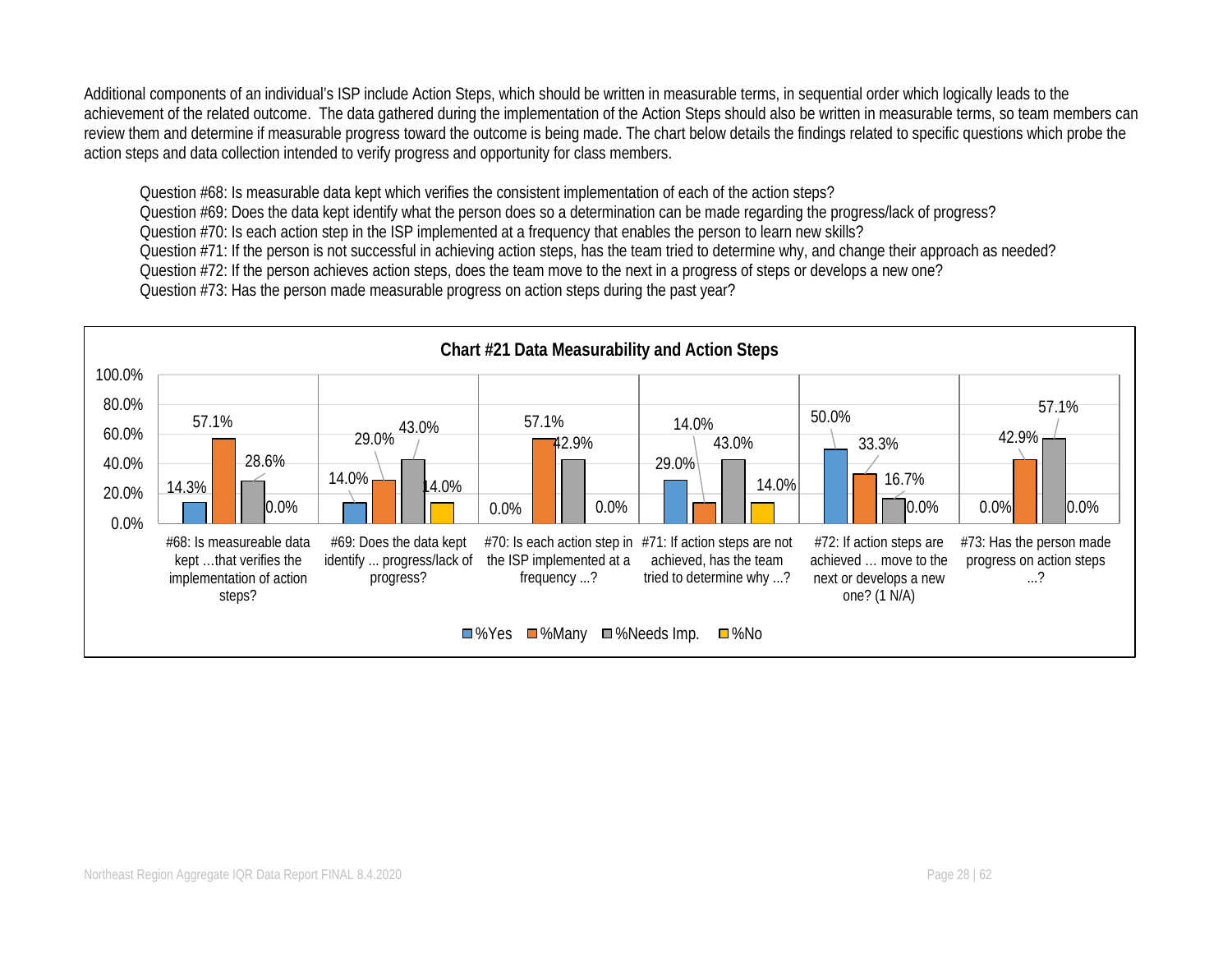|                                     |                                    |                     | Question                           |                     |                                    |                                    |
|-------------------------------------|------------------------------------|---------------------|------------------------------------|---------------------|------------------------------------|------------------------------------|
| <b>Res Agency</b><br>$#$ in sample) | #68                                | #69                 | #70                                | #71                 | #72                                | #73                                |
| Benchmark (2)                       | 0% Yes                             | 50% Yes (1)         | 0% Yes                             | 0% Yes              | 0% Yes                             | 0% Yes                             |
|                                     | 50% Many (1)<br>50% Needs Impv (1) | 50% Many (1)        | 50% Many (1)<br>50% Needs Impv (1) | 100% Needs Impv (2) | 50% Many (1)<br>50% Needs Impv (1) | 50% Many (1)<br>50% Needs Impv (1) |
| Citizens for Dev.                   | 0% Yes                             | 0% Yes              | 0% Yes                             | 0% Yes              | 100% Yes (1)                       | 0% Yes                             |
| Disabilities (1)                    | 100% Many (1)                      | 100% Many (1)       | 100% Needs Impv (1)                | 100% No (1)         |                                    | 100% Many (1)                      |
|                                     |                                    |                     |                                    |                     |                                    |                                    |
| Community Options (1)               | 0% Yes                             | 0% Yes              | 0% Yes                             | 100% Yes (1)        | 100% Yes (1)                       | 0% Yes                             |
|                                     | 100% Many (1)                      | 100% Needs Impv (1) | 100% Many (1)                      |                     |                                    | 100% Many (1)                      |
| Easter Seals El Mirador             | 100% Yes (1)                       | 0% Yes              | 0% Yes                             | 0% Yes              | (1 N/A)                            | 0% Yes                             |
| $(ICF)$ $(1)$                       |                                    | 100% No (1)         | 100% Needs Impv (1)                | 100% Needs Impv (1) |                                    | 100% Needs Impv (1)                |
| Ensuenos y Los                      | 0% Yes                             | 0% Yes              | 0% Yes                             | 100% Yes (1)        | 0% Yes                             | 0% Yes                             |
| Angelitos (1)                       | 100% Needs Impv (1)                | 100% Needs Impv (1) | 100% Many (1)                      |                     | 100% Many (1)                      | 100% Needs Impy (1)                |
| $R-Way(1)$                          | 0% Yes                             | 0% Yes              | 0% Yes                             | 0% Yes              | 100% Yes (1)                       | 0% Yes                             |
|                                     | 100% Many (1)                      | 100% Needs Impv (1) | 100% Many (1)                      | 100% Many (1)       |                                    | 100% Needs Impv (1)                |

# **Chart #22: Data and Related ISP Action Step Scores by Residential Agency**

**Chart #23: Data and Related Action Step Scores by Case Management Agency**

|                         | Question            |                     |                     |                     |                    |                     |  |  |
|-------------------------|---------------------|---------------------|---------------------|---------------------|--------------------|---------------------|--|--|
| <b>CM Agency</b>        |                     |                     |                     |                     |                    |                     |  |  |
| $#$ in sample)          | #68                 | #69                 | #70                 | #71                 | #72                | #73                 |  |  |
| <b>DDSD NE Regional</b> | 100% Yes (1)        | 0% Yes              | 0% Yes              | 0% Yes              | (1 N/A)            | 0% Yes              |  |  |
| Office for Easter       |                     | 100% No (1)         | 100% Needs Impv (1) | 100% Needs Impv (1) |                    | 100% Needs Impv (1) |  |  |
| Seals El Mirador        |                     |                     |                     |                     |                    |                     |  |  |
| $(ICF)$ $(1)$           |                     |                     |                     |                     |                    |                     |  |  |
| Unidas Case             | 0% Yes              | 0% Yes              | 0% Yes              | 100% Yes (1)        | 0% Yes             | 0% Yes              |  |  |
| Management (1)          | 100% Needs Impv (1) | 100% Needs Impv (1) | 100% Many (1)       |                     | 100% Many (1)      | 100% Needs Impv (1) |  |  |
| Visions Case            | 0% Yes              | 20% Yes (1)         | 0% Yes              | 20% Yes (1)         | 60% Yes (3)        | 0% Yes              |  |  |
| Management (5)          | 80% Many (4)        | 40% Many (2)        | 60% Many (3)        | 20% Many (1)        | 20% Many (1)       | 60% Many (3)        |  |  |
|                         | 20% Needs Impv (1)  | 40% Needs Impv (2)  | 40% Needs Impv (2)  | 40% Needs Impv (2)  | 20% Needs Impv (1) | 40% Needs Impv (2)  |  |  |
|                         |                     |                     |                     | 20% No (1)          |                    |                     |  |  |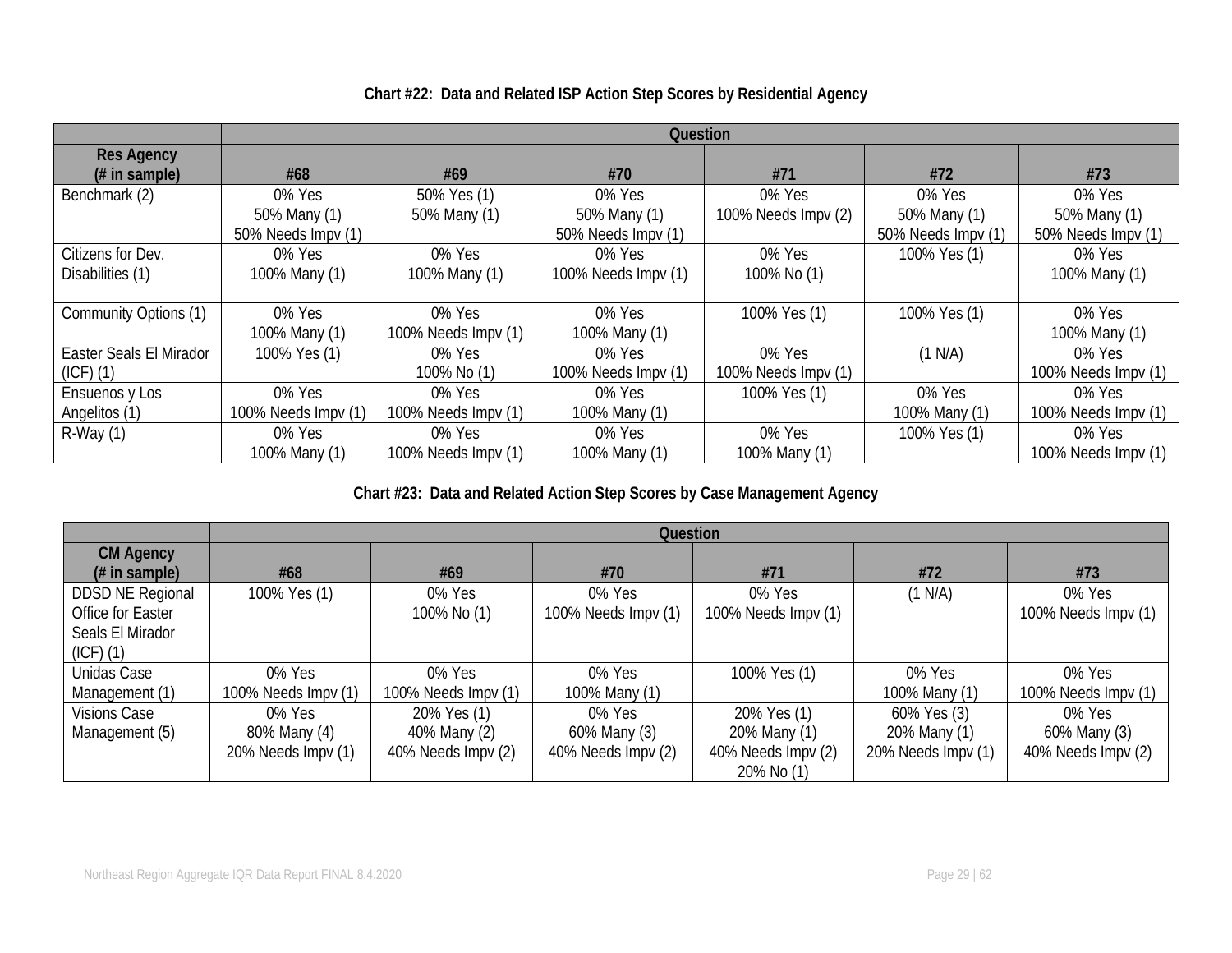In addition to the components listed above, the Teaching and Support Strategies (T&SS) are also an integral part of the ISP. T&SS should be developed by the residential and/or day provider responsible for implementing the T&SS. Input from others such as therapists should be included as needed. WDSIs are developed by therapists as a complement to the T&SS. All T&SS and WDSIs should provide guidance for those direct support professionals who support the person in achieving his/her Vision/Outcomes. The following protocol questions in the 2019 IQR relate to the T&SS and implementation of the ISP.

Question #77: Are the T&SS sufficient to ensure consistent implementation of the services planned? Question #78: Are the recommendations and/or objectives/strategies of ancillary provider integrated into the ISP? Question #89: Were the direct service staff able to describe their responsibilities in providing daily care/supports to the person? Question #88: Was the direct service staff trained on the implementation of this person's ISP? Question #86/87a: Is the ISP being implemented?

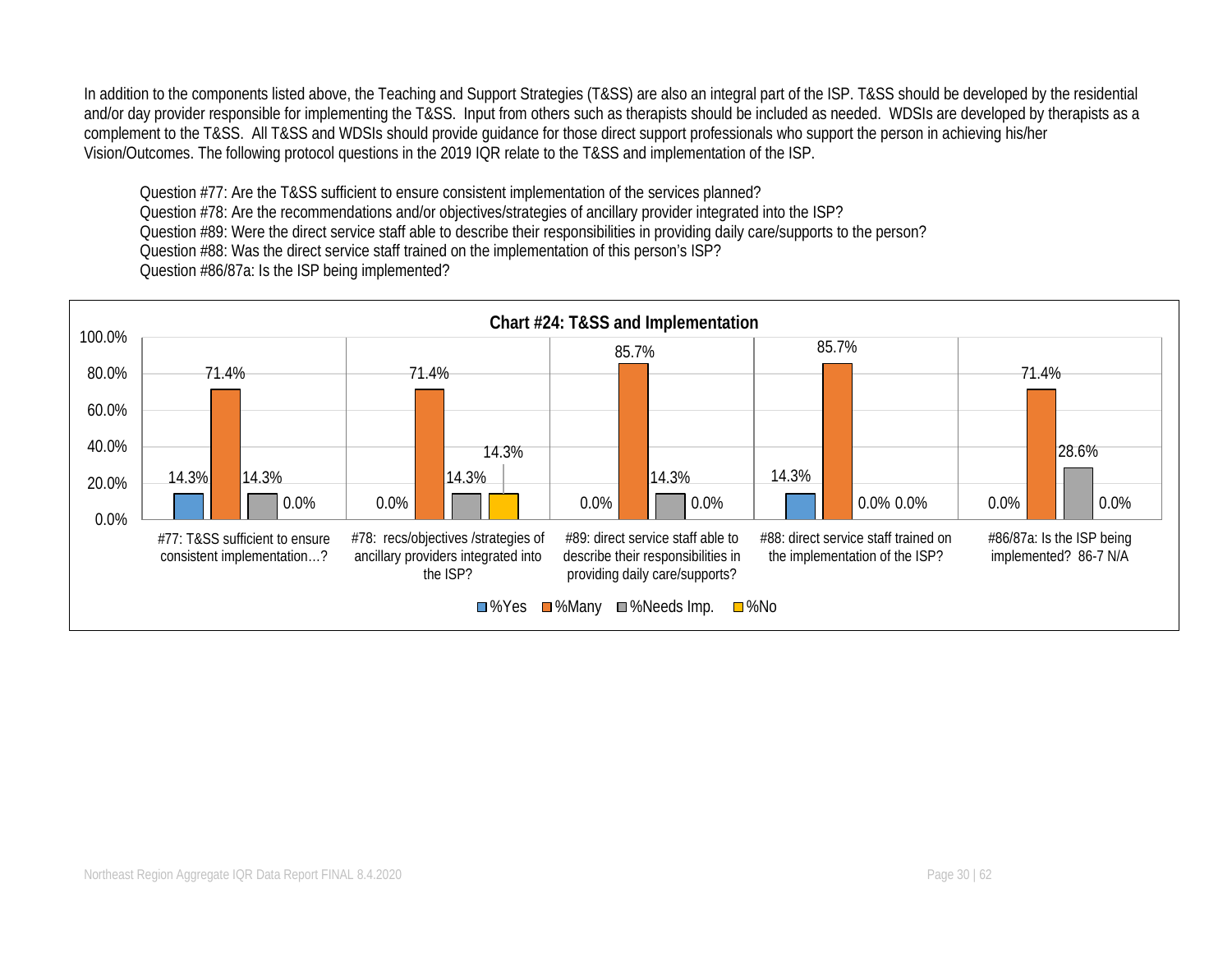|                         |                     |                     | Question           |               |                     |
|-------------------------|---------------------|---------------------|--------------------|---------------|---------------------|
| Res. Agency             |                     |                     |                    |               |                     |
| $#$ in sample)          | #77                 | #78                 | #89                | #88           | #87a                |
| Benchmark (2)           | 0% Yes              | 0% Yes              | 0% Yes             | 50% Yes (1)   | 0% Yes              |
|                         | 100% Many (2)       | 100% Many (2)       | 50% Many (1)       | 50% Many (1)  | 50% Many (1)        |
|                         |                     |                     | 50% Needs Impv (1) |               | 50% Needs Impv (1)  |
| Citizens for Dev.       | 100% Yes (1)        | 0% Yes              | 0% Yes             | $0\%$ Yes     | 0% Yes              |
| Disabilities (1)        |                     | 100% Many (1)       | 100% Many (1)      | 100% Many (1) | 100% Many (1)       |
| Community Options (1)   | 0% Yes              | 0% Yes              | 0% Yes             | 0% Yes        | 0% Yes              |
|                         | 100% Many (1)       | 100% Many (1)       | 100% Many (1)      | 100% Many (1) | 100% Many (1)       |
| Easter Seals El Mirador | 0% Yes              | 0% Yes              | 0% Yes             | 0% Yes        | 0% Yes              |
| $(ICF)$ $(1)$           | 100% Many (1)       | 100% Many (1)       | 100% Many (1)      | 100% Many (1) | 100% Needs Impv (1) |
| Ensuenos y Los          | 0% Yes              | 0% Yes              | 0% Yes             | 0% Yes        | 0% Yes              |
| Angelitos (1)           | 100% Many (1)       | 100% Needs Impv (1) | 100% Many (1)      | 100% Many (1) | 100% Many (1)       |
| $R-Way(1)$              | 0% Yes              | 0% Yes              | 0% Yes             | 0% Yes        | 0% Yes              |
|                         | 100% Needs Impy (1) | 100% No (1)         | 100% Many (1)      | 100% Many (1) | 100% Many (1)       |

# **Chart #25: T&SS and ISP Implementation Scores by Residential Agency**

**Chart #26: T&SS and ISP Implementation Scores by Case Management Agency**

|                                | Question           |                     |                    |               |                     |  |  |  |
|--------------------------------|--------------------|---------------------|--------------------|---------------|---------------------|--|--|--|
| <b>CM Agency</b>               |                    |                     |                    |               |                     |  |  |  |
| $#$ in sample)                 | #77                | #78                 | #89                | #88           | #87a                |  |  |  |
| <b>DDSD NE Regional</b>        | 0% Yes             | 0% Yes              | 0% Yes             | 0% Yes        | 0% Yes              |  |  |  |
| <b>Office for Easter Seals</b> | 100% Many (1)      | 100% Many (1)       | 100% Many (1)      | 100% Many (1) | 100% Needs Impv (1) |  |  |  |
| El Mirador (ICF) (1)           |                    |                     |                    |               |                     |  |  |  |
| Unidas Case                    | 0% Yes             | $0\%$ Yes           | 0% Yes             | 0% Yes        | 0% Yes              |  |  |  |
| Management (1)                 | 100% Many (1)      | 100% Needs Impv (1) | 100% Many (1)      | 100% Many (1) | 100% Many (1)       |  |  |  |
| <b>Visions Case</b>            | 20% Yes (1)        | 0% Yes              | 0% Yes             | 20% Yes (1)   | 0% Yes              |  |  |  |
| Management (5)                 | 60% Many (3)       | 80% Many (4)        | 80% Many (4)       | 80% Many (4)  | 80% Many (4)        |  |  |  |
|                                | 20% Needs Impv (1) | 20% No (1)          | 20% Needs Impv (1) |               | 20% Needs Impv (1)  |  |  |  |
|                                |                    |                     |                    |               |                     |  |  |  |
|                                |                    |                     |                    |               |                     |  |  |  |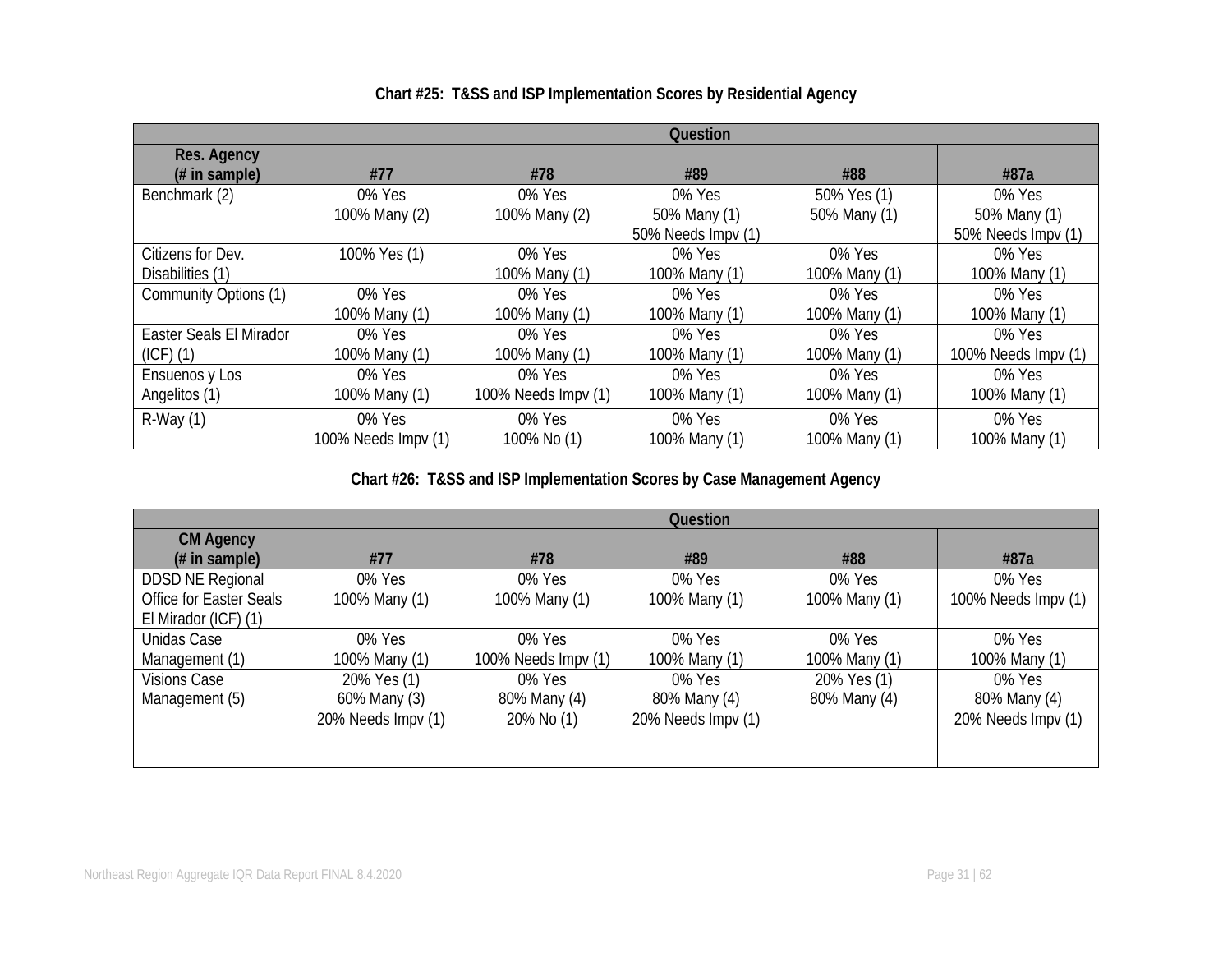As evidenced above, the different components of each person's ISP are evaluated. Based on that analysis, an overview of the adequacy of ISP content as well as implementation and effectiveness of the ISP can be determined. There are multiple questions in the 2019 IQR protocol that probe these items, and the level of intensity of services that individuals in the review receive.

Question #65: Does my ISP contain current and accurate information?

Question #124: Overall, has the IDT process been adequate for assessing, planning, implementing and monitoring of services for this person?

Question #85: Overall, is the ISP adequate to meet the person's needs?

Question #161: Does the person receive services and supports recommended in the ISP?

Question #87b: Are current services adequate to meet the person's needs?

Question #164: Is the total program of the level of intensity adequate to meet this person's needs?

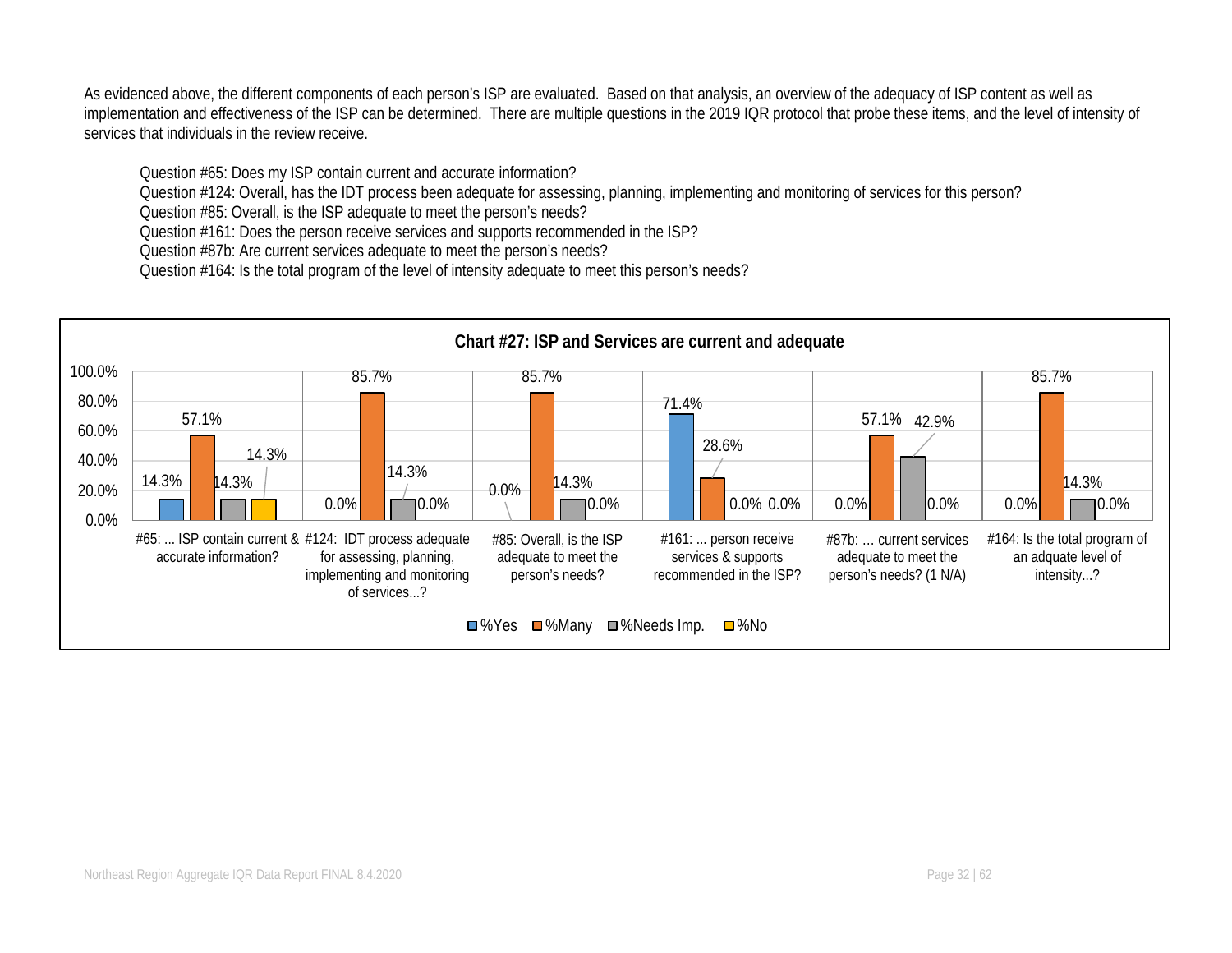|                               | Question            |                     |                     |               |                                    |                     |  |
|-------------------------------|---------------------|---------------------|---------------------|---------------|------------------------------------|---------------------|--|
| Res. Agency<br>$#$ in sample) | #65                 | #124                | #85                 | #161          | #87b                               | #164                |  |
| Benchmark (2)                 | 0% Yes              | 0% Yes              | 0% Yes              | 100% Yes (2)  | 0% Yes                             | 0% Yes              |  |
|                               | 100% Many (2)       | 100% Many (2)       | 100% Many (2)       |               | 50% Many (1)<br>50% Needs Impv (1) | 100% Many (2)       |  |
| Citizens for Dev.             | 0% Yes              | 0% Yes              | 0% Yes              | 100% Yes (1)  | 0% Yes                             | 0% Yes              |  |
| Disabilities (1)              | 100% Many (1)       | 100% Many (1)       | 100% Many (1)       |               | 100% Many (1)                      | 100% Many (1)       |  |
| Community                     | 0% Yes              | 0% Yes              | 0% Yes              | 0% Yes        | 0% Yes                             | 0% Yes              |  |
| Options (1)                   | 100% No (1)         | 100% Many (1)       | 100% Many (1)       | 100% Many (1) | 100% Needs Impv (1)                | 100% Needs Impv (1) |  |
| Easter Seals El               | 0% Yes              | 0% Yes              | 0% Yes              | 0% Yes        | 0% Yes                             | 0% Yes              |  |
| Mirador (ICF) (1)             | 100% Needs Impv (1) | 100% Needs Impv (1) | 100% Needs Impv (1) | 100% Many (1) | 100% Needs Impv (1)                | 100% Many (1)       |  |
| Ensuenos y Los                | 100% Yes (1)        | 0% Yes              | 0% Yes              | 100% Yes (1)  | 0% Yes                             | 0% Yes              |  |
| Angelitos (1)                 |                     | 100% Many (1)       | 100% Many (1)       |               | 100% Many (1)                      | 100% Many (1)       |  |
| $R-Way(1)$                    | 0% Yes              | 0% Yes              | 0% Yes              | 100% Yes (1)  | 0% Yes                             | 0% Yes              |  |
|                               | 100% Many (1)       | 100% Many (1)       | 100% Many (1)       |               | 100% Many (1)                      | 100% Many (1)       |  |

# **Chart #28: ISP Content and Adequacy Scores, by Residential Agency**

**Chart #29: ISP Content and Adequacy Scores, by Case Management Agency**

|                                    |                     | Question            |                     |               |                     |                    |  |  |
|------------------------------------|---------------------|---------------------|---------------------|---------------|---------------------|--------------------|--|--|
| <b>CM Agency</b><br>$#$ in sample) | #65                 | #124                | #85                 | #161          | #87b                | #164               |  |  |
| <b>DDSD NE</b>                     | 0% Yes              | 0% Yes              | 0% Yes              | 0% Yes        | 0% Yes              | 0% Yes             |  |  |
| Regional Office for                | 100% Needs Impv (1) | 100% Needs Impv (1) | 100% Needs Impv (1) | 100% Many (1) | 100% Needs Impv (1) | 100% Many (1)      |  |  |
| Easter Seals El                    |                     |                     |                     |               |                     |                    |  |  |
| Mirador (ICF) (1)                  |                     |                     |                     |               |                     |                    |  |  |
| Unidas Case                        | 100% Yes (1)        | 0% Yes              | 0% Yes              | 100% Yes (1)  | 0% Yes              | 0% Yes             |  |  |
| Management (1)                     |                     | 100% Many (1)       | 100% Many (1)       |               | 100% Many (1)       | 100% Many (1)      |  |  |
| <b>Visions Case</b>                | 0% Yes              | 0% Yes              | 0% Yes              | 80% Yes (4)   | 0% Yes              | 0% Yes             |  |  |
| Management (5)                     | 80% Many (4)        | 100% Many (5)       | 100% Many (5)       | 20% Many (1)  | 60% Many (3)        | 80% Many (4)       |  |  |
|                                    | 20% No (1)          |                     |                     |               | 40% Needs Impv (2)  | 20% Needs Impv (1) |  |  |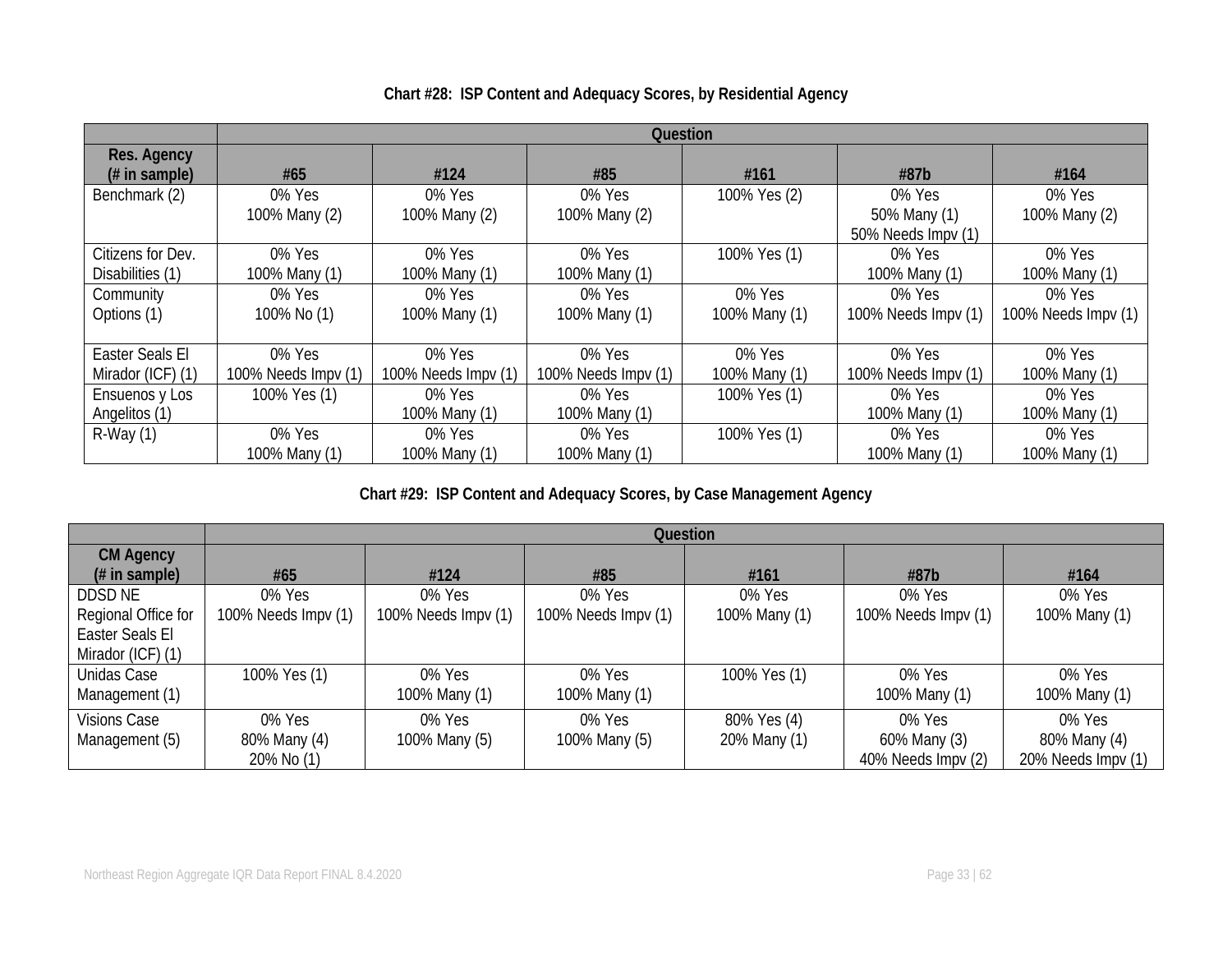## **G. Case Management**

Case Management services are intended to be person-centered and are key to enabling people to pursue their desired life outcomes while gaining greater independence and access to needed services and supports. The number of findings in the 2019 Northeast Region IQR in the Case Management area are the third highest of the findings areas. The charts below detail the related findings.

Question #24: Does the case manager "know" the person? Question #25: Does the case manager understand his/her role/job? Question #26: Is the case manager available to the person?

Question #27: Was the case manager able to describe the person's health related needs?



**Chart #31: Case Management Scores, by Case Management Agency**

|                       | <b>Question</b> |               |               |                    |  |  |  |
|-----------------------|-----------------|---------------|---------------|--------------------|--|--|--|
| <b>CM Agency</b>      |                 |               |               |                    |  |  |  |
| $#$ in sample)        | #24             | #25           | #26           | #27                |  |  |  |
| <b>DDSD NERO/ESEM</b> | 100% Yes (1)    | 0% Yes        | 0% Yes        | 0% Yes             |  |  |  |
| (1~ICF)               |                 | 100% Many (1) | 100% Many (1) | 100% Many (1)      |  |  |  |
| Unidas Case           | 100% Yes (1)    | 0% Yes        | 100% Yes (1)  | 100% Yes (1)       |  |  |  |
| Management (1)        |                 | 100% Many (1) |               |                    |  |  |  |
| <b>Visions Case</b>   | 40% Yes (2)     | $0\%$ Yes     | 40% Yes (2)   | 0% Yes             |  |  |  |
| Management (5)        | 60% Many (3)    | 100% Many (5) | 60% Many (3)  | 80% Many (4)       |  |  |  |
|                       |                 |               |               | 20% Needs Impv (1) |  |  |  |

Northeast Region Aggregate IQR Data Report FINAL 8.4.2020 **Page 34 | 62** Page 34 | 62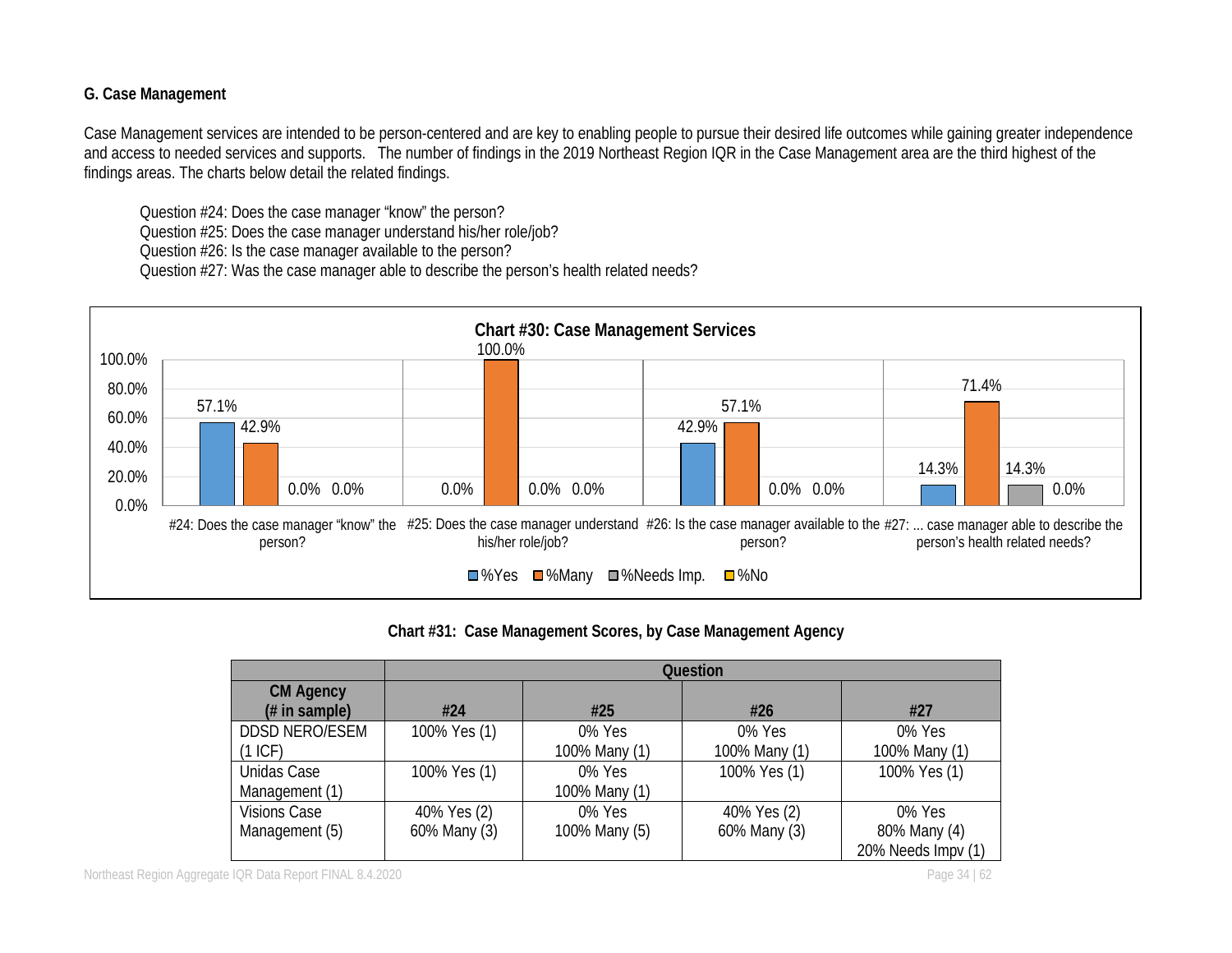Again, case managers across the board expressed appropriate expectations of growth for those whom they support. This is a key and important component of any individual's success.

Question #28: Does the case manager have an appropriate expectation of growth for this person?

Question #29: Does the case management record contain documentation that the case manager is monitoring and tracking the delivery of services as outlined in the ISP?

Question #30: Does the case manager provide case management services at the level needed by this person?



**Chart #33: Case Management Scores, by Case Management Agency**

|                                                                                   | <b>Question</b> |                         |                                              |  |  |  |
|-----------------------------------------------------------------------------------|-----------------|-------------------------|----------------------------------------------|--|--|--|
| <b>CM Agency</b><br>$#$ in sample)                                                | #28             | #29                     | #30                                          |  |  |  |
| <b>DDSD NE Regional</b><br>Office for Easter<br>Seals El Mirador<br>$(ICF)$ $(1)$ | 100% Yes (1)    | 0% Yes<br>100% Many (1) | 0% Yes<br>100% Many (1)                      |  |  |  |
| Unidas Case<br>Management (1)                                                     | 100% Yes (1)    | 0% Yes<br>100% Many (1) | 0% Yes<br>100% Many (1)                      |  |  |  |
| <b>Visions Case</b><br>Management (5)                                             | 100% Yes (5)    | 0% Yes<br>100% Many (5) | 0% Yes<br>60% Many (3)<br>40% Needs Impv (2) |  |  |  |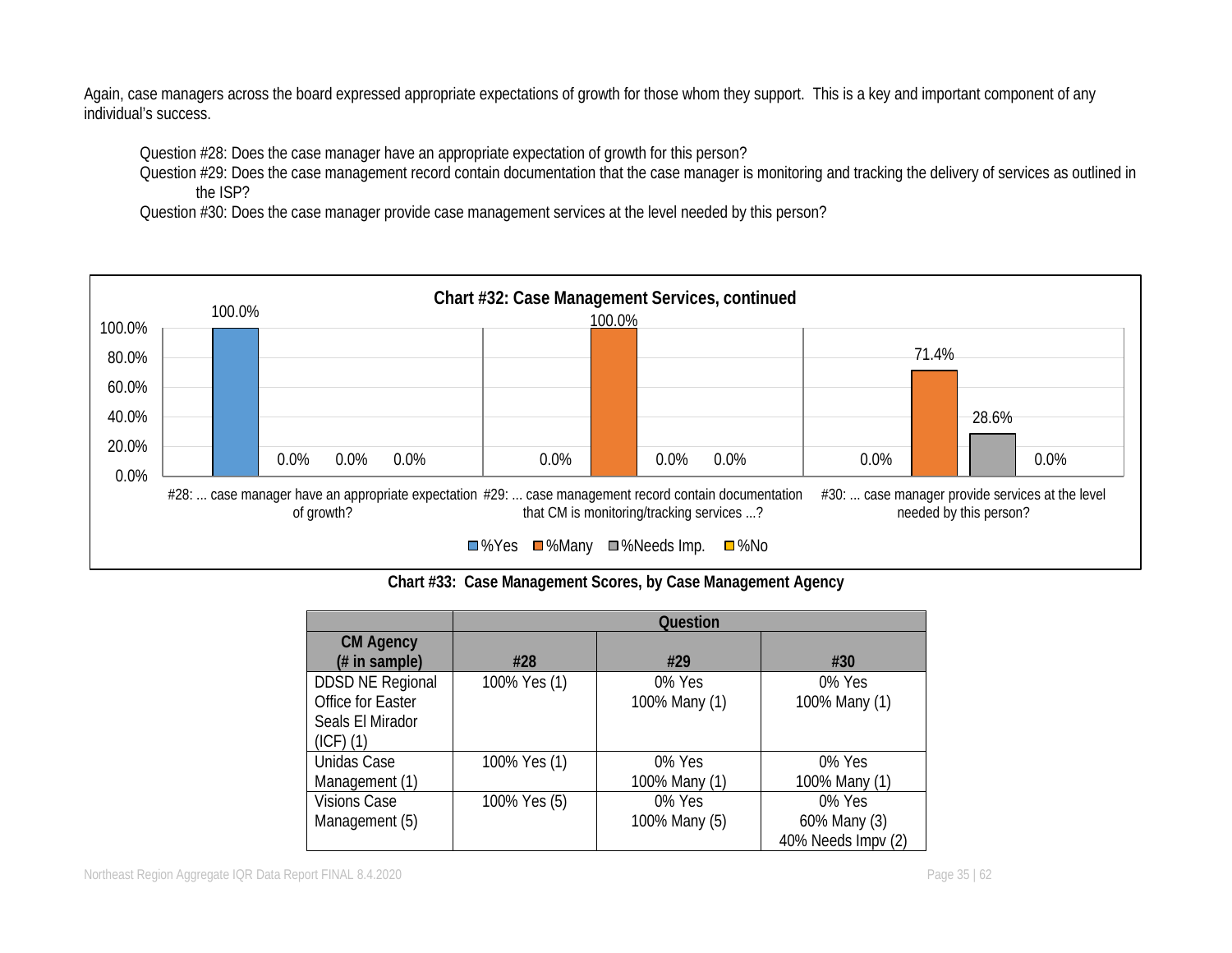#### **H. Supported Employment**

Access to competitive integrated employment enables an individual to engage in community life, increase personal resources, improve self-sufficiency and contribute back to the community. The 2018 Waiver Standards emphasize that, "employment should be the first consideration. If someone does not choose employment, the decision should be based on informed choice". Making an informed choice about employment is an individualized process. All people have unique histories and backgrounds, which means that some people may have limited experiences and will require more information to make a decision about employment while others may have a rich and varied employment history and can make an informed choice based on that history.

There are multiple components that make up the process of ensuring Informed Choice. These are probed as part of the Individual Quality Review, and detailed in the tables below. As the 2018 DD Waiver Standards emphasize:

2018 DD Waiver Standards Chapter 4.5… "Person-centered practice must include informed choice. Informed choice is when a person makes a decision based on a solid understanding of all available options and consequences of how that choice will impact his/her life. Options are developed through a partnership with the person and knowledgeable supports, including team members and nonpaid supports who empower the person to make informed choices. Informed choice is critical in PCP and can move the lives of people with I/DD forward.

#### Informed choice generally includes the following:

Also, the following contains information from 2018 DD Waiver Standards Chapter 4.5 and 6.6.3.4

- 1. *Assessment:* The first step in making an informed choice about employment starts with the assessment process.
- 2. *Information:* discussing with the person/guardian what was learned through the assessment (4.5) is also expected and helpful. In addition, providing information about different work options and resources available to the person in a way that is understandable by the person is important.
- 3. *Experience:* If a person has no volunteer or work history, then the individual and guardian should consider trying new discovery experiences in the community to determine interests, skills, abilities, and needs. Opportunity for Trial Work or Volunteering: … providing the individual with access to job exploration activities including volunteer work and/or trial work opportunities, if the individual and guardian are interested, is key.
- 4. *Identification of barriers:* considering potential impact on the person's life, health and safety and creating strategies to address any related issues that may arise.

The IQR Questions related to these four Informed Choice areas and the results follow.

#### **1. Components of Informed Choice: Assessment**

Question #125. Does (Name) have a current Person-Centered Assessment? Question #126. Did this assessment address vocational interests, abilities and needs? Question #127. Did the individual participate personally in the Person-Centered Assessment? Question #128. Did the Guardian participate in the Person-Centered Assessment? Question #129. Is the individual engaged in the Informed Choice Project?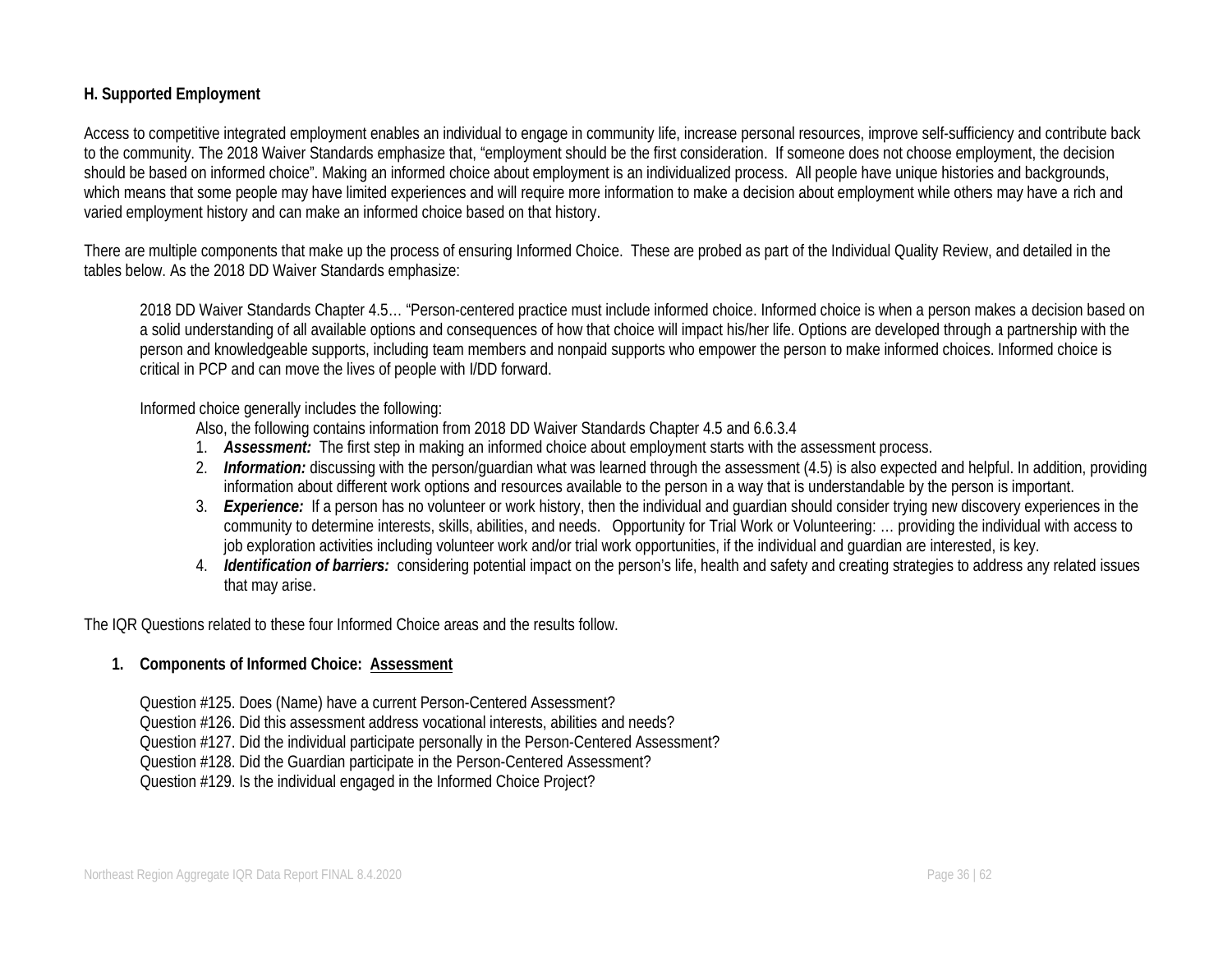

**Chart #35: Supported Employment Scores by Provider Agency**

|                                       |                             |                             | Question                  |                       |                       |
|---------------------------------------|-----------------------------|-----------------------------|---------------------------|-----------------------|-----------------------|
| Res. Agency<br>$#$ in sample)         | #125                        | #126                        | #127                      | #128                  | #129                  |
| Benchmark (2)                         | 50% Yes (1)<br>50% Many (1) | 50% Yes (1)<br>50% Many (1) | 50% Yes (1)<br>50% No (1) | 100% Yes (2)          | 0% Yes<br>100% No (2) |
| Citizens for Dev.<br>Disabilities (1) | 100% Yes (1)                | 0% Yes<br>100% No (1)       | 0% Yes<br>100% No (1)     | 100% Yes (1)          | 0% Yes<br>100% No (1) |
| Community<br>Options (1)              | 0% Yes<br>100% Many (1)     | 0% Yes<br>100% Many (1)     | 100% Yes (1)              | 0% Yes<br>100% No (1) | 0% Yes<br>100% No (1) |
| Easter Seals El<br>Mirador (ICF) (1)  | (1 N/A)                     | (1 N/A)                     | (1 N/A)                   | 0% Yes<br>100% No (1) | 0% Yes<br>100% No (1) |
| Ensuenos y Los<br>Angelitos (1)       | 100% Yes (1)                | 100% Yes (1)                | 100% Yes (1)              | 100% Yes (1)          | 0% Yes<br>100% No (1) |
| $R-Way(1)$                            | 100% Yes (1)                | (1 N/A)                     | 100% Yes (1)              | 0% Yes<br>100% No (1) | 0% Yes<br>100% No (1) |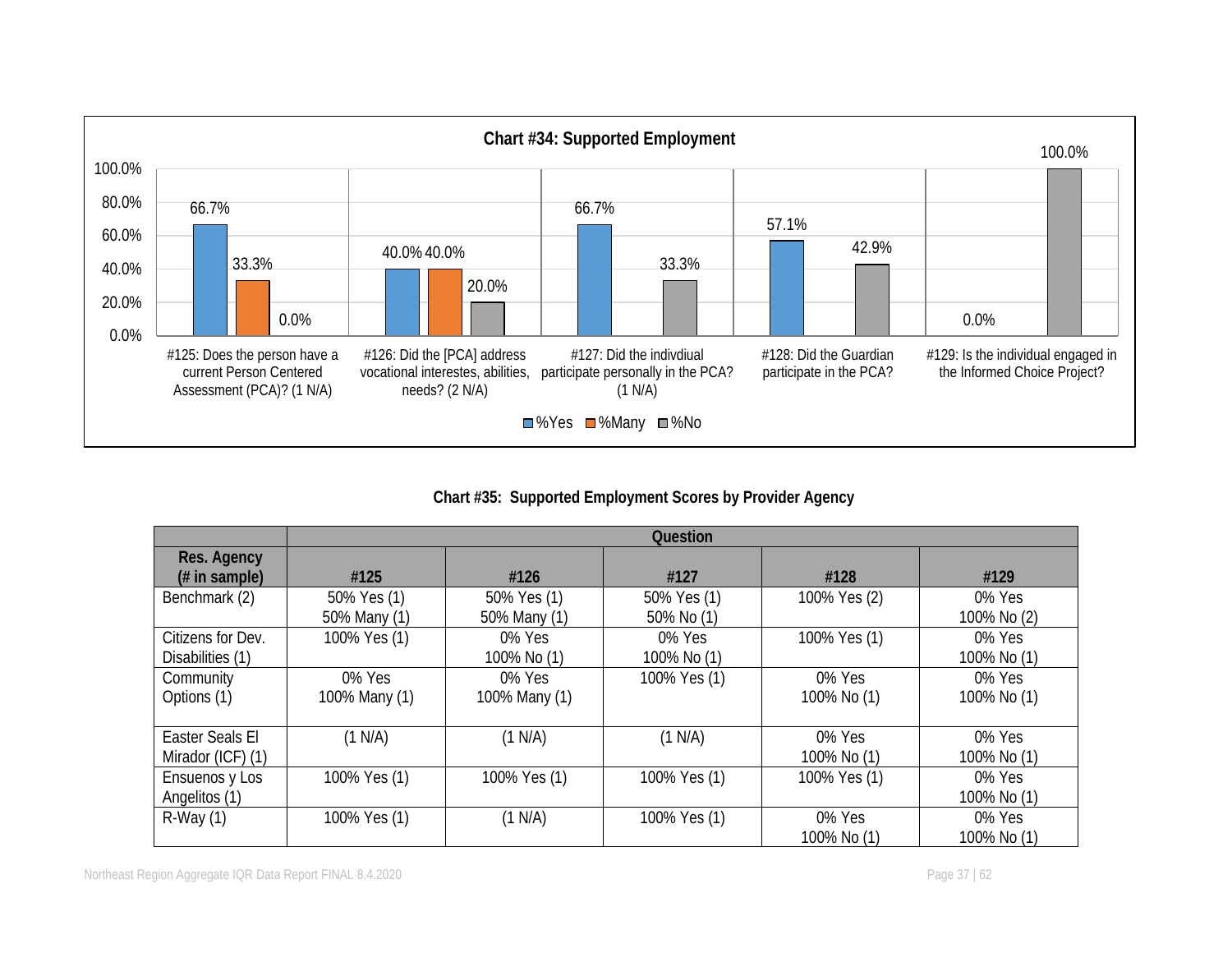|                        | Question     |              |              |              |             |  |  |
|------------------------|--------------|--------------|--------------|--------------|-------------|--|--|
| <b>CM Agency</b>       |              |              |              |              |             |  |  |
| $#$ in sample)         | #125         | #126         | #127         | #128         | #129        |  |  |
| <b>DDSD NE</b>         | (1 N/A)      | (1 N/A)      | (1 N/A)      | 0% Yes       | $0\%$ Yes   |  |  |
| <b>Regional Office</b> |              |              |              | 100% No (1)  | 100% No (1) |  |  |
| for Easter Seals       |              |              |              |              |             |  |  |
| El Mirador (ICF)       |              |              |              |              |             |  |  |
|                        |              |              |              |              |             |  |  |
| Unidas Case            | 100% Yes (1) | 100% Yes (1) | 100% Yes (1) | 100% Yes (1) | 0% Yes      |  |  |
| Management (1)         |              |              |              |              | 100% No (1) |  |  |
| <b>Visions Case</b>    | 60% Yes (3)  | 25% Yes (1)  | 60% Yes (3)  | 60% Yes (3)  | $0\%$ Yes   |  |  |
| Management (5)         | 40% Many (2) | 50% Many (2) | 40% No (2)   | 40% No (2)   | 100% No (5) |  |  |
|                        |              | 25% No (1)   |              |              |             |  |  |
|                        |              | (1 N/A)      |              |              |             |  |  |

# **Chart #36: Supported Employment Scores by Case Management Agency**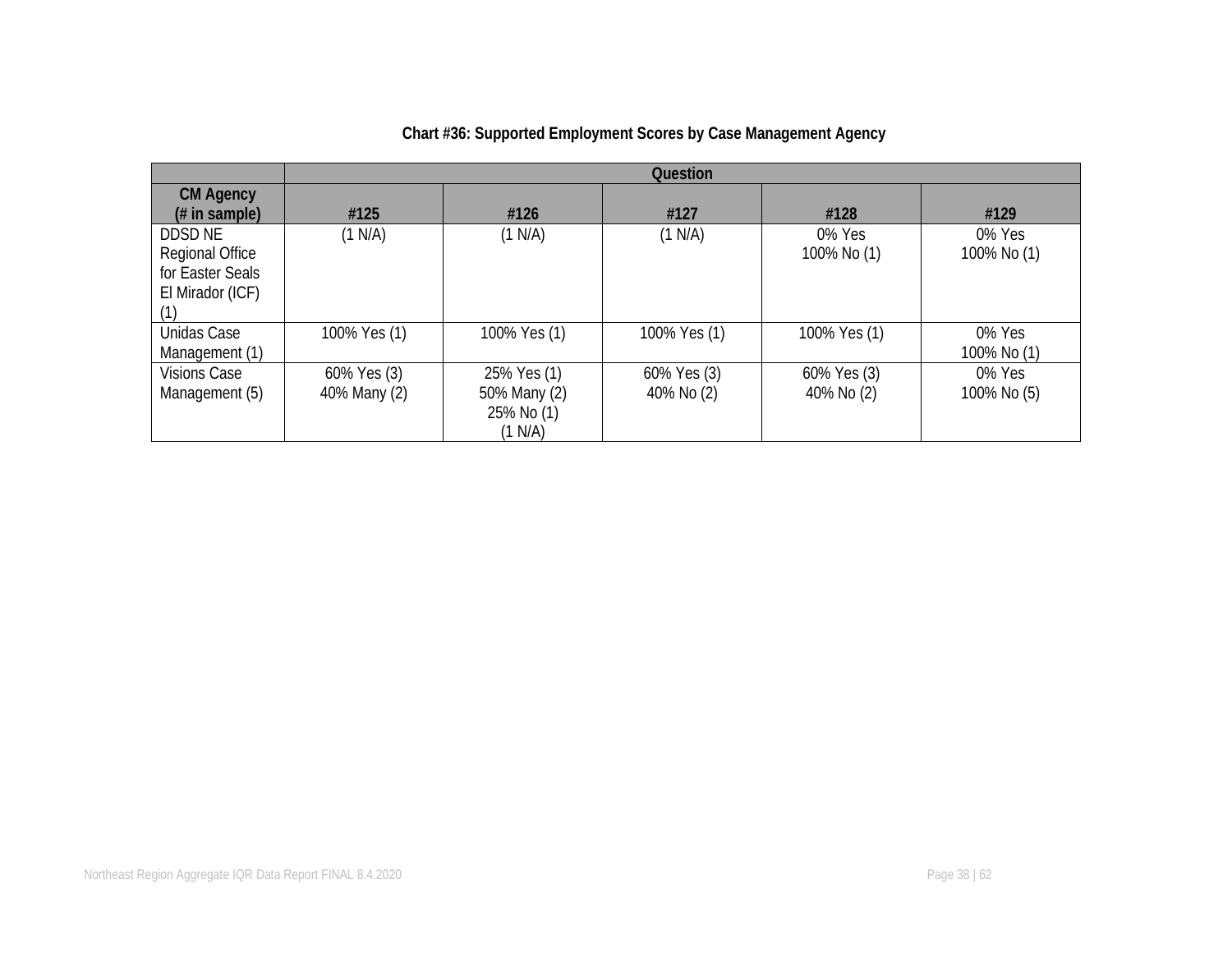#### **2. Components of Informed Choice: Information and Experience**

Question #130. Has the individual been offered the opportunity to participate in work or job exploration including volunteer work and/or trial work opportunities? Question #131. If #130 is Yes, are these new experiences clearly documented in the ISP Work, Education and/or Volunteer History section? Question #132. If #130 is No, is the individual trying new discovery experiences in the community to determine interests, abilities, skills and needs? Question #133. Has the Guardian had the opportunity to gain information on how the individual responded during job exploration activities such as volunteering and/or trial work experiences?

Question #134. Has the individual received information regarding the range of employment options available to him/her?

Question #135. Has the Guardian received information regarding the range of employment options available for the individual?

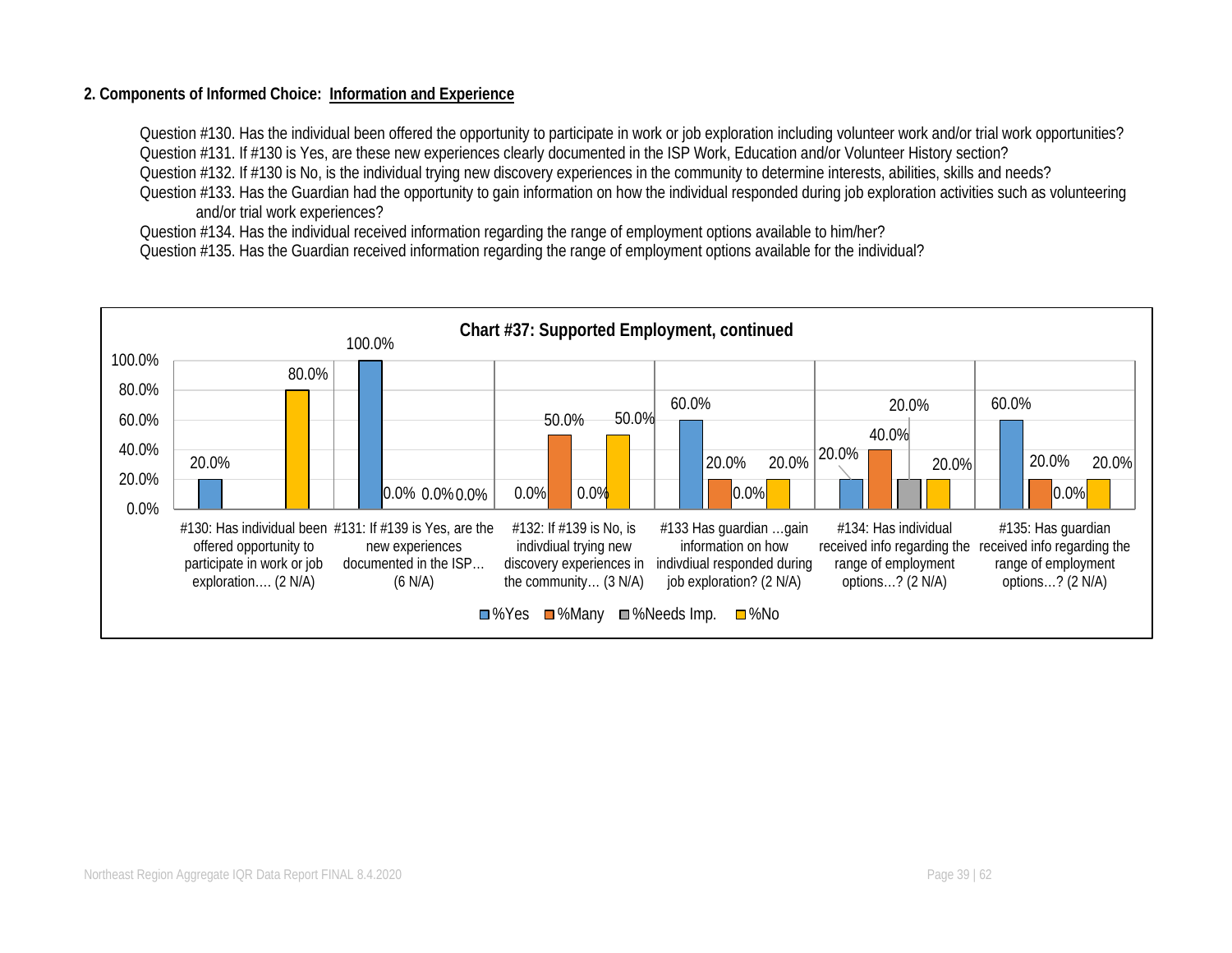|                                          | <b>Question</b>         |                         |                         |                         |                                    |                         |  |
|------------------------------------------|-------------------------|-------------------------|-------------------------|-------------------------|------------------------------------|-------------------------|--|
| Res. Agency<br>$#$ in sample)            | #130                    | #131                    | #132                    | #133                    | #134                               | #135                    |  |
| Benchmark (2)                            | 100% Yes (1)<br>(1 N/A) | 100% Yes (1)<br>(1 N/A) | (2 N/A)                 | 100% Yes (1)<br>(1 N/A) | 0% Yes<br>100% Many (1)<br>(1 N/A) | 100% Yes (1)<br>(1 N/A) |  |
| Citizens for Dev.<br>Disabilities (1)    | 0% Yes<br>100% No (1)   | (1 N/A)                 | 0% Yes<br>100% No (1)   | 0% Yes<br>100% Many (1) | 0% Yes<br>100% Needs Impy (1)      | 0% Yes<br>100% Many (1) |  |
| Community Options (1)                    | 0% Yes<br>100% No (1)   | (1 N/A)                 | 0% Yes<br>100% Many (1) | 100% Yes (1)            | 100% Yes (1)                       | 100% Yes (1)            |  |
| Easter Seals El Mirador<br>$(ICF)$ $(1)$ | 0% Yes<br>100% No (1)   | (1 N/A)                 | 0% Yes<br>100% No (1)   | 0% Yes<br>100% No (1)   | 0% Yes<br>100% No (1)              | 0% Yes<br>100% No (1)   |  |
| Ensuenos y Los<br>Angelitos (1)          | 0% Yes<br>100% No (1)   | (1 N/A)                 | 0% Yes<br>100% Many (1) | 100% Yes (1)            | 0% Yes<br>100% Many (1)            | 100% Yes (1)            |  |
| $R-Way(1)$                               | (1 N/A)                 | (1 N/A)                 | (1 N/A)                 | (1 N/A)                 | (1 N/A)                            | (1 N/A)                 |  |

# **Chart #38: Supported Employment Scores by Provider Agency**

# **Chart #39: Supported Employment Scores by Case Management Agency**

|                        | Question      |              |               |                |                      |                |  |
|------------------------|---------------|--------------|---------------|----------------|----------------------|----------------|--|
| <b>CM Agency</b>       |               |              |               |                |                      |                |  |
| $#$ in sample)         | #130          | #131         | #132          | #133           | #134                 | #135           |  |
| DDSD NE                | 0% Yes        | (1 N/A)      | 0% Yes        | 0% Yes         | 0% Yes               | 0% Yes         |  |
| <b>Regional Office</b> | 100% No (1)   |              | 100% No (1)   | 100% No (1)    | 100% No (1)          | 100% No (1)    |  |
| for Easter Seals       |               |              |               |                |                      |                |  |
| El Mirador (ICF)       |               |              |               |                |                      |                |  |
|                        |               |              |               |                |                      |                |  |
| Unidas Case            | 0% Yes        | (1 N/A)      | 0% Yes        | 100% Yes (1)   | 0% Yes               | 100% Yes (1)   |  |
| Management (1)         | 100% No (1)   |              | 100% Many (1) |                | 100% Many (1)        |                |  |
| <b>Visions Case</b>    | 33.3% Yes (1) | 100% Yes (1) | 0% Yes        | 66.7% Yes (2)  | 33.3% Yes (1)        | 66.7% Yes (2)  |  |
| Management (5)         | 66.7% No (2)  | (4 N/A)      | 50% Many (1)  | 33.3% Many (1) | 33.3% Many (1)       | 33.3% Many (1) |  |
|                        | (2 N/A)       |              | 50% No (1)    | (2 N/A)        | 33.3% Needs Impv (1) | (2 N/A)        |  |
|                        |               |              | (3 N/A)       |                | (2 N/A)              |                |  |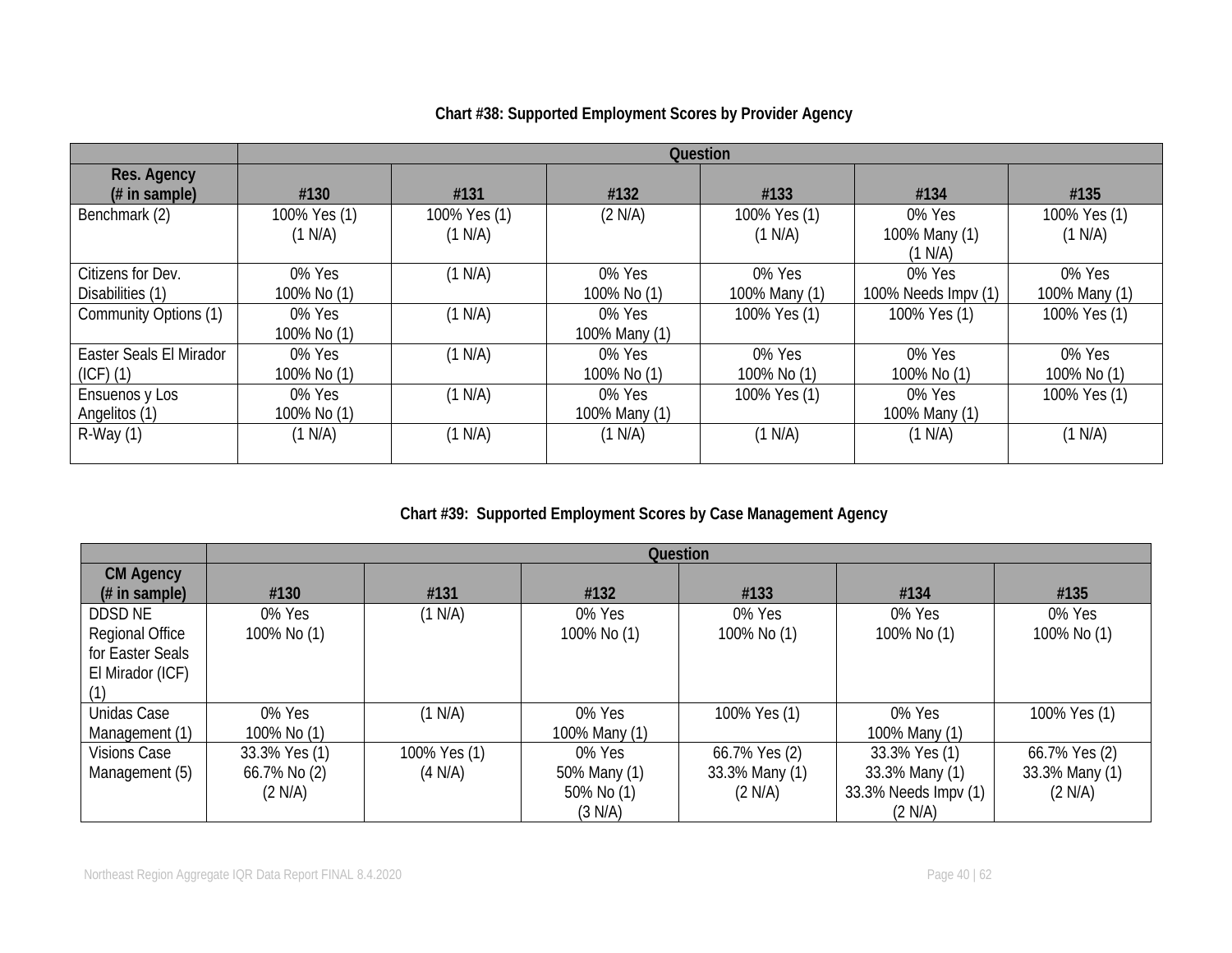#### **3. Components of Informed Choice**: **Identification of Employment Barriers/Issues.**

Question #136. If there are barriers to employment, has the Team, including the individual, addressed how to overcome those barriers to employment and integrating clinical info, AT, & therapies as necessary...?

Question #137. If there are barriers to employment, has the Team addressed with the Guardian how to overcome those barriers to employment and integrating clinical info, AT, & therapies as necessary...?

Question #138. Has the individual participated in work or volunteer activities during the past year?

Question #139. Has the individual identified what type of work or volunteer activities he/she would like to do?

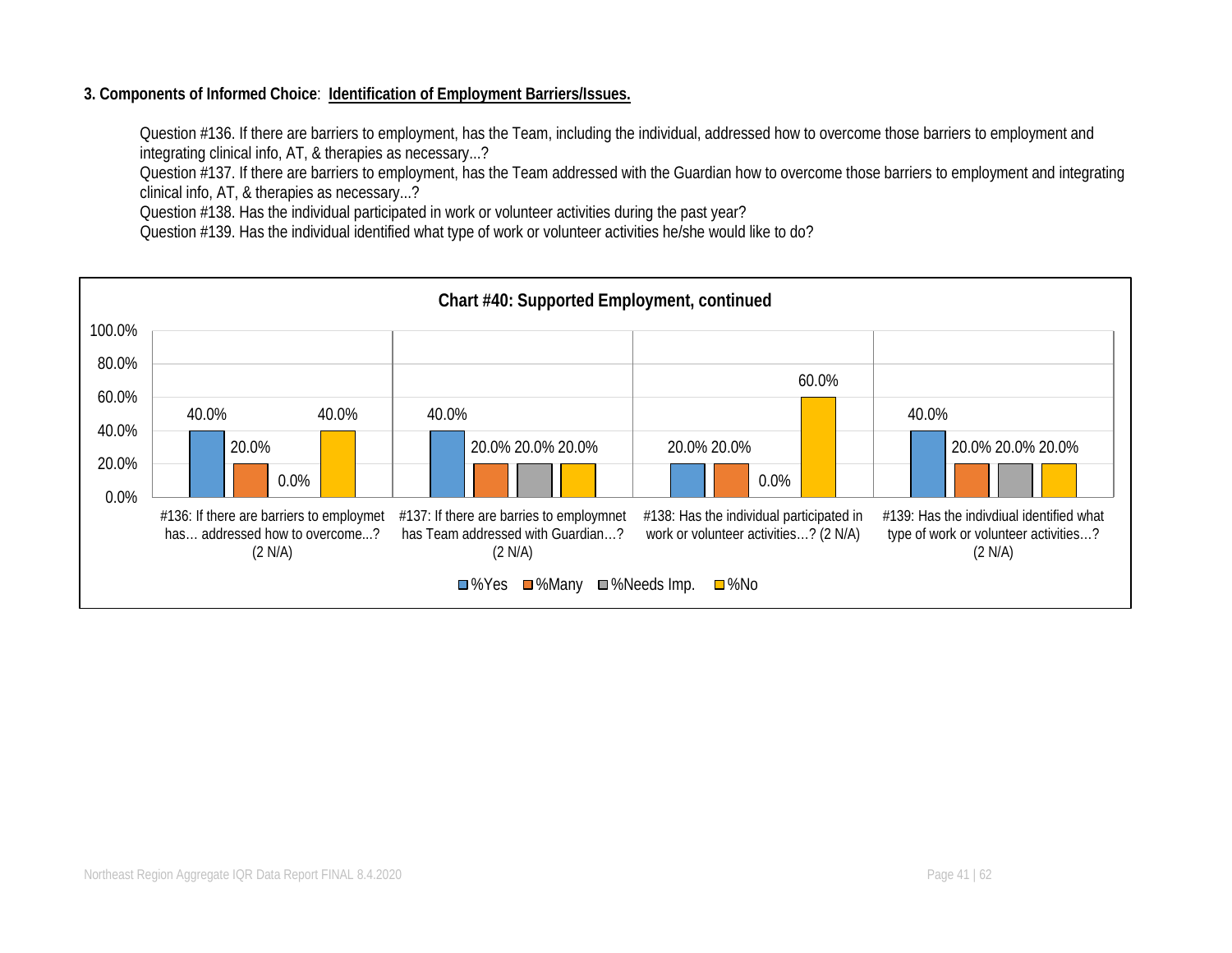|                         |               | <b>Question</b>     |               |                     |  |  |  |
|-------------------------|---------------|---------------------|---------------|---------------------|--|--|--|
| Res. Agency             |               |                     |               |                     |  |  |  |
| $#$ in sample)          | #136          | #137                | #138          | #139                |  |  |  |
| Benchmark (2)           | 100% Yes (1)  | 100% Yes (1)        | 100% Yes (1)  | 100% Yes (1)        |  |  |  |
|                         | (1 N/A)       | (1 N/A)             | (1 N/A)       | (1 N/A)             |  |  |  |
| Citizens for Dev.       | 0% Yes        | 0% Yes              | 0% Yes        | 0% Yes              |  |  |  |
| Disabilities (1)        | 100% No (1)   | 100% No (1)         | 100% No (1)   | 100% No (1)         |  |  |  |
| Community Options (1)   | 0% Yes        | 0% Yes              | 0% Yes        | 100% Yes (1)        |  |  |  |
|                         | 100% Many (1) | 100% Many (1)       | 100% Many (1) |                     |  |  |  |
| Easter Seals El Mirador | 0% Yes        | 0% Yes              | $0\%$ Yes     | 0% Yes              |  |  |  |
| $(ICF)$ $(1)$           | 100% No (1)   | 100% Needs Impv (1) | 100% No (1)   | 100% Needs Impv (1) |  |  |  |
| Ensuenos y Los          | 100% Yes (1)  | 100% Yes (1)        | 0% Yes        | 0% Yes              |  |  |  |
| Angelitos (1)           |               |                     | 100% No (1)   | 100% Many (1)       |  |  |  |
| $R-Way(1)$              | (1 N/A)       | (1 N/A)             | (1 N/A)       | (1 N/A)             |  |  |  |
|                         |               |                     |               |                     |  |  |  |

# **Chart #41: Supported Employment Scores by Provider Agency**

**Chart #42: Supported Employment Scores by Case Management Agency**

|                                |                | Question            |                |                     |
|--------------------------------|----------------|---------------------|----------------|---------------------|
| <b>CM Agency</b>               |                |                     |                |                     |
| $#$ in sample)                 | #136           | #137                | #138           | #139                |
| <b>DDSD NE Regional</b>        | 0% Yes         | 0% Yes              | 0% Yes         | 0% Yes              |
| <b>Office for Easter Seals</b> | 100% No (1)    | 100% Needs Impv (1) | 100% No (1)    | 100% Needs Impv (1) |
| El Mirador (ICF) (1)           |                |                     |                |                     |
| Unidas Case                    | 100% Yes (1)   | 100% Yes (1)        | 0% Yes         | 0% Yes              |
| Management (1)                 |                |                     | 100% No (1)    | 100% Many (1)       |
| <b>Visions Case</b>            | 33.3% Yes (1)  | 33.3% Yes (1)       | 33.3% Yes (1)  | 66.7% Yes (2)       |
| Management (5)                 | 33.3% Many (1) | 33.3% Many (1)      | 33.3% Many (1) | 33.3% No (1)        |
|                                | 33.3% No (1)   | 33.3% No (1)        | 33.3% No (1)   | (2 N/A)             |
|                                | (2 N/A)        | (2 N/A)             | (2 N/A)        |                     |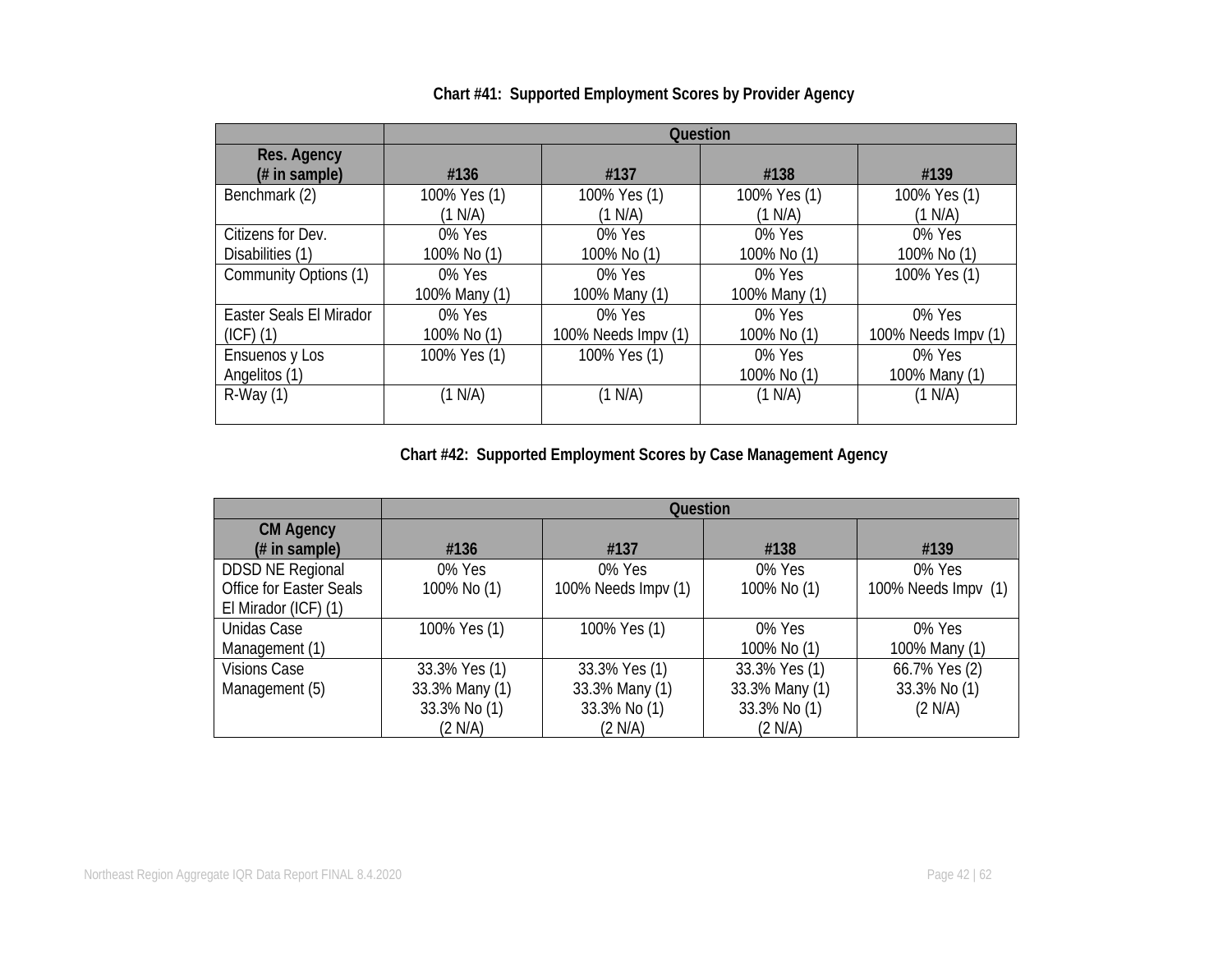#### **4. JCMs Involved in Supported Employment**

Question #140. Does the Guardian support him/her working? Question #142. Is the individual engaged in Supported Employment? Question #144. Does the person have a Career Development Plan?

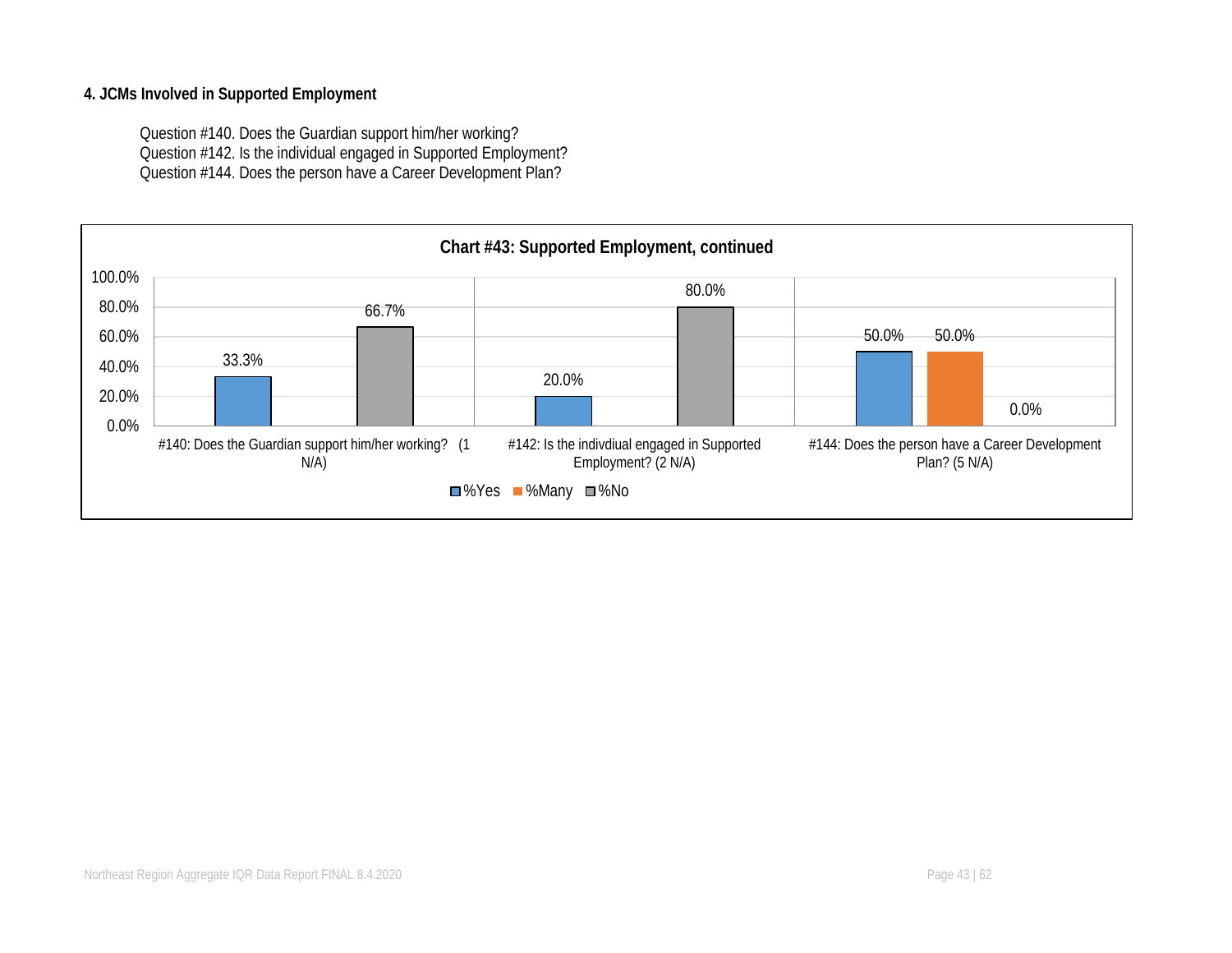|                         |              | Question     |               |
|-------------------------|--------------|--------------|---------------|
| Res. Agency             |              |              |               |
| (# in sample)           | #140         | #142         | #144          |
| Benchmark (2)           | 50% Yes (1)  | 100% Yes (1) | 100% Yes (1)  |
|                         | 50% No (1)   | (1 N/A)      | (1 N/A)       |
| Citizens for Dev.       | 0% Yes       | 0% Yes       | (1 N/A)       |
| Disabilities (1)        | 100% No (1)  | 100% No (1)  |               |
| Community Options (1)   | 100% Yes (1) | 0% Yes       | 0% Yes        |
|                         |              | 100% No (1)  | 100% Many (1) |
| Easter Seals El Mirador | 0% Yes       | 0% Yes       | (1 N/A)       |
| $(ICF)$ $(1)$           | 100% No (1)  | 100% No (1)  |               |
| Ensuenos y Los          | 0% Yes       | 0% Yes       | (1 N/A)       |
| Angelitos (1)           | 100% No (1)  | 100% No (1)  |               |
| $R-Way(1)$              | (1 N/A)      | (1 N/A)      | (1 N/A)       |
|                         |              |              |               |

# **Chart #44: Supported Employment Scores by Provider Agency**

**Chart #45: Supported Employment Scores by Case Management Agency**

|                        |             | Question      |              |
|------------------------|-------------|---------------|--------------|
| <b>CM Agency</b>       |             |               |              |
| $#$ in sample)         | #140        | #142          | #144         |
| DDSD NE                | 0% Yes      | 0% Yes        | (1 N/A)      |
| <b>Regional Office</b> | 100% No (1) | 100% No (1)   |              |
| for Easter Seals       |             |               |              |
| El Mirador (ICF)       |             |               |              |
| (1)                    |             |               |              |
| Unidas Case            | 0% Yes      | 0% Yes        | (1 N/A)      |
| Management (1)         | 100% No (1) | 100% No (1)   |              |
| <b>Visions Case</b>    | 50% Yes (2) | 33.3% Yes (1) | 50% Yes (1)  |
| Management (5)         | 50% No (2)  | 66.7% No (2)  | 50% Many (1) |
|                        | (1 N/A)     | (2 N/A)       | (3 N/A)      |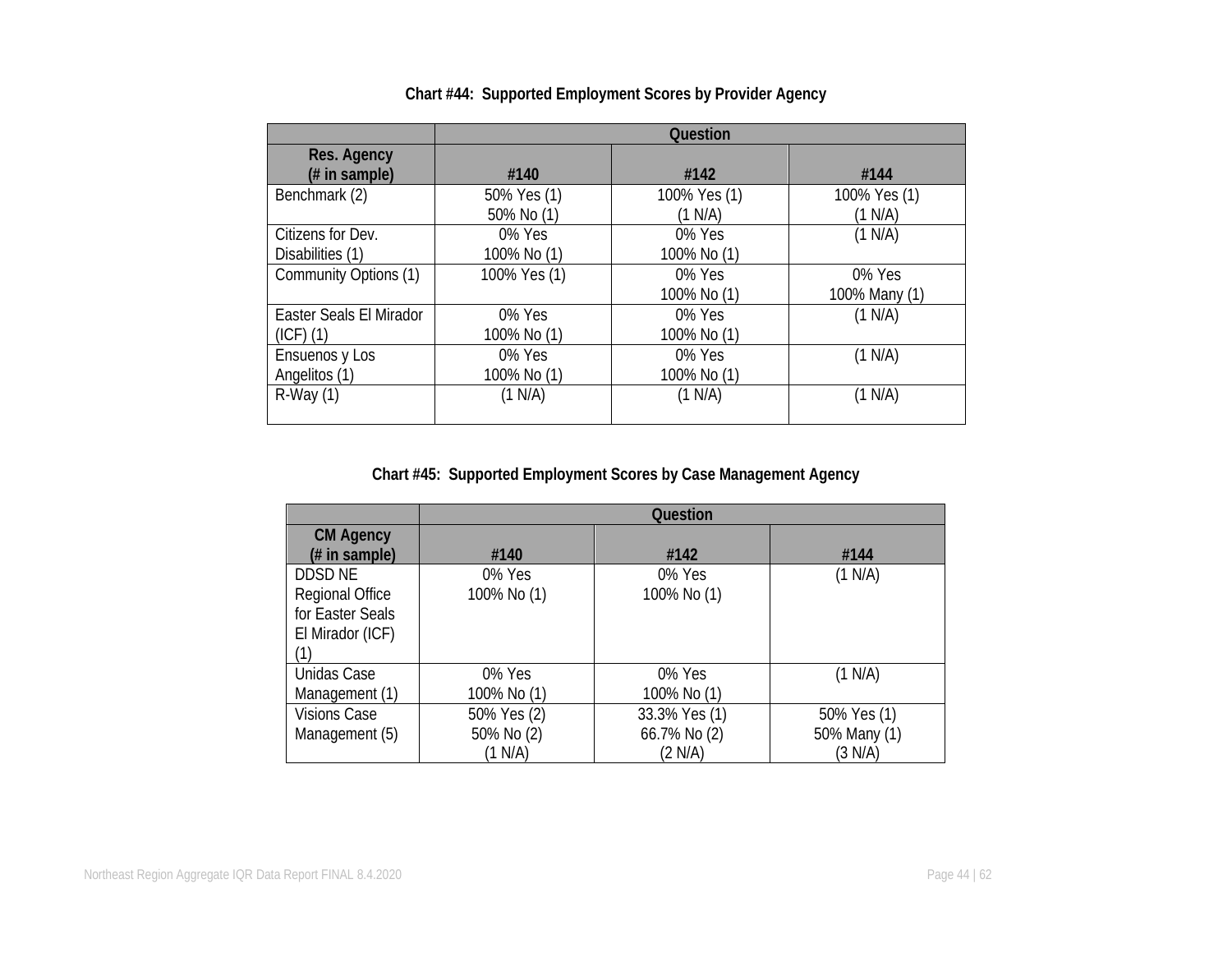# **I. IQR Scored Protocol Questions**

Below are all of the questions in the protocol and the scores of the Northeast Region Review. The questions **highlighted** are included in the data tables above.

| <b>Question</b>                                                                                                                                                                             | 2019<br>$(sample = 7)$                                  |
|---------------------------------------------------------------------------------------------------------------------------------------------------------------------------------------------|---------------------------------------------------------|
| <b>CASE MANAGEMENT</b>                                                                                                                                                                      |                                                         |
| 24. Does the case manager "know" the person?<br>CPRQ26; '17IQR#8c, '18IQR24                                                                                                                 | 57.1% Yes (4)<br>42.9% Many (3)                         |
| 25. Does the case manager understand his/her role/job?<br>CPRQ27 '17IQR#16, '18IQR25                                                                                                        | 0% Yes<br>100% Many (7)                                 |
| 26. Is the case manager available to the person? CPRQ29; '17IQR#16a, '18IQR27                                                                                                               | 42.9% Yes (3)<br>57.1% Many (4)                         |
| 27. Was the case manager able to describe the person's health related needs? CPRQ30, '18IQR28                                                                                               | 14.3% Yes (1)<br>71.4% Many (5)<br>14.3% Needs Impv (1) |
| 28. Does the case manager have an appropriate expectation of growth for this person? CPRQ31, '18IQR29                                                                                       | 100% Yes (7)                                            |
| 29. Does the case management record contain documentation that the case manager is monitoring and tracking the delivery of services as<br>outlined in the ISP? CPRQ32; '17IQR#16b, '18IQR30 | 0% Yes<br>100% Many (7)                                 |
| 30. Does the case manager provide case management services at the level needed by this person? CPRQ33; '17IQR#16c, '18IQR31                                                                 | 0 % Yes<br>71.4% Many (5)<br>28.6% Needs Impv (2)       |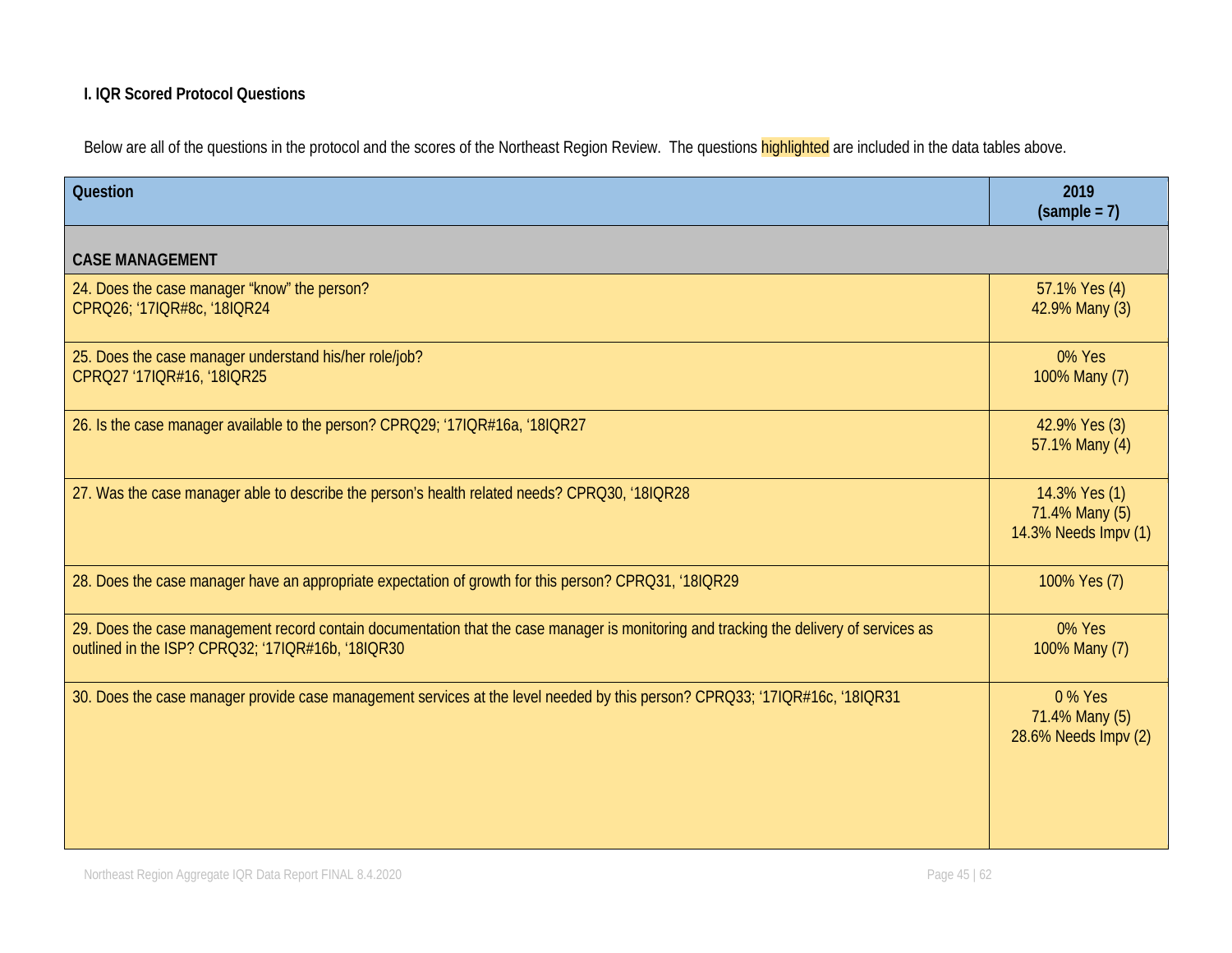| <b>Question</b>                                                                                                                                                           | 2019<br>$(sample = 7)$                                  |
|---------------------------------------------------------------------------------------------------------------------------------------------------------------------------|---------------------------------------------------------|
| <b>EMPLOYMENT AND DAY</b>                                                                                                                                                 |                                                         |
| 31. Does the direct services staff "know" the person?<br>CPRQ35; '17IQR#8a, '18IQR33                                                                                      | 85.7% Yes (6)<br>14.3% Many (1)                         |
| 32. Does the direct service staff have input into the person's ISP? CPRQ36, '18IQR34                                                                                      | 57.1% Yes (4)<br>42.9% Many (3)                         |
| 33. Did the direct service staff receive training on implementing this person's ISP? CPRQ37, '18IQR35                                                                     | 28.6% Yes (2)<br>57.1% Many (4)<br>14.3% Needs Impv (1) |
| 34. Was the direct service staff able to describe this person's health-related needs? CPRQ38, '18IQR36                                                                    | 0% Yes<br>57.1% Many (4)<br>42.9% Needs Impv (3)        |
| 35. Was the direct service staff able to describe his/her responsibilities in providing daily care/supports to the person? CPRQ39, '18IQR37                               | 0% Yes<br>100% Many (7)                                 |
| 35a. Was the direct service staff able to provide specific information regarding the person's daily activities? CPRQ39a, '18IQR37a                                        | 71.4% Yes (5)<br>28.6% Many (2)                         |
| 35b. Can the direct service staff describe his/her responsibilities in implementing this person's ISP, including outcomes, action plans, and WDSIs?<br>CPRQ39b, '18IQR37b | 14.3% Yes (1)<br>57.1% Many (4)<br>28.6% Needs Impv (2) |
| 36. Did the direct service staff have training on the provider's complaint process and how to report abuse, neglect and exploitation? CPRQ41,<br>'18IQR39                 | 85.7% Yes (6)<br>14.3% Needs Impv (1)                   |
| 37. Does the direct service staff have an appropriate expectation of growth for this person? CPRO42, '18IQR40                                                             | 100% Yes (7)                                            |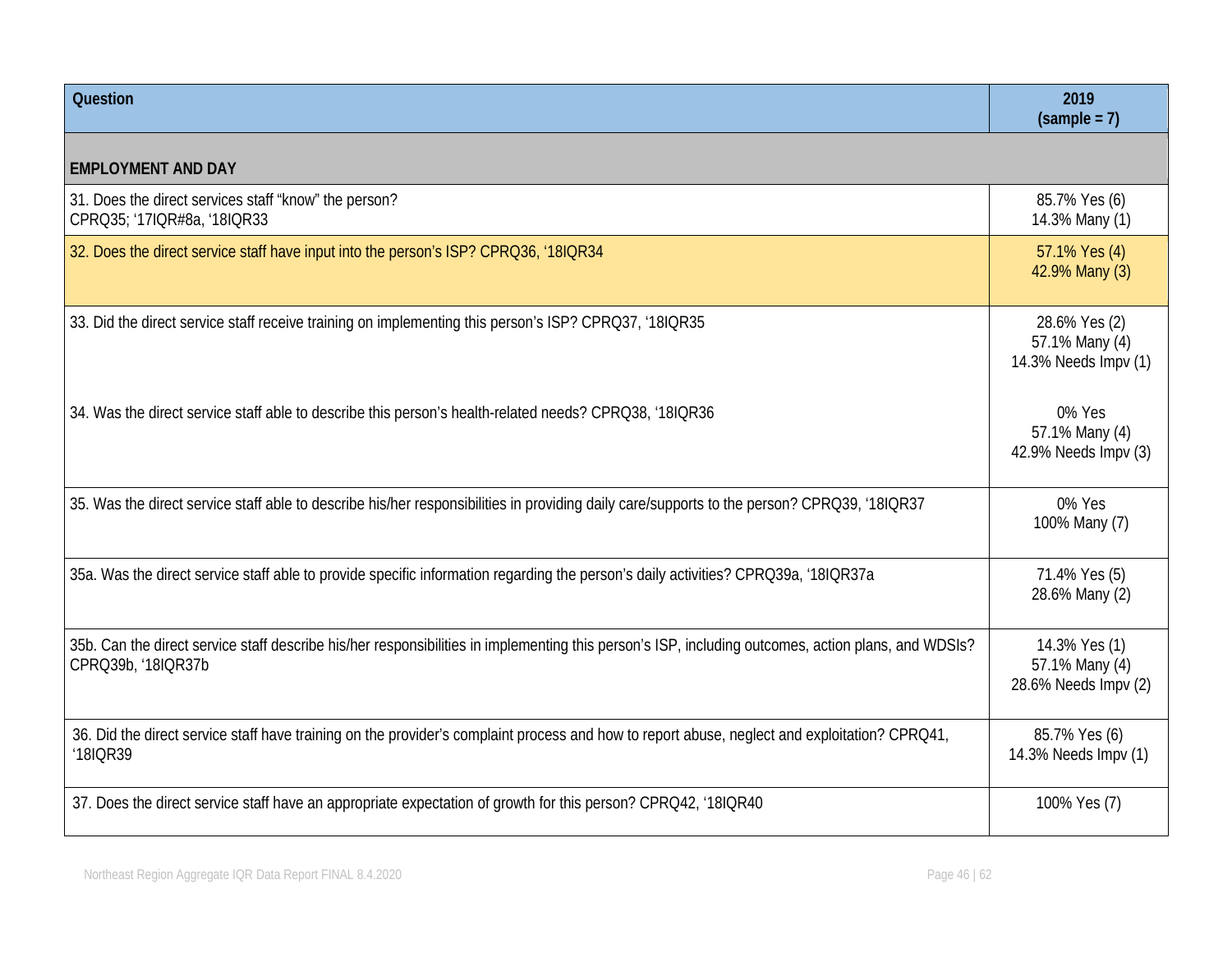| <b>Question</b>                                                                                                                                                           | 2019<br>$(sample = 7)$                                  |
|---------------------------------------------------------------------------------------------------------------------------------------------------------------------------|---------------------------------------------------------|
| 38. Does the person's day/work environment generally clean, free of safety hazards and conducive to the work/activity intended? CPRQ43,<br>'18IQR41                       | 100% Yes (4)<br>$(3$ CND)                               |
| <b>RESIDENTIAL</b>                                                                                                                                                        |                                                         |
| 39. Does the residential direct services staff "know" the person? CPRQ44; '17IQR#8b, '18IQR42                                                                             | 42.9% Yes (3)<br>57.1% Many (4)                         |
| 40. Does the direct service staff have input into the person's ISP? CPRQ45, '18IQR43                                                                                      | 57.1% Yes (4)<br>28.6% Many (2)<br>14.3% No (1)         |
| 41. Did the direct service staff receive training on implementing this person's ISP? CPRQ46, '18IQR44                                                                     | 28.6% Yes (2)<br>71.4% Many (5)                         |
| 42. Is the residence safe for individuals (void of hazards)? CPRQ45, '18IQR45                                                                                             | 71.4% Yes (5)<br>28.6% Many (2)                         |
| 43. Was the residential direct service staff able to describe this person's health-related needs? CPRQ48, '18IQR46                                                        | 28.6% Yes (2)<br>71.4% Many (5)                         |
| 44. Was the direct service staff able to describe his/her responsibilities in providing daily care/supports to the person? CPRQ49, '18IQR47                               | 28.6% Yes (2)<br>71.4% Many (5)                         |
| 44a. Was the direct service staff able to provide specific information regarding the person's daily activities? CPRQ49a, '18IQR47a                                        | 28.6% Yes (2)<br>42.9% Many (3)<br>28.6% Needs Impv (2) |
| 44b. Can the direct service staff describe his/her responsibilities in implementing this person's ISP, including outcomes, action plans, and WDSIs?<br>CPRQ49b, '18IQR47b | 57.1% Yes (4)<br>42.9% Many (3)                         |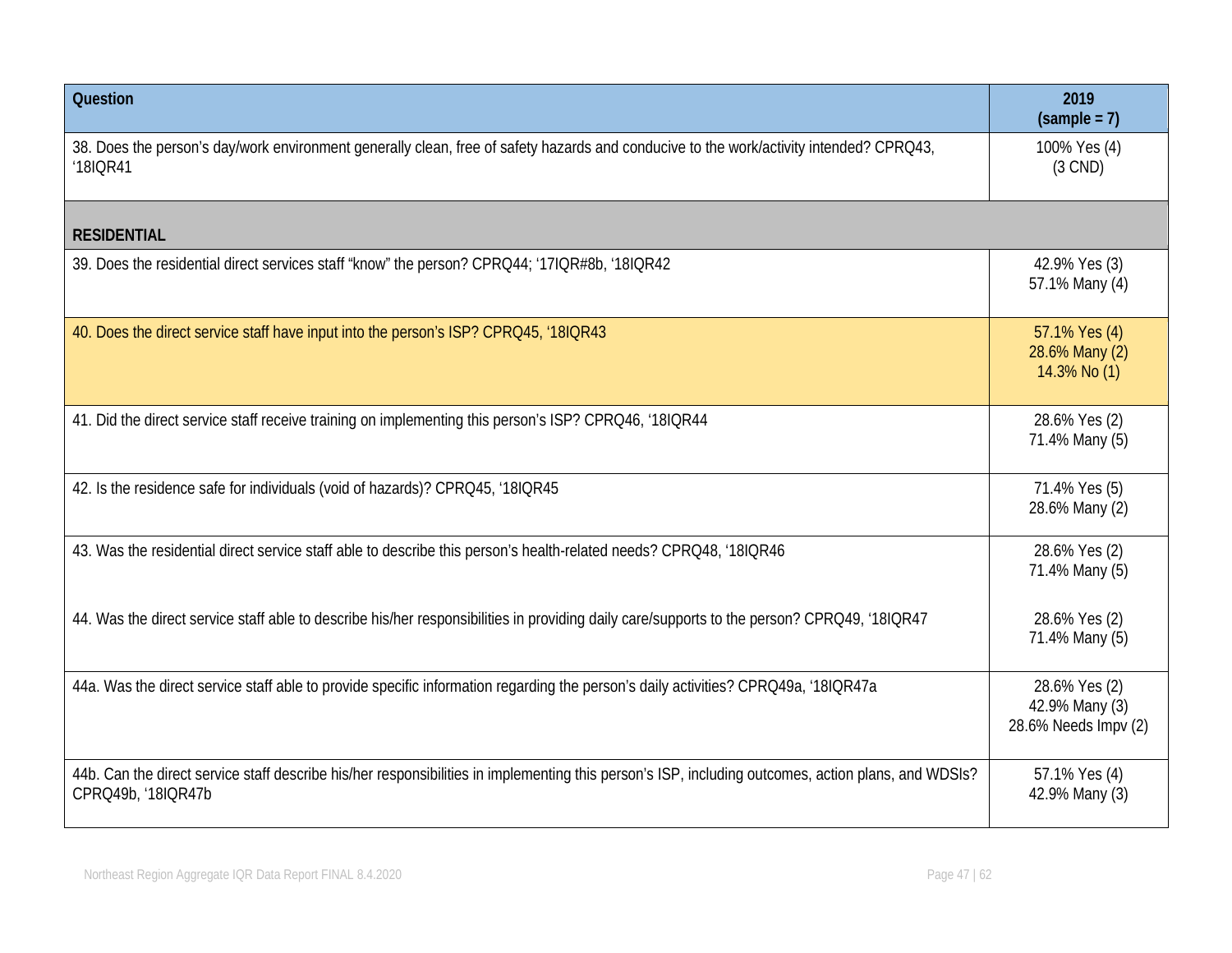| <b>Question</b>                                                                                                                                           | 2019<br>$(sample = 7)$                                           |
|-----------------------------------------------------------------------------------------------------------------------------------------------------------|------------------------------------------------------------------|
| 45. Did the direct service staff have training on the provider's complaint process and how to report abuse, neglect and exploitation? CPRQ51,<br>'18IQR49 | 100% Yes (7)                                                     |
| 46. Does the residential direct service staff have an appropriate expectation of growth for this person? CPRQ52, '18IQR50                                 | 71.4% Yes (5)<br>14.3% Many (1)<br>14.3% No (1)                  |
| 47. Does the person's residential environment offer a minimal level of quality of life? CPRQ53, '18IQR51                                                  | 57.1% Yes (4)<br>42.9% Many (3)                                  |
| <b>HEALTH</b>                                                                                                                                             |                                                                  |
| 48. Overall, were the team members interviewed able to describe the person's health-related needs? CPRQ54; '17IQR#21b, '18IQR52                           | 0% Yes<br>85.7% Many (6)<br>14.3% Needs Imprv (1)                |
| 49. Is there evidence that the IDT discussed the person's health related issues? CPRQ55; '17IQR#21, '18IQR53                                              | 42.9% Yes (3)<br>42.9% Many (3)<br>14.3% Needs Imprv (1)         |
| 50. Was the eChat updated timely? '17IQR#18g, '18IQR54                                                                                                    | 0% Yes<br>71.4% Many (5)<br>14.3% Needs Impv (1)<br>14.3% No (1) |
| 50a. Is the eChat updated timely with the ISP and after changes in condition?                                                                             | 57.1% Yes (4)<br>28.6% Many (2)<br>14.3% No (1)                  |
| 50b. Is the eChat complete?                                                                                                                               | 0% Yes<br>85.7% Many (6)<br>14.3% No (1)                         |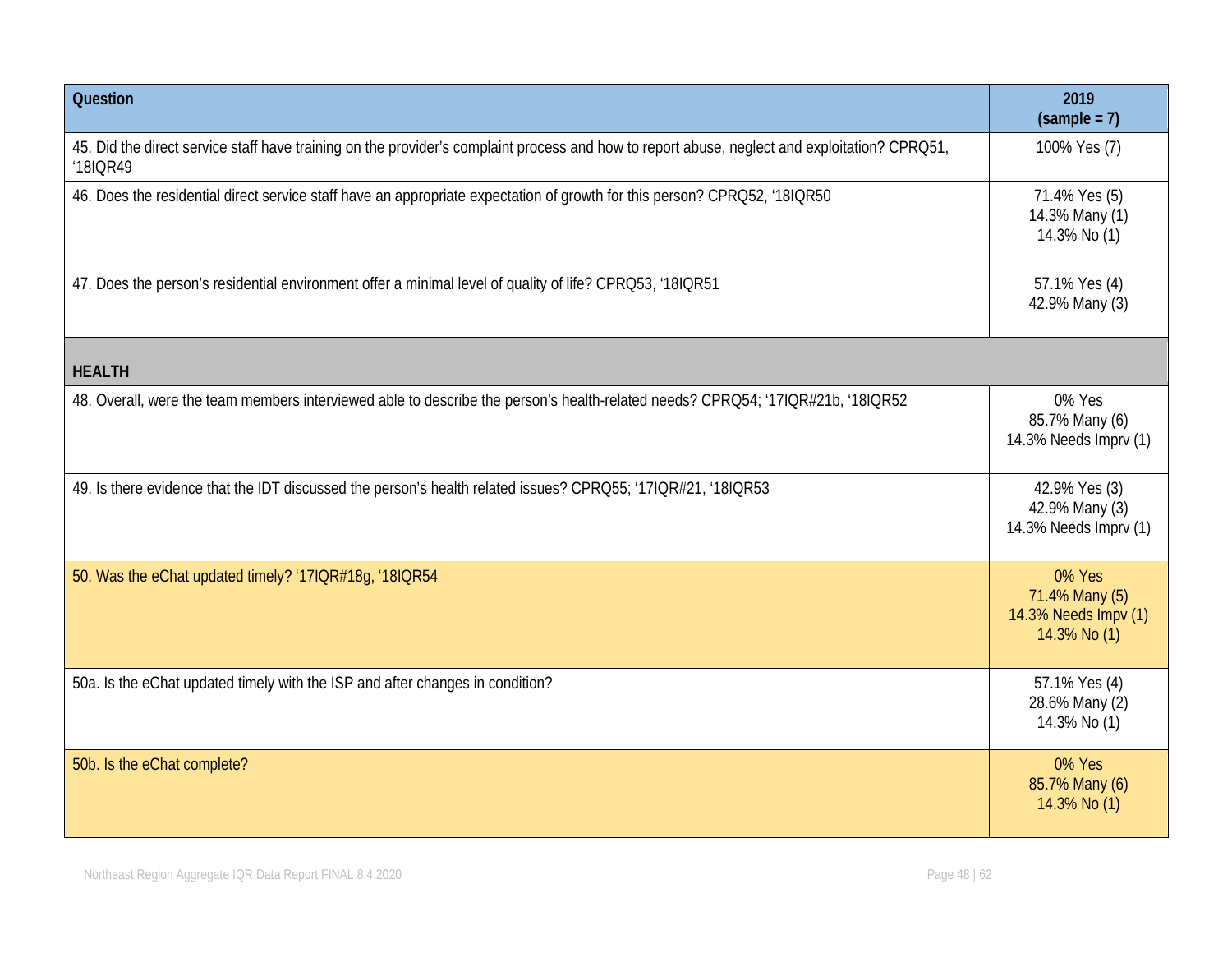| <b>Question</b>                                                                                                                                                                                                                                         | 2019<br>$(sample = 7)$                                                  |
|---------------------------------------------------------------------------------------------------------------------------------------------------------------------------------------------------------------------------------------------------------|-------------------------------------------------------------------------|
| 50c. Is the eChat accurate?                                                                                                                                                                                                                             | 28.6% Yes (2)<br>14.3% Many (1)<br>28.6% Needs Impv (2)<br>28.6% No (2) |
| 51. Are all of the individual's needed medical treatments, including routine, scheduled and chronic needs, timely received? 17IQR#19, '18IQR55                                                                                                          | 42.9% Yes (3)<br>42.9% Many (3)<br>14.3% Needs Impv (1)                 |
| 52. Has the individual received all age and gender appropriate health screening/immunizations in accordance with national best practice and/or as<br>recommended (Does the individual receive routine/scheduled medical treatment? 17IQR#19a, '18IQR56) | 0% Yes<br>71.4% Many (5)<br>28.6% Needs Impv (2)                        |
| 53. Does the individual receive medication as prescribed? 17IQR#19e, '18IQR57                                                                                                                                                                           | 0% Yes<br>28.6% Many (2)<br>71.4% Needs Impv (5)                        |
| 54. Are nursing services provided as needed by the individual? 17IQR#20, '18IQR59                                                                                                                                                                       | 14.3% Yes (1)<br>14.3% Many (1)<br>71.4% Needs Impv (5)                 |
| 55. Is the CARMP consistent with recommendation in other healthcare documents? (Is the CARMP is accurate? '17IQR#21f, '18IQR60)                                                                                                                         | 0% Yes<br>83.3% Many (5)<br>16.7% Needs Impv (1)<br>(1 N/A)             |
| 56. Is the CARMP consistently implemented as intended?, '18IQR61                                                                                                                                                                                        | 50% Yes (3)<br>16.7% Many (1)<br>33.3% Needs Impv(2)<br>(1 N/A)         |
| 57. Are the person's health supports/needs being adequately addressed? CPRQ56; '17IQR#19, '18IQR62                                                                                                                                                      | 14.3% Yes (1)<br>71.4% Many (5)<br>14.3% Needs Impv (1)                 |
| 57a. Are assessment recommendations followed up on in a timely way?                                                                                                                                                                                     | 14.3% Yes (1)<br>85.7% Many (6)                                         |
| 57b. Were needed equipment/communication devices delivered timely?                                                                                                                                                                                      | 85.7% Yes (6)<br>14.3% No (1)                                           |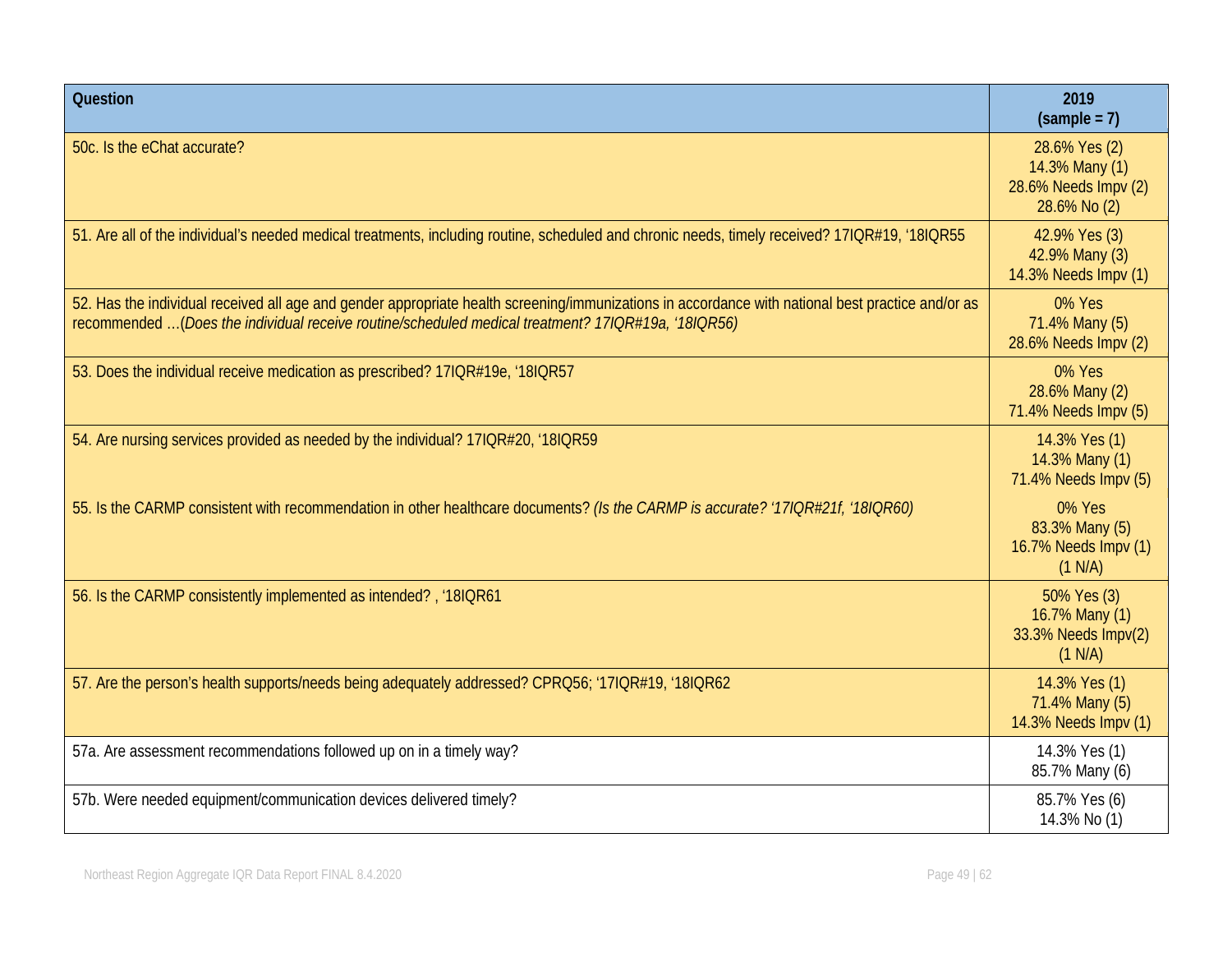| Question                                                                                              | 2019<br>$(sample = 7)$                                                  |
|-------------------------------------------------------------------------------------------------------|-------------------------------------------------------------------------|
| 57c. Were medical specialist appointments attended timely?                                            | 42.9% Yes (3)<br>42.9% Many (3)<br>14.3% No (1)                         |
| 57d. Were changes in personal condition, if any, responded to timely?                                 | 85.7% Yes (6)<br>14.3% Many (1)                                         |
| 57e. Were Health Care Plans available, accurate and consistently implemented?                         | 28.6% Yes (2)<br>28.6% Many (2)<br>28.6% Needs Impv (2)<br>14.3% No (1) |
| <b>ASSESSMENTS</b>                                                                                    |                                                                         |
| 58. Did the team arrange for and obtain the needed, relevant assessments? CPRQ58; '17IQR#18, '18IQR65 | 14.3% Yes (1)<br>57.1% Many (4)<br>28.6% Needs Impv (2)                 |
| 59. Are the assessments adequate for planning? CPRQ59; '17IQR#4f, '18IQR66                            | 0% Yes<br>57.1% Many (4)<br>42.9% Needs Impv (3)                        |
| 59a. Were assessments provided timely?                                                                | 0% Yes<br>71.4% Many (5)<br>28.6% Needs Impv (2)                        |
| 59b. Did assessments contain accurate information?                                                    | 0% Yes<br>71.4% Many (5)<br>28.6% Needs Impv (2)                        |
| 59c. Did assessments contain information accurate to guide planning?                                  | 0% Yes<br>57.1% Many (4)<br>42.9% Needs Impv (3)                        |
| 59d. Did assessments contain recommendations?                                                         | 28.6% Yes (2)<br>71.4% Many (5)                                         |
| 60. Were the recommendations from assessments used in planning? CPRQ60; '17IQR#5, '18IQR67            | 14.3% Yes (1)<br>71.4% Many (5)<br>14.3% Needs Impv (1)                 |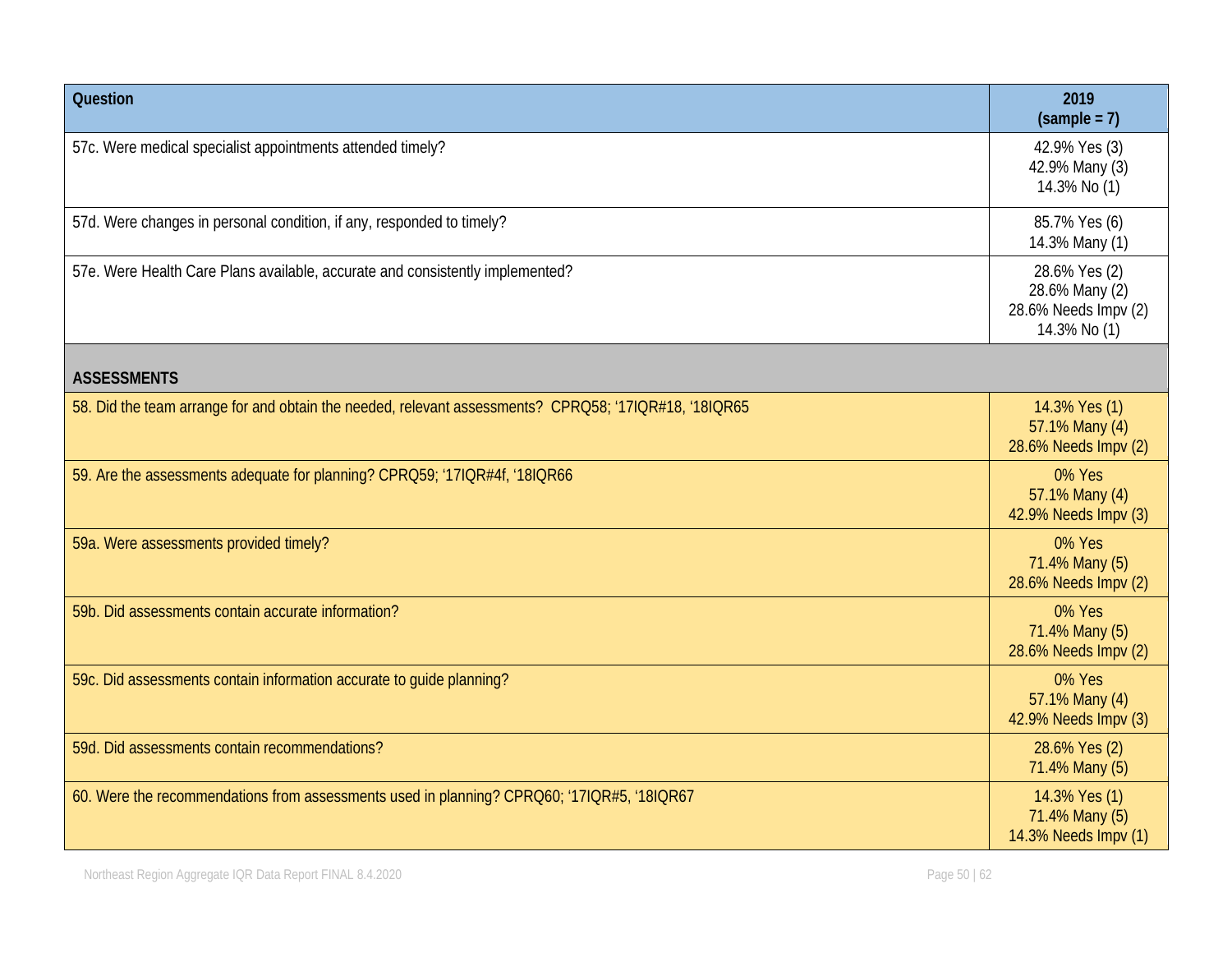| <b>Question</b>                                                                                                                                                                                                                               | 2019<br>$(sample = 7)$                                                  |
|-----------------------------------------------------------------------------------------------------------------------------------------------------------------------------------------------------------------------------------------------|-------------------------------------------------------------------------|
| 61. For medical, clinical or health related rec's, has a DCF been completed if the individual and/or their guardian/health care decision maker have<br>decided not to follow all or part of an order, rec, or suggestion? '17IQR#5c, '18IQR68 | 50% Yes (2)<br>50% No (2)<br>(3 N/A)                                    |
| ADEQUACY OF PLANNING AND ADEQUACY OF SERVICES                                                                                                                                                                                                 |                                                                         |
| 62. Is there a document called an Individual Service Plan (ISP) that was developed within the past year? CPRQ61; '17IQR#9, '18IQR69                                                                                                           | 100% Yes (7)                                                            |
| 63. Was the ISP developed by an appropriately constituted IDT? CPRQ62; '17IQR#3, '18IQR70                                                                                                                                                     | 28.6% Yes (2)<br>57.1% Many (4)<br>14.3% Needs Impv (1)                 |
| 64. For any team members not physically present at the IDT meeting, is there evidence of their participation in the development of the ISP?<br>CPRQ63; '17IQR#3d, '18IQR71                                                                    | 20% Yes (1)<br>40% Many (2)<br>40% Needs Impv (2)<br>(2 N/A)            |
| 65. Does my ISP contain current and accurate information? '17IQR#6, '18IQR72                                                                                                                                                                  | 14.3% Yes (1)<br>57.1% Many (4)<br>14.3% Needs Impv (1)<br>14.3% No (1) |
| 66. Does the long term vision show expectations for growth and skill building? CPRQ64; '17IQR#7b, '18IQR73                                                                                                                                    | 42.9% Yes (3)<br>28.6% Many (2)<br>14.3% Needs Impv (1)<br>14.3% No (1) |
| 67. Does the ISP give adequate guidance to achieving the person's long-term vision? CPRQ65; '17IQR#7c, '18IQR74                                                                                                                               | 28.6% Yes (2)<br>57.1% Many (4)<br>14.3% Needs Imprv (1)                |
| 68. Is measurable data kept which verifies the consistent implementation of each of the action steps? '17IQR#12a, '18IQR75                                                                                                                    | 14.3% Yes (1)<br>57.1% Many (4)<br>28.6% Needs Impv (2)                 |
| 69. Does the data kept identify what the person does so a determination regarding progress/lack of progress can be made? '17IQR#12b,<br>'18IQR76                                                                                              | 14.3% Yes (1)<br>28.6% Many (2)<br>42.9% Needs Impv (3)<br>14.3% No (1) |
| 70. Is each action step in the ISP implemented at a frequency that enables the person to learn new skills? '17IQR#12c, '18IQR77                                                                                                               | 0% Yes                                                                  |
| Northeast Region Aggregate IQR Data Report FINAL 8.4.2020<br>Page 51   62                                                                                                                                                                     |                                                                         |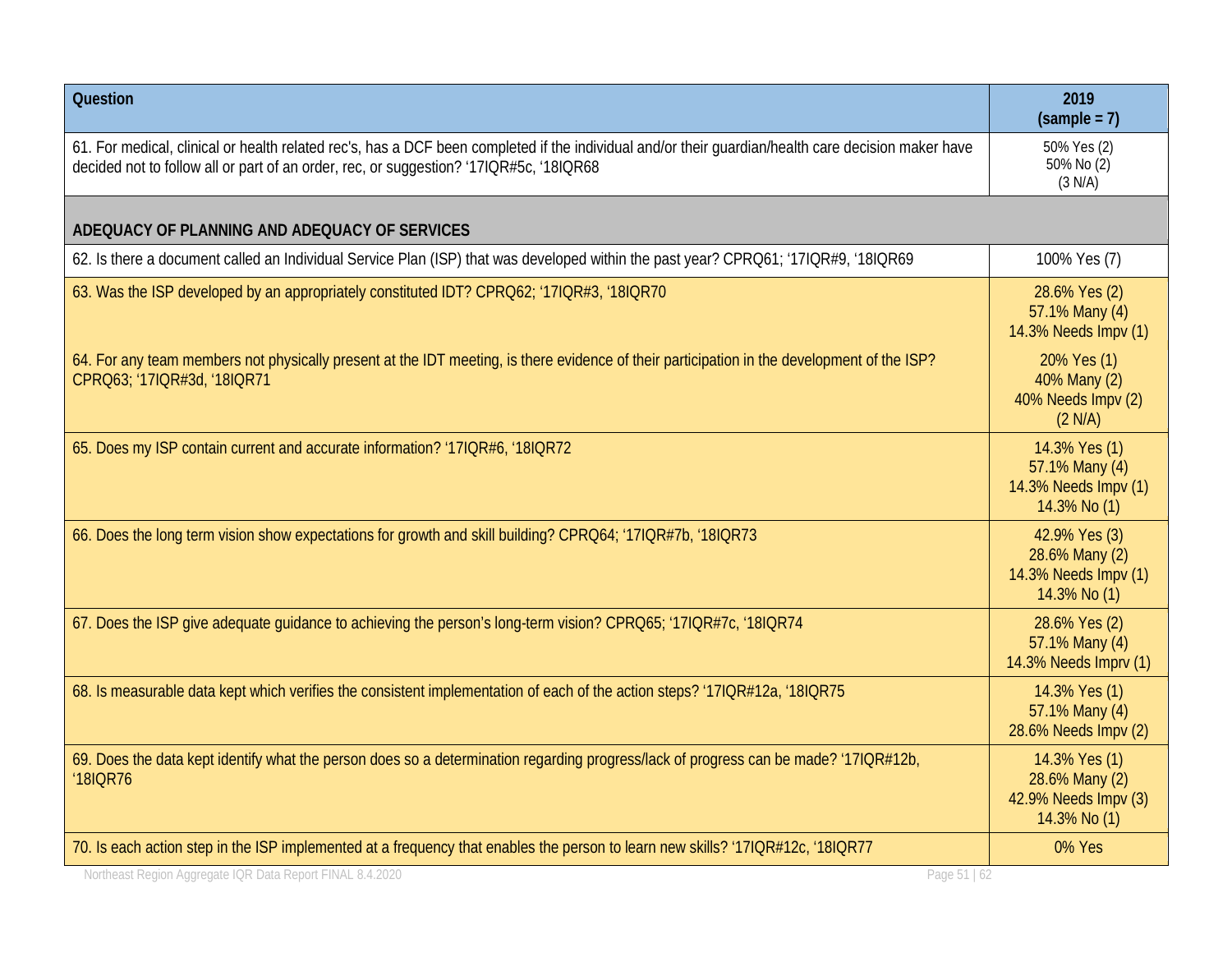| Question                                                                                                                                                                                                                                                                                                | 2019<br>$(sample = 7)$                                                  |
|---------------------------------------------------------------------------------------------------------------------------------------------------------------------------------------------------------------------------------------------------------------------------------------------------------|-------------------------------------------------------------------------|
|                                                                                                                                                                                                                                                                                                         | 57.1% Many (4)<br>42.9% Needs Imv (3)                                   |
| 71. If the person is not successful in achieving actions steps, has the team tried to determine why, and change their approach if needed?<br>'18IQR78                                                                                                                                                   | 28.6% Yes (2)<br>14.3% Many (1)<br>42.9% Needs Impv (3)<br>14.3% No (1) |
| 72. If the person achieves action steps, does the team move to the next in the progression of steps or develops a new one? '17IQR#12c,<br>'18IQR79                                                                                                                                                      | 50% Yes (3)<br>33.3% Many (2)<br>16.7% Needs Impv (1)<br>(1 N/A)        |
| 73. Has the person made measurable progress on actions steps during this past year?'17IQR#13b, '18IQR80                                                                                                                                                                                                 | 0% Yes<br>42.9% Many (3)<br>57.1% Needs Impv (4)                        |
| 74. Do the outcomes in the ISP include criteria by which the team can determine when the outcome(s) have been achieved? CPRQ67;<br>'17IQR#7e, '18IQR81                                                                                                                                                  | 42.9% Yes (3)<br>28.6% Many (2)<br>28.6% Needs Impv (2)                 |
| 75. Are the ISP outcomes related to achieving the person's long-term vision? CPRQ68; '17IQR#7d, '18IQR82                                                                                                                                                                                                | 57.1% Yes (4)<br>28.6% Many (2)<br>14.3% Needs Impv (1)                 |
| 76. Do the ISP outcomes and related action plans and teaching strategies address the person's major needs as identified in the Personal<br>Challenges and Obstacles That Need to be Addressed In Order to Achieve the Desired Outcomes section of the ISP/Action plans?" CPRQ69;<br>'17IQR#7g, '18IQR83 | 14.3% Yes (1)<br>85.7% Many (6)                                         |
| 77. Are the Teaching and Support Strategies sufficient to ensure consistent implementation of the services planned? CPRQ71; '17IQR#7i,<br>'18IQR84                                                                                                                                                      | 14.3% Yes (1)<br>71.4% Many (5)<br>14.3% Needs Impv (1)                 |
| 78. Are the recommendations and/or objectives/strategies of ancillary providers integrated into the ISP? CPRQ72; '17IQR#7m, '18IQR85                                                                                                                                                                    | 0% Yes<br>71.4% Many (5)<br>14.3% Needs Impv (1)<br>14.3% No (1)        |
| 79. Has the person made measurable progress in therapy this year? '17IQR#13a, '18IQR86                                                                                                                                                                                                                  | 0% Yes<br>57.1% Many (4)<br>42.9% Needs Impv (3)                        |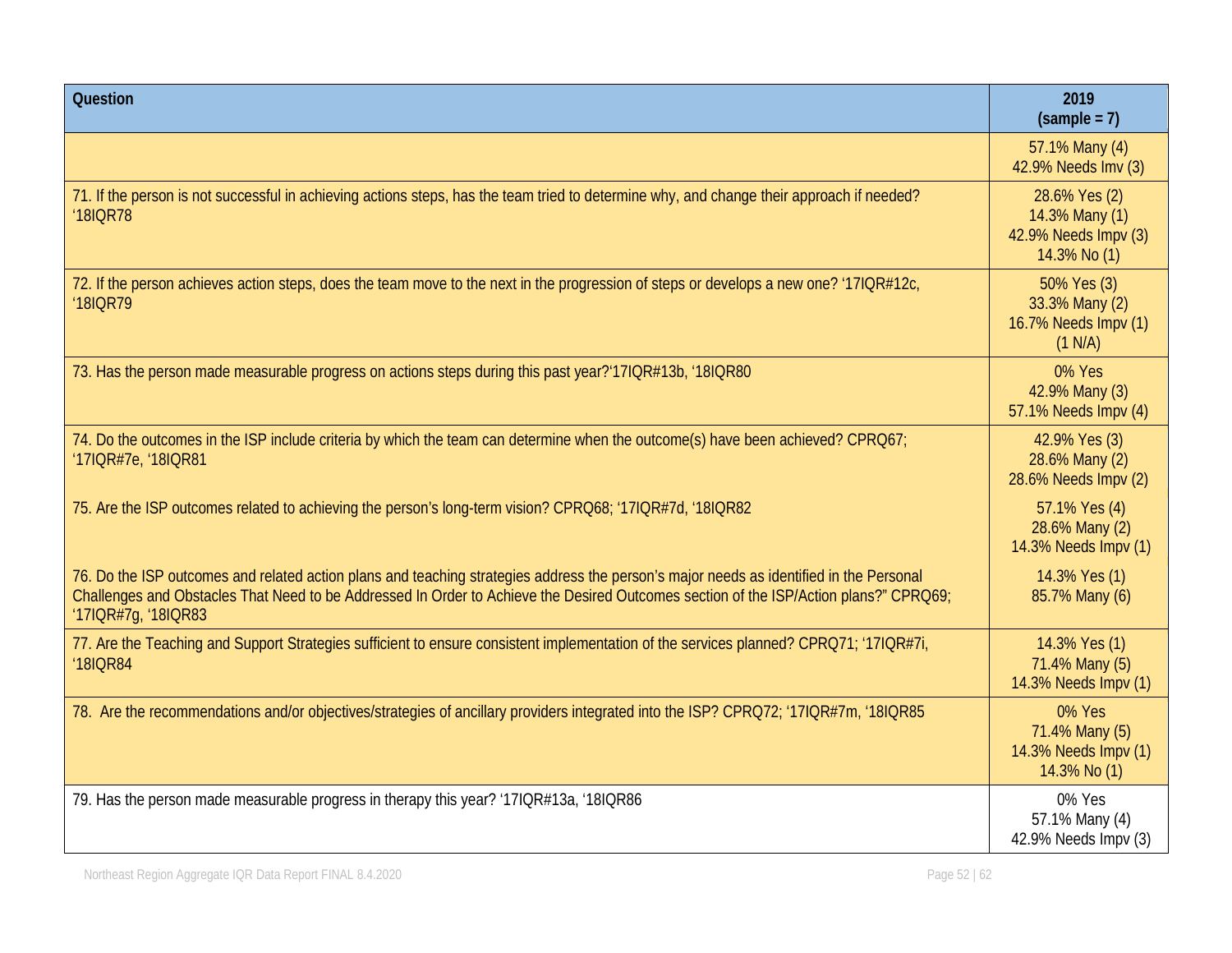| Question                                                                                                                                                                                                    | 2019<br>$(sample = 7)$                                                  |
|-------------------------------------------------------------------------------------------------------------------------------------------------------------------------------------------------------------|-------------------------------------------------------------------------|
| 80. If needed, does the ISP contain a specific Medical Emergency Response Plan (MERP)? CPRQ73b '17IQR#20c, '18IQR87                                                                                         | 14.3% Yes (1)<br>42.9% Many (3)<br>28.6% Needs Impv (2)<br>14.3% No (1) |
| 81. Does the ISP contain information regarding primary health (medical) care? CPRQ74, '18IQR88                                                                                                              | 71.4% Yes (5)<br>28.6% Many (2)                                         |
| 81a. Does the ISP face sheet contain contact information for the PCP? CPRQ74a, '18IQR88a                                                                                                                    | 85.7% Yes (6)<br>14.3% No (1)                                           |
| 81b. Is the Healthcare coordinator's name and contact information listed in the ISP? CPRQ74b, '18IQR88b                                                                                                     | 85.7% Yes (6)<br>14.3% No (1)                                           |
| 82. Does the ISP reflect how the person will obtain prescribed medications? CPRQ76, '18IQR89                                                                                                                | 57.1% Yes (4)<br>28.6% Many (2)<br>14.3% No (1)                         |
| 83. Based on the evidence, is adequate transportation available for the person? (Does the ISP reflect how the person will get to work/day activities,<br>shopping, and social activities? CPRQ75, '18IQR90) | 100% Yes (7)                                                            |
| 84. Does the ISP contain a list of adaptive equipment needed and who will provide it? CPRQ77; '17IQR#25a, '18IQR91                                                                                          | 42.9% Yes (3)<br>28.6% Many (2)<br>14.3% Needs Impv (1)<br>14.3% No (1) |
| 85. Overall, is the ISP adequate to meet the person's needs? CPRQ78; '17IQR#7, '18IQR92                                                                                                                     | 0% Yes<br>85.7% Many (6)<br>14.3% Needs Impv (1)                        |
| 86. Is the ISP being implemented? (If 85 is "3") CPRQ79 '17IQR#12, '18IQR93                                                                                                                                 | (7 N/A)                                                                 |
| 87a. Is the ISP being implemented? (If 85 is "0", "1", or "2") CPRQ80a '17IQR#12, '18IQR94a                                                                                                                 | 0% Yes<br>71.4% Many (5)<br>28.6% Needs Impv (2)                        |
| 87b. Are current services adequate to meet the person's needs? CPRQ80b '17IQR#11, '18IQR94b                                                                                                                 | 0% Yes<br>57.1% Many (4)<br>42.9% Needs Impv(3)                         |
| 88. Was the direct service staff trained on the implementation of this person's ISP? CPRQ81, '18IQR95                                                                                                       | 14.3% Yes (1)                                                           |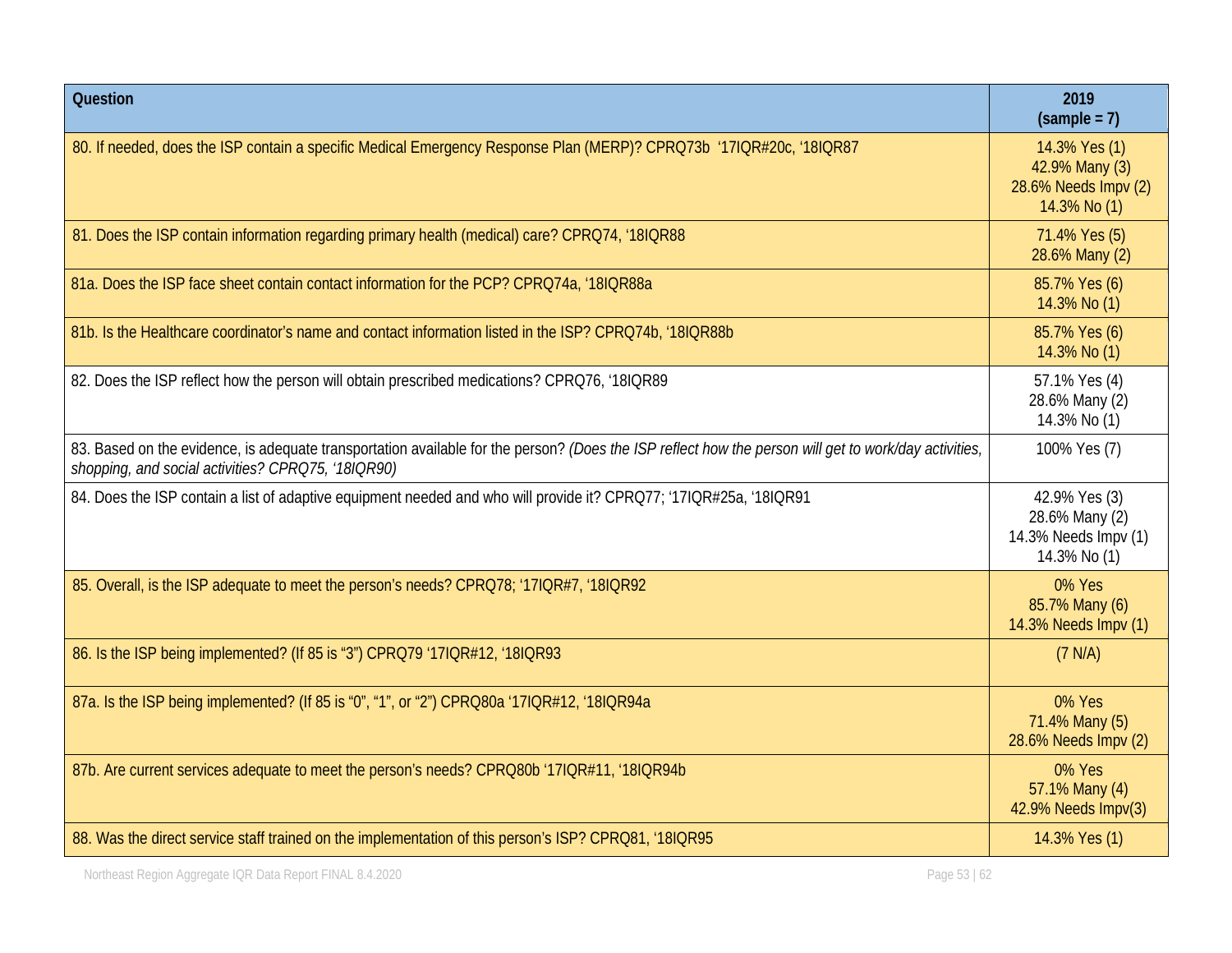| <b>Question</b>                                                                                                                                    | 2019<br>$(sample = 7)$                           |
|----------------------------------------------------------------------------------------------------------------------------------------------------|--------------------------------------------------|
|                                                                                                                                                    | 85.7% Many (6)                                   |
| 89. Were the direct service staff able to describe their responsibilities in providing daily care/supports to the person? CPRQ82, '18IQR96         | 0% Yes<br>85.7% Many (6)<br>14.3% Needs Impv (1) |
| EXPECTATIONS FOR GROWTH, QUALITY OF LIFE, SATISFACTION                                                                                             |                                                  |
| 90. Based on all of the evidence, has the person achieved progress in the past year? CPRQ84; '17IQR#13, '18IQR98                                   | 0% Yes<br>71.4% Many (5)<br>28.6% Needs Impv (2) |
| 91. Overall, does the IDT have an appropriate expectation of growth for this person? CPRQ85; '17IQR#8d, '18IQR99                                   | 71.4% Yes (5)<br>28.6% Many (2)                  |
| 92. Was the person provided the assistance and support needed to participate meaningfully in the planning process? CPRQ86; '17IQR#1b,<br>'18IQR100 | 42.9% Yes (3)<br>57.1% Many (4)                  |
| 93. Is the person offered a range of opportunities for participation in each life area? CPRQ87, '18IQR101                                          | 71.4% Yes (5)<br>28.6% Many (2)                  |
| 94. Does the person have the opportunity to make informed choices? CPRQ88; '17IQR#30, '18IQR102                                                    | 100% Yes (5)<br>$(2$ CND)                        |
| 94a. About where and with whom to live? CPRQ89; '17IQR#23c, '18IQR102a                                                                             | 60% Yes (3)<br>40% Many (2)<br>$(2$ CND)         |
| 94b. About where and with whom to work/spend his/her day? CPRQ90; '17IQR#23d, '18IQR102b                                                           | 80% Yes (4)<br>20% Many (1)<br>$(2$ CND)         |
| 94c. About where and with whom to socialize/spend leisure time? CPRQ91, '18IQR102c                                                                 | 80% Yes (4)<br>20% Many (1)<br>$(2$ CND)         |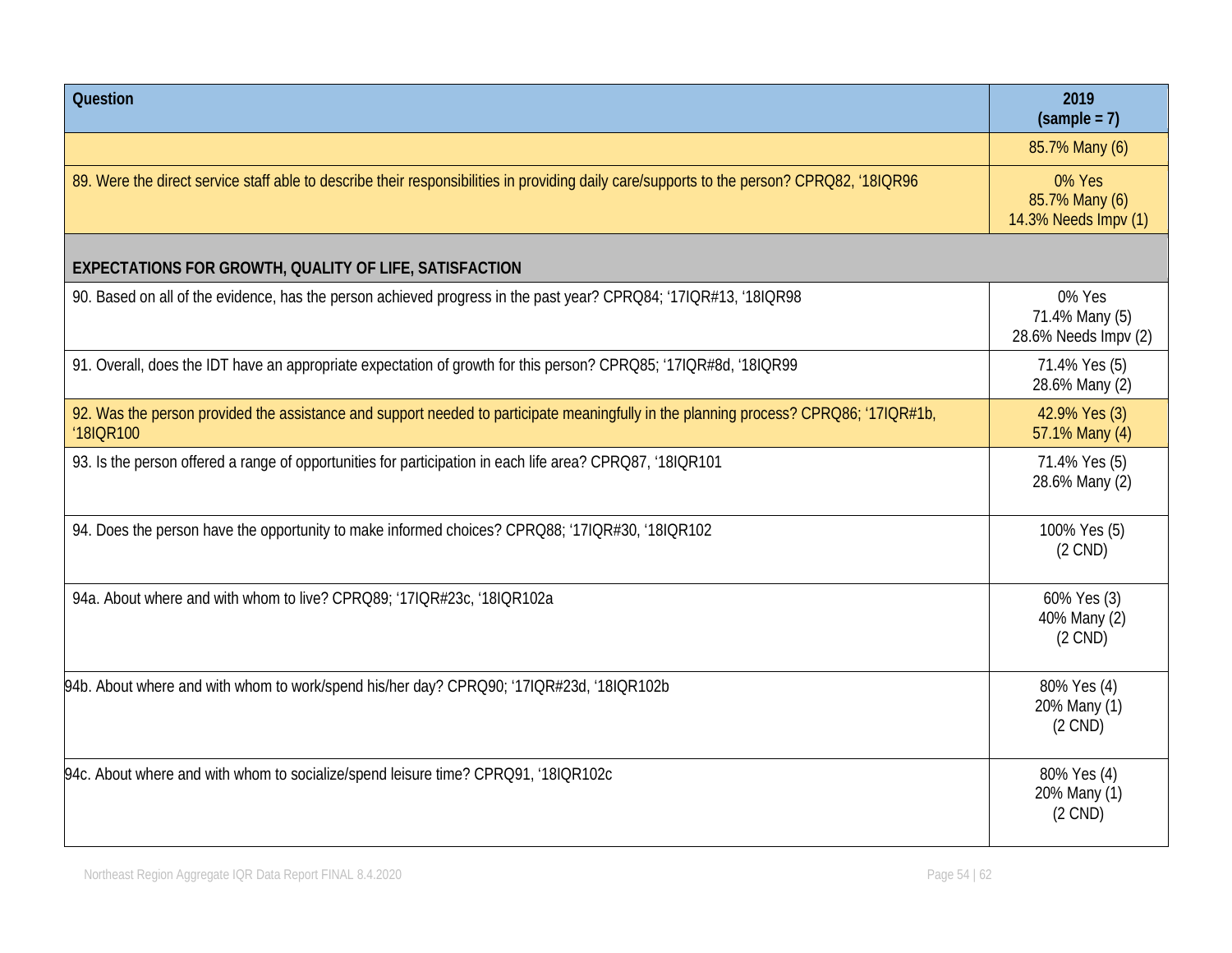| <b>Question</b>                                                                                                                                                                                 | 2019<br>$(sample = 7)$                                                 |
|-------------------------------------------------------------------------------------------------------------------------------------------------------------------------------------------------|------------------------------------------------------------------------|
| 95. Does the evidence support that providers do not prevent the person from pursuing relationships? CPRQ92; '17IQR#31f, '18IQR103 (and are<br>respecting the rights of this person)             | 100% Yes (7)                                                           |
| 96. Overall, were all team members interviewed trained or knowledgeable on how to report abuse, neglect and exploitation? CPR 93*; '17IQR#35a,<br>'18IQR105                                     | 71.4% Yes (5)<br>28.6% Many (2)                                        |
| 97. Does this person and/or quardian have access to the complaint processes/procedures? CPRQ94, '18IQR106                                                                                       | 85.7% Yes (6)<br>14.3% Many (1)                                        |
| 98. Does the individual have restrictions that should be reviewed by a Human Rights Committee? '17IQR#34h, '18IQR107                                                                            | 71.4% Yes (5)<br>28.6% No (2)                                          |
| 99. If there are restrictions that should be reviewed by HRC, have the restrictions been reviewed (quarterly) and approved (annually) by the HRC? If<br>no, describe why. '17IQR#34i, '18IQR108 | 40% Yes (2)<br>20% Needs Impv (1)<br>40% No (2)<br>(2 N/A)             |
| 100. If there are restrictions that should be reviewed by HRC, is a plan to enable the individual to regain his/her rights and reduce or eliminate<br>these restrictions? '17IQR#34j, '18IQR109 | 60% Yes (3)<br>20% Many (1)<br>20% No (1)<br>(2 N/A)                   |
| 101. Is the person protected from abuse, neglect and exploitation? '17IQR#35, '18IQR110                                                                                                         | 57.1% Yes (4)<br>14.3% Many (1)<br>14.3% Needs Impv(1)<br>14.3% No (1) |
| 102. Have all incidents of suspected abuse, neglect and exploitation been reported and investigated? '17IQR#35b, '18IQR111                                                                      | 80% Yes (4)<br>20% Many (1)<br>(2 N/A)                                 |
| 103. Is the individual safe? '17IQR#24, '18IQR112                                                                                                                                               | 71.4% Yes (5)<br>14.3% Many (1)<br>14.3% Needs Impv(1)                 |
| 104. What is the level of participation of the legal guardian in this person's life and service planning? CPRQ 97; '17IQR#15a, '18IQR113                                                        | 42.9% Active (3)<br>42.9% Moderate (3)<br>14.3% Limited (1)            |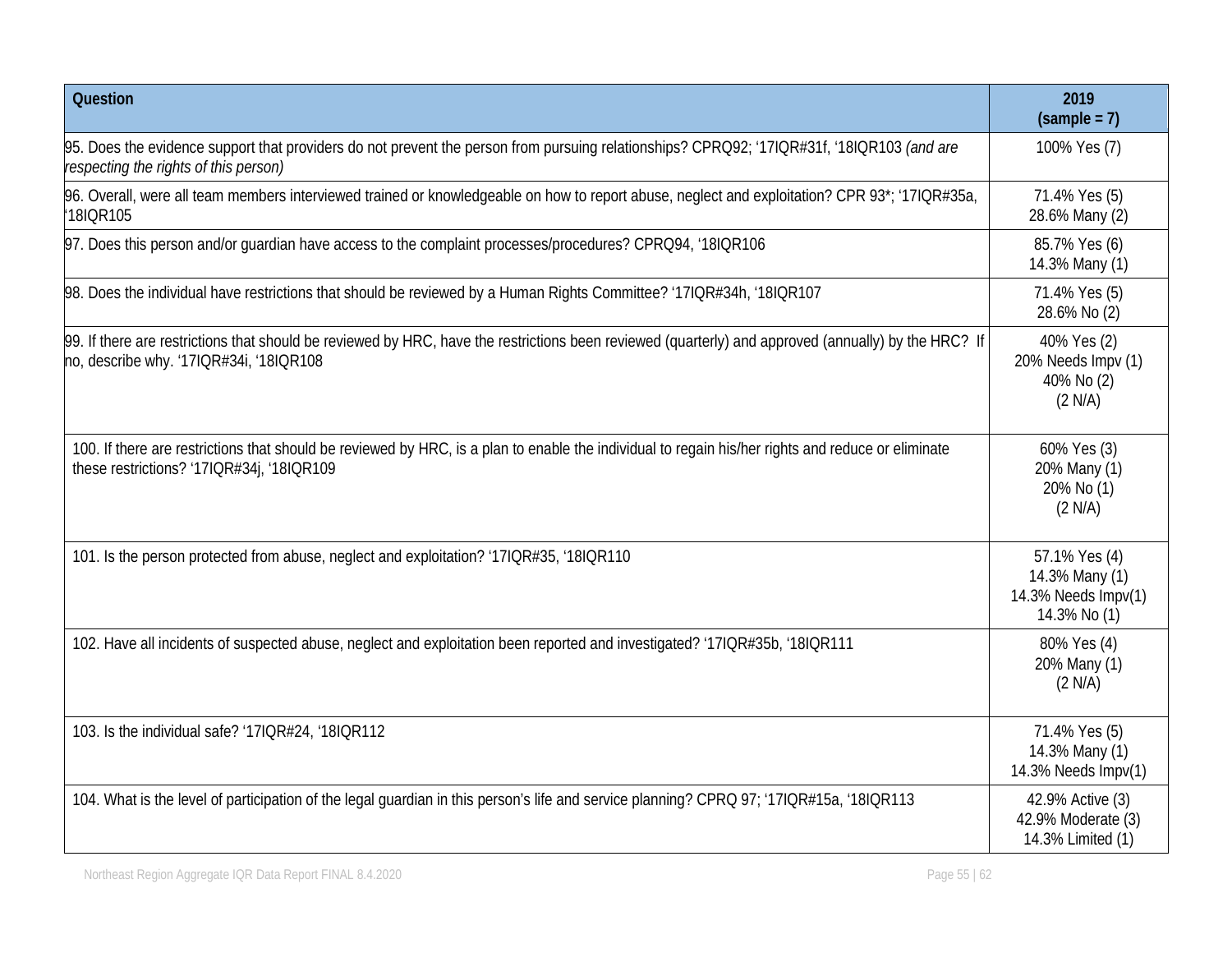| Question                                                                                                                                                                                                          | 2019<br>$(sample = 7)$                                  |
|-------------------------------------------------------------------------------------------------------------------------------------------------------------------------------------------------------------------|---------------------------------------------------------|
| 105. If the person is retired, does he/she have opportunities to engage in activities of interest during the day? CPRQ 100; '17IQR#29b, '18IQR114                                                                 | 100% Yes (2)<br>(5 N/A)                                 |
| 106. Does the person have daily choices/appropriate autonomy over his/her life? CPRQ101 '17IQR#30, '18IQR115                                                                                                      | 85.7% Yes (6)<br>14.3% Many (1)                         |
| 107. Have the person's cultural preferences been accommodated? CPRQ102; '17IQR#31e, '18IQR116                                                                                                                     | 100% Yes (7)                                            |
| 108. Is the person treated with dignity and respect? CPRQ103; '17IQR#34c, '18IQR117                                                                                                                               | 42.9% Yes (3)<br>57.1% Many (4)                         |
| 109. Does the person have food and drink available according to their specific nutritional needs and recommendations? CPRQ108; '17IQR#23e,<br>18IQR118                                                            | 100% Yes (6)<br>$(1$ CND)                               |
| 110. Does the person have sufficient personal money? CPRQ110 '17IQR#34f, '18IQR119                                                                                                                                | 85.7% Yes (6)<br>14.3% Many (1)                         |
| 111. Does the person get along with their day program/employment provider staff? CPRQ111, '18IQR120                                                                                                               | 100% Yes (7)                                            |
| 112. Does the person get along with their residential provider staff? CPRQ112, '18IQR121                                                                                                                          | 100% Yes (7)                                            |
| <b>TEAM PROCESS</b>                                                                                                                                                                                               |                                                         |
| 113. Are the individual members of the IDT following up on their responsibilities? CPRQ 114; '17IQR#10, '18IQR122                                                                                                 | 0% Yes<br>85.7% Many (6)<br>14.3% No (1)                |
| 114. If there is evidence of situations in which the team failed to reach a consensus on the person's service and support needs, has the team<br>made efforts to build consensus? CPRQ 115; '17IQR#17c, '18IQR123 | 50% Yes (1)<br>50% No (1)<br>(5 N/A)                    |
| 115. Do records or facts exist to indicate that the team convened meetings as needed due to changed circumstances and/or needs? CPRQ 116;<br>'17IQR#17d, '18IQR124                                                | 14.3% Yes (1)<br>85.7% Many (6)                         |
| 116. Is there adequate communication among team members between meetings to ensure the person's program can be/is being implemented?<br>CPRQ117, '18IQR125                                                        | 42.9% Yes (3)<br>14.3% Many (1)<br>42.9% Needs Impv (3) |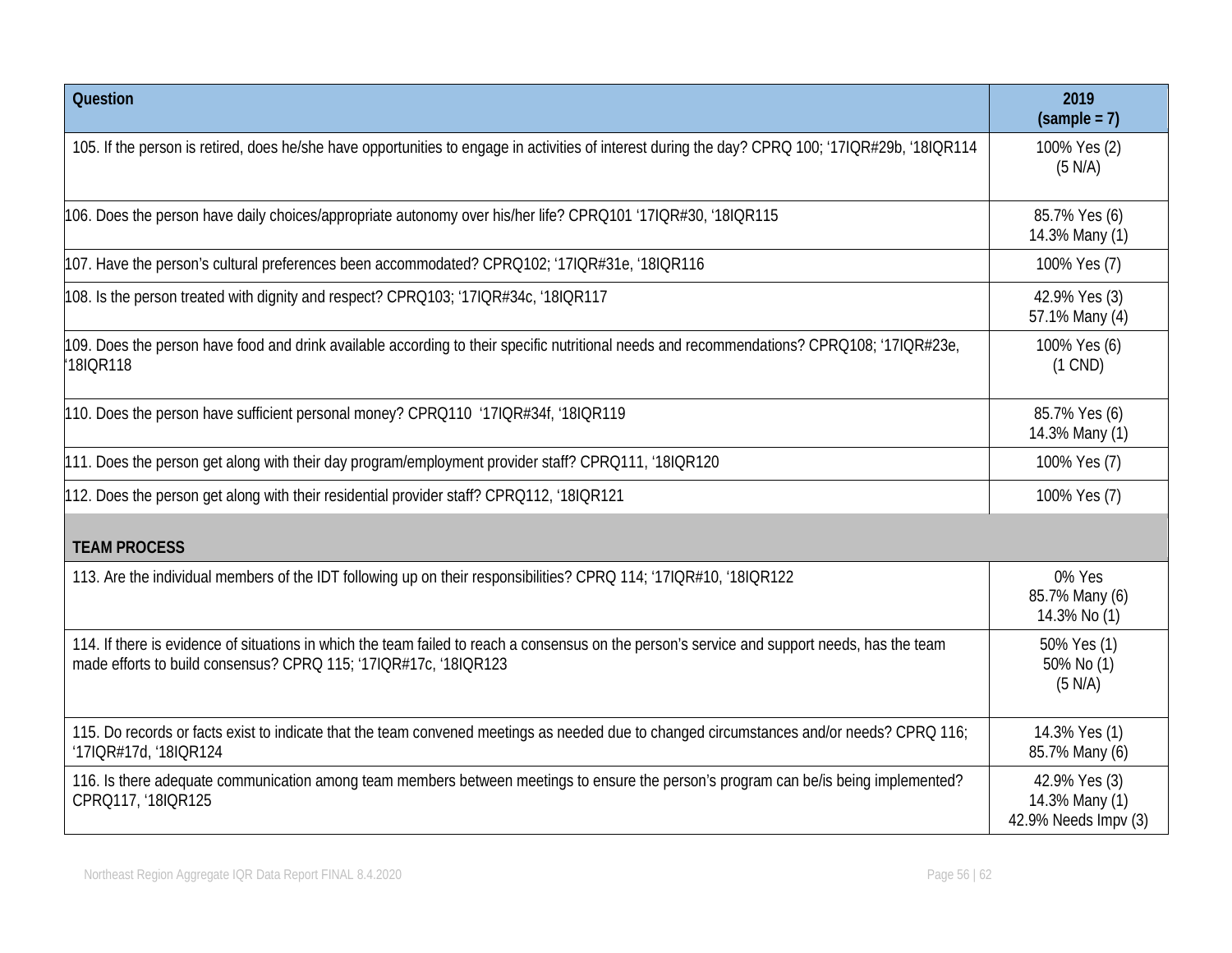| Question                                                                                                                                                           | 2019<br>$(sample = 7)$                               |
|--------------------------------------------------------------------------------------------------------------------------------------------------------------------|------------------------------------------------------|
| 117. Do you recommend Dispute Resolution for this IDT? CPRQ118, '18IQR126                                                                                          | 14.3% Yes (1)<br>85.7% No (6)                        |
| 118. Is there evidence or documentation of physical regression in the last year? CPRQ119 '17IQR#17d, '18IQR127                                                     | 28.6% Yes (2)<br>71.4% No (5)                        |
| 119. Is there evidence or documentation of behavioral or functional regression in the last year? CPRQ120; '17IQR14c, '18IQR128                                     | 28.6% Yes (2)<br>71.4% No (5)                        |
| 120. If #118 OR #119 is scored "Yes", is the IDT adequately addressing the regression? CPRO121; '18IQR129                                                          | 66.7% Yes (2)<br>33.3% No (1)<br>(4 N/A)             |
| 121. Has the person changed residential/day services in the last year? CPRQ122, '18IQR130                                                                          | 14.3% Yes (1)<br>85.7% No (6)                        |
| 122. If #121 is Yes, was the change Planned by the IDT? CPRQ122a, '18IQR131                                                                                        | 0% Yes<br>100% No (1)<br>$(6$ N/A)                   |
| 123. If #121 is Yes, did the change meet the person's needs and/or preferences? CPRQ122b, '18IQR132                                                                | 100% Yes (1)<br>$(6$ N/A)                            |
| 124. Overall, has the IDT process been adequate for assessing, planning, implementing and monitoring of services for this person? CPRQ123;<br>'17IQR#7n, '18IQR133 | 0% Yes<br>85.7% Many (6)<br>14.3% Needs Impv (1)     |
| <b>SUPPORTED EMPLOYMENT</b>                                                                                                                                        |                                                      |
| 125. Does (Name) have a current Person-Centered Assessment? '18IQR134                                                                                              | 66.7% Yes (4)<br>33.3% Many (2)<br>(1 N/A)           |
| 126. Did this assessment address vocational interests, abilities and needs? CPRQ126; '17IQR#26a, '18IQR135                                                         | 40% Yes (2)<br>40% Many (2)<br>20% No (1)<br>(2 N/A) |

Northeast Region Aggregate IQR Data Report FINAL 8.4.2020 **Page 57 | 62** Page 57 | 62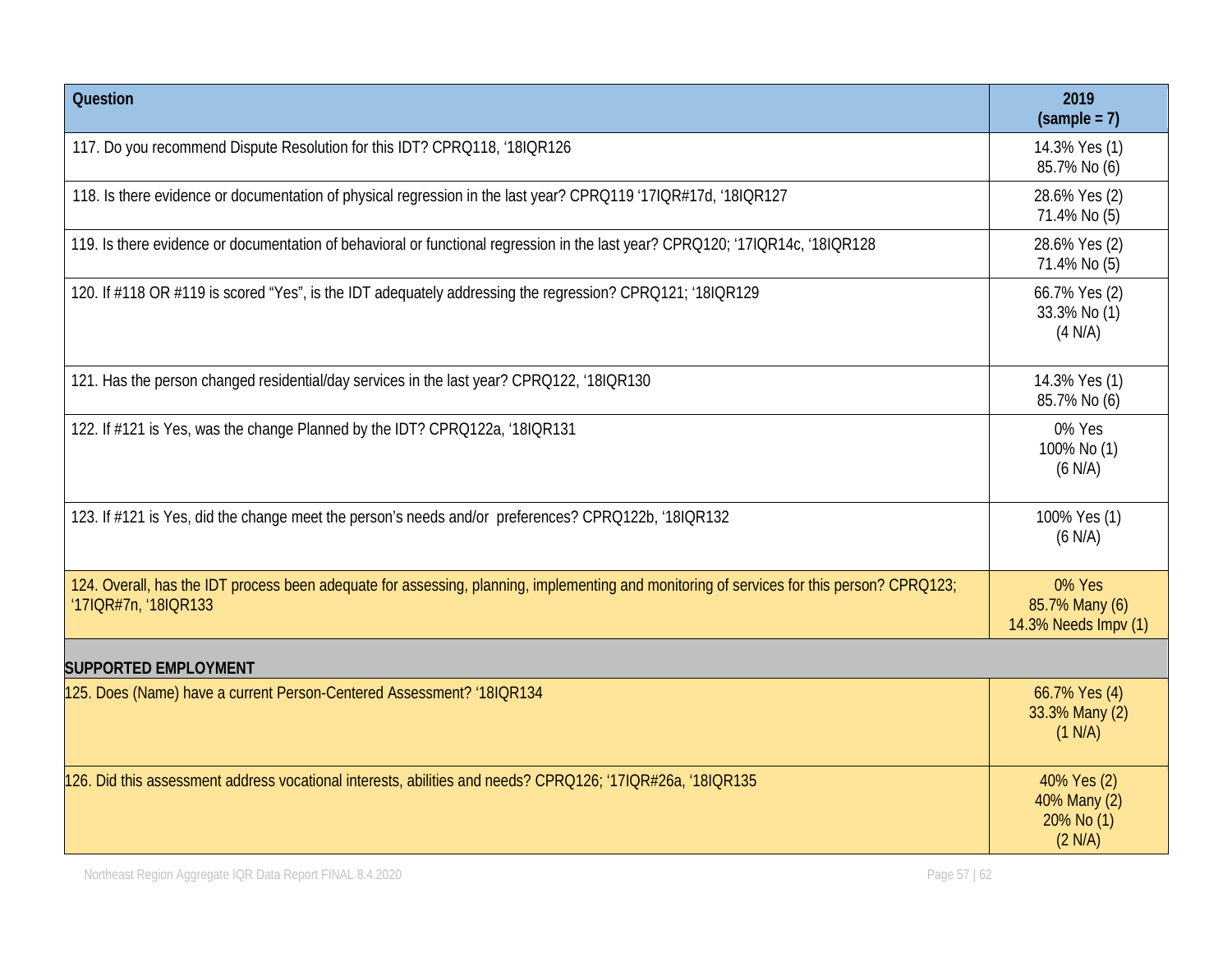| <b>Question</b>                                                                                                                                                                                  | 2019<br>$(sample = 7)$                                                     |
|--------------------------------------------------------------------------------------------------------------------------------------------------------------------------------------------------|----------------------------------------------------------------------------|
|                                                                                                                                                                                                  |                                                                            |
| 127. Did the individual participate personally in the Person Centered Assessment? '18IQR136                                                                                                      | 66.7% Yes (4)<br>33.3% No (2)<br>(1 N/A)                                   |
| 128. Did the Guardian participate in the Person Centered Assessment? '18IQR137                                                                                                                   | 57.1% Yes (4)<br>42.9% No (3)                                              |
| 129. Is the individual engaged in the Informed Choice Project? '18IQR138                                                                                                                         | 0% Yes<br>100% No (7)                                                      |
| 130. Has the individual been offered the opportunity to participate in work or job exploration including volunteer work and/or trial work opportunities?<br>'17IQR#26e, '18IQR139                | 20% Yes (1)<br>80% No (4)<br>(2 N/A)                                       |
| 131. If #130 is Yes, are these new experiences clearly documented in the ISP Work, Education and/or Volunteer History section? '18IQR140                                                         | 100% Yes (1)<br>(6 N/A)                                                    |
| 132. If #131 is No, is the individual trying new discovery experiences in the community to determine interests, abilities, skills and needs? '18IQR141                                           | 0% Yes<br>50% Many (2)<br>50% No (2)<br>(3 N/A)                            |
| 133. Has the Guardian had the opportunity to gain information on how the individual responded during job exploration activities such as<br>volunteering and/or trial work experiences? '18IQR142 | 60% Yes (3)<br>20% Many (1)<br>20% No (1)<br>(2 N/A)                       |
| 134. Has the individual received information regarding the range of employment options available to him/her? '17IQR#26c, '18IQR143                                                               | 20% Yes (1)<br>40% Many (2)<br>20% Needs Impv (1)<br>20% No (1)<br>(2 N/A) |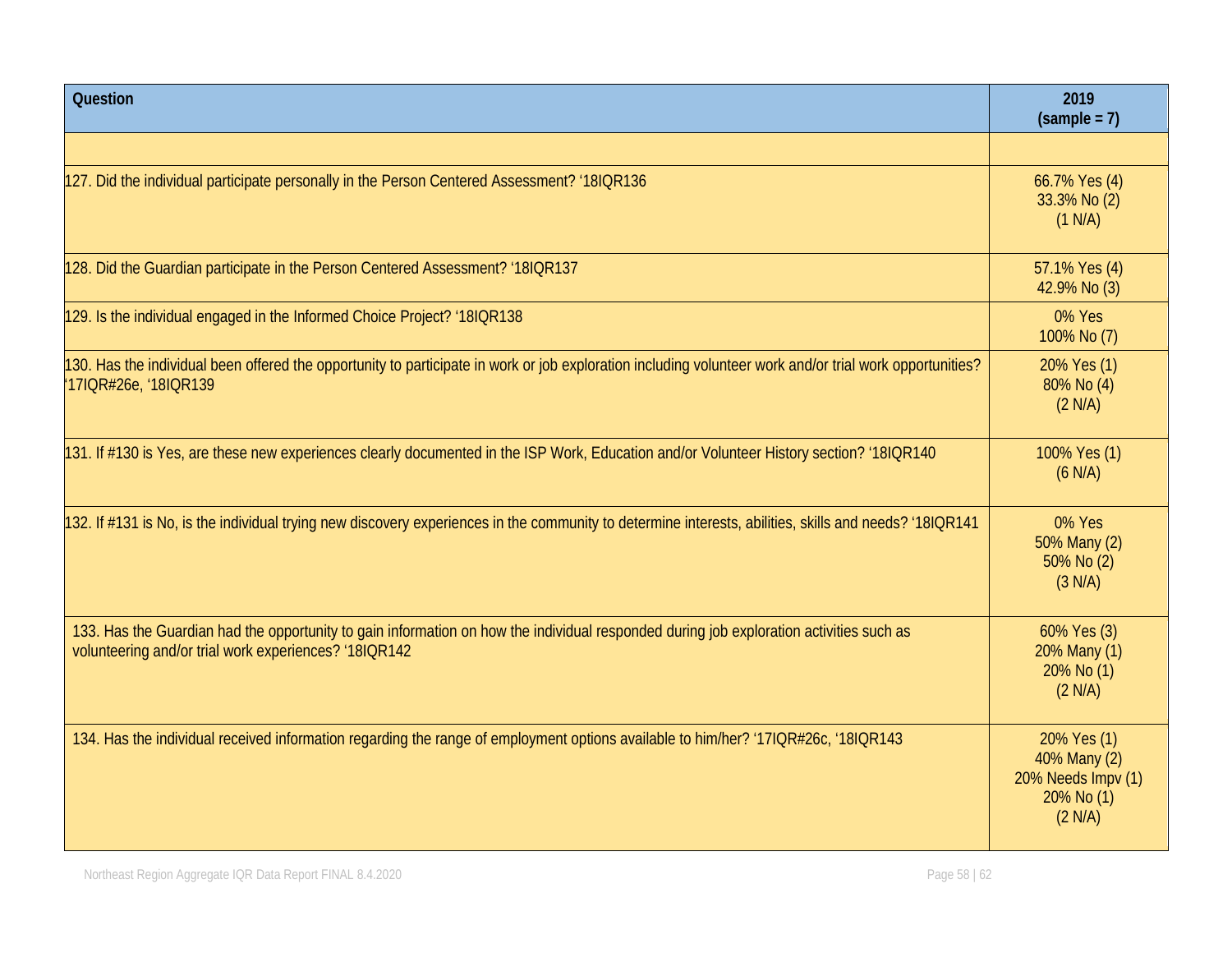| Question                                                                                                                                                                                                                        | 2019<br>$(sample = 7)$                                                    |
|---------------------------------------------------------------------------------------------------------------------------------------------------------------------------------------------------------------------------------|---------------------------------------------------------------------------|
| 135. Has the Guardian received information regarding the range of employment options available for the individual? '18IQR144                                                                                                    | 60% Yes (3)<br>20% Many (1)<br>20% No (1)<br>(2 N/A)                      |
| 136. If there are barriers to employment, has the Team, including the individual, addressed how to overcome those barriers to employment and<br>integrating clinical info., AT, & therapies as necessary  '17IQR#27b, '18IQR145 | 40% Yes (2)<br>20% Many (1)<br>40% No (2)<br>(2 N/A)                      |
| 137. If there are barriers to employment, has the Team addressed with the Guardian how to overcome those barriers to employment and<br>integrating clinical info, AT, & therapies as necessary? '18IQR146                       | 40% Yes (2)<br>20% Many (1)<br>20% Needs Impv(1)<br>20% No (1)<br>(2 N/A) |
| 138. Has the individual participated in work or volunteer activities during the past year? '18IQR147                                                                                                                            | 20% Yes (1)<br>20% Many (1)<br>60% No (3)<br>(2 N/A)                      |
| 139. Has the individual identified what type of work or volunteer activities he/she would like to do? '18IQR148                                                                                                                 | 40% Yes (2)<br>20% Many (1)<br>20% Needs Impv(1)<br>20% No (1)<br>(2 N/A) |
| 140. Does the Guardian support him/her working? '18IQR149                                                                                                                                                                       | 33.3% Yes (2)<br>66.7% No (4)<br>(1 N/A)                                  |
| 142. Is the individual engaged in Supported Employment? CPRQ129, '18IQR151                                                                                                                                                      | 20% Yes (1)<br>80% No (4)<br>(2 N/A)                                      |
| Northeast Region Aggregate IQR Data Report FINAL 8.4.2020<br>Page 59   62                                                                                                                                                       |                                                                           |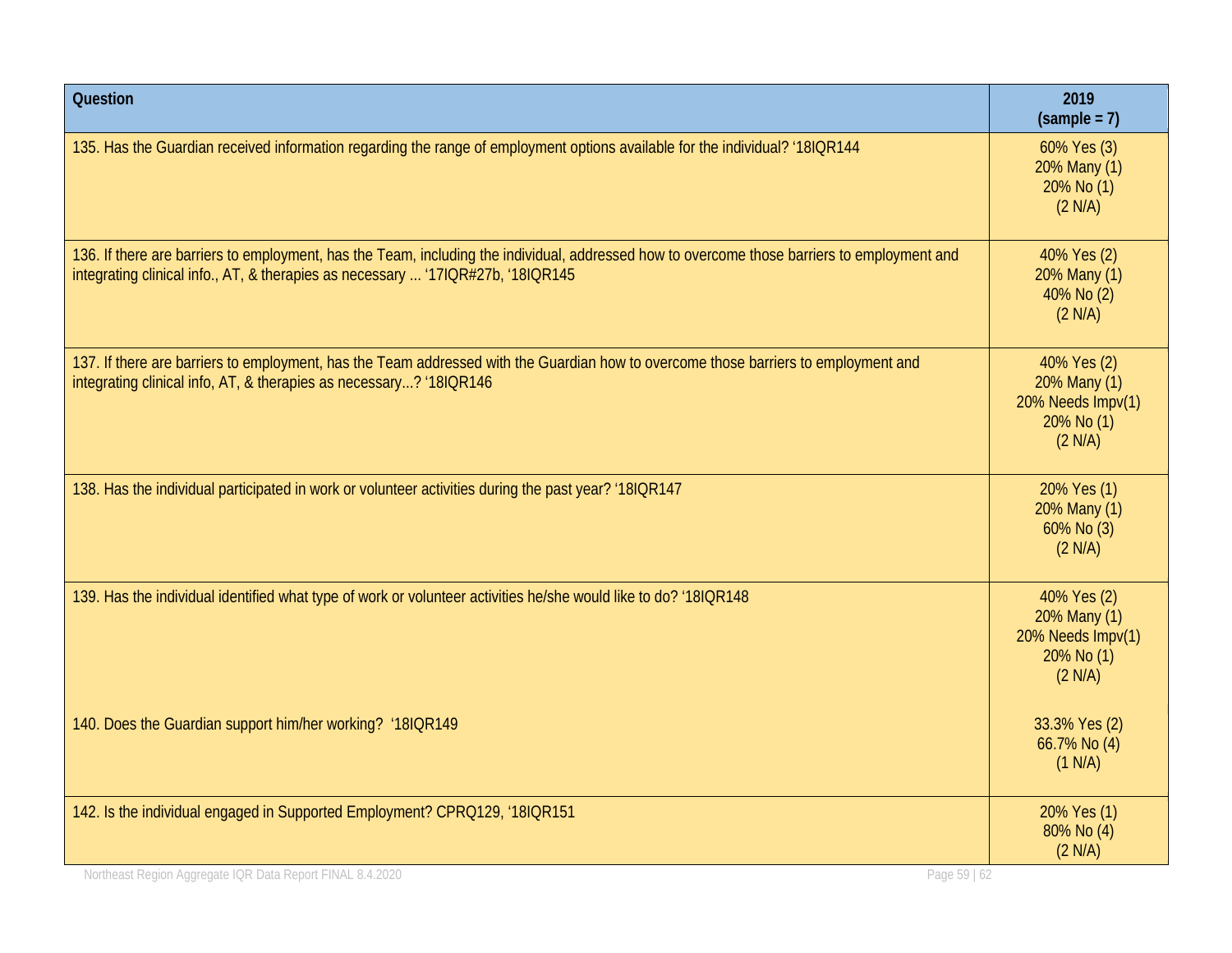| <b>Question</b>                                                                                                                                                     | 2019<br>$(sample = 7)$                                       |
|---------------------------------------------------------------------------------------------------------------------------------------------------------------------|--------------------------------------------------------------|
|                                                                                                                                                                     |                                                              |
| 144. Does the person have a Career Development Plan? CPRQ128 17IQR#26e, '18IQR153                                                                                   | 50% Yes (1)<br>50% Many (1)<br>(5 N/A)                       |
| <b>BEHAVIOR</b>                                                                                                                                                     |                                                              |
| 145. Is the person considered by the IDT to need behavior services now? CPRQ131; '17IQR#5d, '18IQR154                                                               | 57.1% Yes (4)<br>42.9% No (3)                                |
| 146. Does the person need behavior services now? CPRQ132<br>'17IQR#11e, '18IQR155                                                                                   | 57.1% Yes (4)<br>42.9% No (3)                                |
| 147. Have behavioral assessments been completed? CPRQ133, '18IQR156                                                                                                 | 25% Yes (1)<br>50% Many (2)<br>25% No (1)<br>(3 N/A)         |
| 148. Does the person have a positive behavior support plan developed out of the behavior assessments that meets the person's needs?<br>CPRQ134 '17IQR#5g, '18IQR157 | 50% Yes (2)<br>25% Many (1)<br>25% Needs Impv (1)<br>(3 N/A) |
| 149. Has the staff been trained on the Positive Behavior Support Plan? CPRQ135; '17IQR#10d, '18IQR158                                                               | 50% Yes (2)<br>25% Many (1)<br>25% Needs Impv (1)<br>(3 N/A) |
| 150. If needed, does the person have a Behavior Crisis Intervention Plan that meets the person's needs? CPRQ 73a; '17IQR#5h, '18IQR159                              | 0% Yes<br>100% Needs Impv (2)<br>(5 N/A)                     |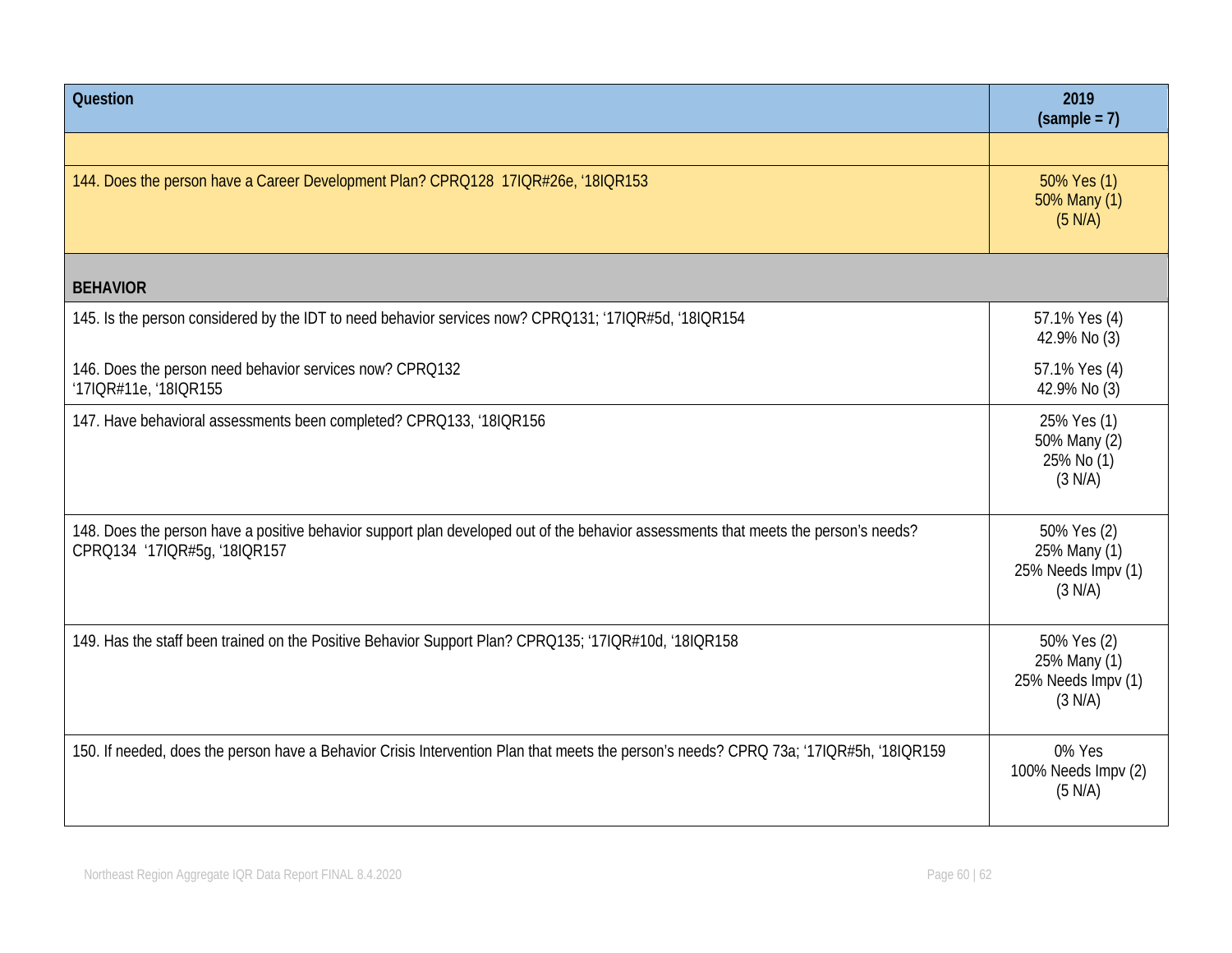| <b>Question</b>                                                                                                  | 2019<br>$(sample = 7)$                                                 |
|------------------------------------------------------------------------------------------------------------------|------------------------------------------------------------------------|
| 151. Does the person receive behavioral services consistent with his/her needs? CPRQ 136 '17IQR#5i, '18IQR160    | 25% Yes (1)<br>25% Many (1)<br>50% Needs Impv (2)<br>(3 N/A)           |
| 152. Are behavior support services integrated into the ISP? CPRQ 137; '17IQR#11d, '18IQR161                      | 25% Yes (1)<br>50% Many (2)<br>25% Needs Impv (1)<br>(3 N/A)           |
| ADAPTIVE EQUIPMENT / AUGMENTATIVE COMMUNICATION                                                                  |                                                                        |
| 153. Has the person received all adaptive equipment needed? CPRQ138; '17IQR#25b, '18IQR162                       | 50% Yes (3)<br>50% Many (3)<br>(1 N/A)                                 |
| 154. Has the person received all assistive technology needed? CPRQ139; '17IQR#25c, '18IQR163                     | 50% Yes (3)<br>33.3% Many (2)<br>16.7% Needs Imprv(1)<br>(1 N/A)       |
| 155. Do direct care staff know how to appropriately help the person use his/her equipment? '17IQR#25f, '18IQR164 | 71.4% Yes (5)<br>14.3% Many (1)<br>14.3% Needs Impv (1)                |
| 156. Is the person's equipment and technology in good repair?'17IQR#25d, '18IQR165                               | 71.4% Yes (5)<br>28.6% Many (2)                                        |
| 157. Is the person's equipment/technology available in all appropriate environments? '17IQR#25e, '18IQR166       | 85.7% Yes (6)<br>14.3% Many (1)                                        |
| 158. Has the person received all communication assessments and services? CPRQ140 ; '17IQR#10b, '18IQR167         | 28.6% Yes (2)<br>42.9% Many (3)<br>14.3% Needs Impv(1)<br>14.3% No (1) |